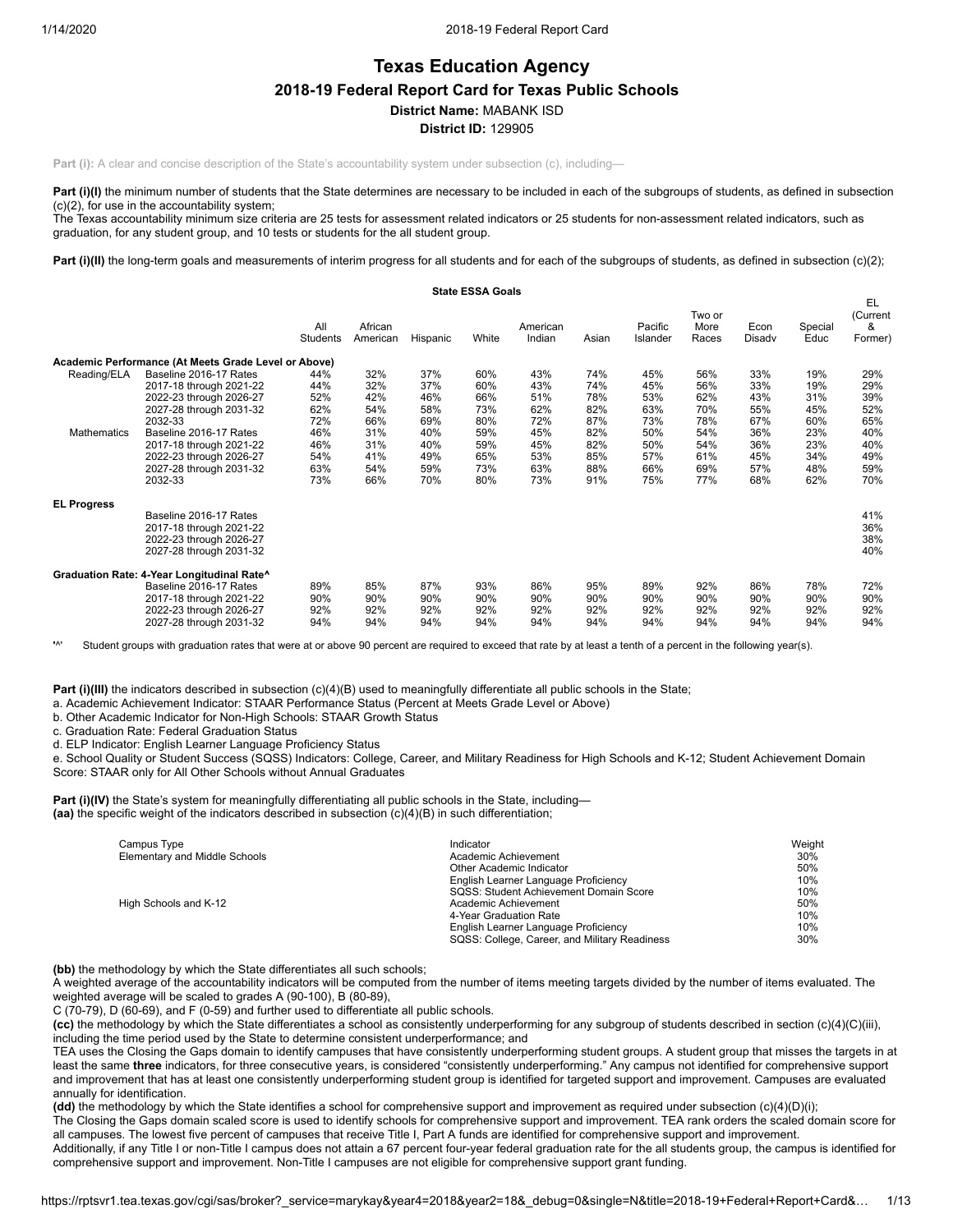Any Title I campus identified for targeted support and improvement for three consecutive years for the same student group(s) is identified for comprehensive support and improvement the following school year.

**Part (i)(V)** the number and names of all public schools in the State identified by the State for comprehensive support and improvement under subsection (c)(4)(D) (i) or implementing targeted support and improvement plans under subsection  $(d)(2)$ ; and

[Comprehensive](https://tea.texas.gov/sites/default/files/comprehensive_support_2019.xlsx) Support and [Improvement](https://tea.texas.gov/sites/default/files/target_support_2019.xlsx) Schools, Targeted Support and Improvement Schools and [Additional](https://tea.texas.gov/sites/default/files/additional_targeted_support_2019.xlsx) Targeted Support Schools list those campuses that have been identified for comprehensive support and improvement, targeted support and improvement and additional targeted support based on performance in the Closing the Gaps domain (Excel file).

Part (i)(VI) the exit criteria established by the State as required under clause (i) of subsection (d)(3)(A), including the length of years established under clause (i) (II) of such subsection.

Campuses that do not rank in the bottom five percent of the Closing the Gaps domain for two consecutive years and have increased a letter grade (for example, from F to D or from D to C) on the Closing the Gaps domain are considered as having successfully exited comprehensive support and improvement status.Campuses identified as comprehensive support and improvement based solely on a graduation rate below 67 percent must have a four-year federal

graduation rate of at least 67 percent for two consecutive years to exit comprehensive support and improvement status.

To exit additional targeted support status, the student group(s) that triggered the additional targeted support status must meet the targets for the Academic Achievement component in both reading and mathematics.

# Part (ii): Student Achievement by Proficiency Level

This section provides information on student achievement on the STAAR (State of Texas Assessments of Academic Readiness) performance for mathematics, reading/ELA, and science by grade level and proficiency level for the 2018-19 school year. These results include all students tested, regardless of whether they were in the accountability subset. (CWD: children with disability; CWOD: children without disability; EL: English learner)

|                                                  |                        |       |              |     |      |      |                          |      |  | Two  |                    |         |                          |                          |         |                          |                                                                                                                       |  |        |         |
|--------------------------------------------------|------------------------|-------|--------------|-----|------|------|--------------------------|------|--|------|--------------------|---------|--------------------------|--------------------------|---------|--------------------------|-----------------------------------------------------------------------------------------------------------------------|--|--------|---------|
|                                                  |                        | State | Region<br>10 |     | Afr  |      |                          | Amer |  | or   | Pac More Econ Econ | Non     |                          |                          |         |                          | District Amer Hispanic White Ind Asian Isl Races Disadv Disadv CWD CWOD EL Male Female Migrant Homeless Care Military |  | Foster |         |
| STAAR Percent at Approaches Grade Level or Above |                        |       |              |     |      |      |                          |      |  |      |                    |         |                          |                          |         |                          |                                                                                                                       |  |        |         |
| Grade 3                                          |                        |       |              |     |      |      |                          |      |  |      |                    |         |                          |                          |         |                          |                                                                                                                       |  |        |         |
| Reading                                          | All                    | 75%   | 77%          | 84% | 100% | 78%  | 85%                      |      |  | 88%  | 81%                | 89%     | 51%                      | 89%                      | 68%     | 81%                      | 86%                                                                                                                   |  |        |         |
|                                                  | Students<br><b>CWD</b> | 49%   | 52%          | 51% |      | 45%  | 52%                      |      |  |      | 47%                | 67%     | 51%                      | $\overline{\phantom{a}}$ | 20%     | 54%                      | 46%                                                                                                                   |  |        |         |
|                                                  | <b>CWOD 79%</b>        |       | 80%          | 89% |      | 85%  | 90%                      |      |  | 100% | 88%                | 92%     | $\overline{a}$           | 89%                      | 86%     | 88%                      | 91%                                                                                                                   |  |        |         |
|                                                  | EL                     | 69%   | 70%          | 68% |      | 68%  |                          |      |  |      | 67%                | $\star$ | 20%                      | 86%                      | 68%     | 57%                      | 100%                                                                                                                  |  |        |         |
|                                                  | Male                   | 73%   | 74%          | 81% |      | 65%  | 85%                      |      |  |      | 78%                | 89%     | 54%                      | 88%                      | 57%     | 81%                      | $\overline{\phantom{a}}$                                                                                              |  |        |         |
|                                                  | Female 78%             |       | 80%          | 86% |      | 93%  | 84%                      | Ĭ.   |  |      | 86%                | 88%     | 46%                      | 91%                      | 100%    | $\overline{\phantom{a}}$ | 86%                                                                                                                   |  |        |         |
| Mathematics                                      | All<br><b>Students</b> | 78%   | 79%          | 90% | 100% | 90%  | 90%                      |      |  | 88%  | 88%                | 95%     | 51%                      | 97%                      | 84%     | 91%                      | 89%                                                                                                                   |  |        |         |
|                                                  | <b>CWD</b>             | 52%   | 55%          | 51% |      | 55%  | 48%                      |      |  |      | 47%                | 67%     | 51%                      | $\overline{a}$           | 40%     | 58%                      | 38%                                                                                                                   |  |        |         |
|                                                  | CWOD 81%               |       | 83%          | 97% |      | 98%  | 96%                      |      |  | 100% | 96%                | 99%     |                          | 97%                      | 100%    | 98%                      | 95%                                                                                                                   |  |        |         |
|                                                  | EL                     | 75%   | 76%          | 84% |      | 84%  | $\overline{\phantom{a}}$ |      |  |      | 80%                | $\star$ | 40%                      | 100%                     | 84%     | 79%                      | 100%                                                                                                                  |  |        |         |
|                                                  | Male                   | 78%   | 79%          | 91% |      | 84%  | 92%                      | Ĭ.   |  |      | 88%                | 97%     | 58%                      | 98%                      | 79%     | 91%                      | $\blacksquare$                                                                                                        |  |        |         |
|                                                  | Female 78%             |       | 79%          | 89% |      | 96%  | 87%                      |      |  |      | 87%                | 93%     | 38%                      | 95%                      | 100%    | $\overline{\phantom{a}}$ | 89%                                                                                                                   |  |        |         |
| Grade 4                                          |                        |       |              |     |      |      |                          |      |  |      |                    |         |                          |                          |         |                          |                                                                                                                       |  |        |         |
| Reading                                          | All<br>Students        | 74%   | 74%          | 90% |      | 88%  | 90%                      |      |  | 100% | 88%                | 93%     | 66%                      | 93%                      | 75%     | 89%                      | 90%                                                                                                                   |  |        |         |
|                                                  | <b>CWD</b>             | 44%   | 45%          | 66% |      | 50%  | 72%                      |      |  |      | 64%                | 70%     | 66%                      | $\overline{\phantom{a}}$ |         | 65%                      | 67%                                                                                                                   |  |        |         |
|                                                  | CWOD 78%               |       | 78%          | 93% |      | 94%  | 93%                      |      |  | 100% | 92%                | 96%     | $\overline{a}$           | 93%                      | 85%     | 94%                      | 93%                                                                                                                   |  |        |         |
|                                                  | EL                     | 64%   | 64%          | 75% |      | 75%  |                          |      |  |      | 75%                |         | $\star$                  | 85%                      | 75%     | 63%                      | 88%                                                                                                                   |  |        |         |
|                                                  | Male                   | 71%   | 71%          | 89% |      | 82%  | 91%                      |      |  | 100% | 88%                | 92%     | 65%                      | 94%                      | 63%     | 89%                      | $\overline{a}$                                                                                                        |  |        |         |
|                                                  | Female 77%             |       | 77%          | 90% |      | 92%  | 89%                      |      |  |      | 88%                | 95%     | 67%                      | 93%                      | 88%     | ÷,                       | 90%                                                                                                                   |  |        |         |
| Mathematics All                                  | Students               | 74%   | 75%          | 93% |      | 90%  | 93%                      |      |  | 100% | 92%                | 94%     | 75%                      | 95%                      | 81%     | 93%                      | 93%                                                                                                                   |  |        |         |
|                                                  | <b>CWD</b>             | 46%   | 47%          | 75% |      | 50%  | 84%                      |      |  |      | 77%                | 70%     | 75%                      | $\overline{a}$           | $\star$ | 75%                      | 75%                                                                                                                   |  |        |         |
|                                                  | <b>CWOD 78%</b>        |       | 79%          | 95% |      | 97%  | 95%                      |      |  | 100% | 94%                | 97%     |                          | 95%                      | 92%     | 96%                      | 95%                                                                                                                   |  |        |         |
|                                                  | EL                     | 69%   | 71%          | 81% |      | 81%  |                          |      |  |      | 81%                |         | $\star$                  | 92%                      | 81%     | 75%                      | 88%                                                                                                                   |  |        |         |
|                                                  | Male                   | 74%   | 75%          | 93% |      | 88%  | 94%                      |      |  | 100% | 90%                | 96%     | 75%                      | 96%                      | 75%     | 93%                      |                                                                                                                       |  |        |         |
|                                                  | Female 74%             |       | 76%          | 93% |      | 92%  | 92%                      |      |  |      | 93%                | 93%     | 75%                      | 95%                      | 88%     | $\overline{a}$           | 93%                                                                                                                   |  |        |         |
| Grade 5                                          |                        |       |              |     |      |      |                          |      |  |      |                    |         |                          |                          |         |                          |                                                                                                                       |  |        |         |
| Reading                                          | All<br>Students        | 86%   | 87%          | 90% | 100% | 87%  | 92%                      |      |  | 75%  | 87%                | 96%     | 61%                      | 95%                      | 64%     | 88%                      | 92%                                                                                                                   |  |        | 100%    |
|                                                  | <b>CWD</b>             | 55%   | 58%          | 61% |      | 33%  | 67%                      |      |  |      | 58%                | 75%     | 61%                      |                          | $\star$ | 64%                      | 56%                                                                                                                   |  |        |         |
|                                                  | CWOD 89%               |       | 90%          | 95% | 100% | 93%  | 96%                      |      |  | 88%  | 94%                | 97%     | $\overline{\phantom{a}}$ | 95%                      | 80%     | 93%                      | 97%                                                                                                                   |  |        | 100%    |
|                                                  | EL                     | 77%   | 81%          | 64% |      | 64%  |                          |      |  |      | 64%                |         |                          | 80%                      | 64%     | 67%                      | 60%                                                                                                                   |  |        |         |
|                                                  | Male                   | 83%   | 84%          | 88% |      | 85%  | 89%                      |      |  | 75%  | 86%                | 92%     | 64%                      | 93%                      | 67%     | 88%                      | $\overline{a}$                                                                                                        |  |        | $\star$ |
|                                                  | Female 88%             |       | 89%          | 92% |      | 89%  | 94%                      |      |  |      | 88%                | 100%    | 56%                      | 97%                      | 60%     | $\overline{\phantom{a}}$ | 92%                                                                                                                   |  |        |         |
| Mathematics                                      | All<br>Students        | 89%   | 90%          | 96% | 100% | 92%  | 96%                      |      |  | 100% | 94%                | 97%     | 91%                      | 96%                      | 86%     | 94%                      | 97%                                                                                                                   |  |        | 100%    |
|                                                  | <b>CWD</b>             | 68%   | 68%          | 91% |      | 100% | 88%                      |      |  |      | 89%                | 100%    | 91%                      | $\overline{\phantom{a}}$ | $\star$ | 89%                      | 94%                                                                                                                   |  |        |         |
|                                                  | <b>CWOD 92%</b>        |       | 92%          | 96% | 100% | 91%  | 98%                      |      |  | 100% | 96%                | 97%     |                          | 96%                      | 80%     | 95%                      | 98%                                                                                                                   |  |        | 100%    |
|                                                  | EL                     | 85%   | 86%          | 86% |      | 86%  |                          |      |  |      | 86%                |         | $\star$                  | 80%                      | 86%     | 78%                      | 100%                                                                                                                  |  |        |         |
|                                                  | Male                   | 88%   | 89%          | 94% |      | 88%  | 95%                      |      |  | 100% | 93%                | 95%     | 89%                      | 95%                      | 78%     | 94%                      | $\overline{\phantom{a}}$                                                                                              |  |        | $\star$ |
|                                                  | Female 90%             |       | 91%          | 97% |      | 96%  | 97%                      |      |  |      | 96%                | 100%    | 94%                      | 98%                      | 100%    | $\overline{\phantom{a}}$ | 97%                                                                                                                   |  |        |         |
| Science                                          | All<br>Students        | 74%   | 74%          | 78% | 75%  | 73%  | 80%                      |      |  | 83%  | 72%                | 89%     | 62%                      | 81%                      | 50%     | 83%                      | 74%                                                                                                                   |  |        | 83%     |
|                                                  | <b>CWD</b>             | 45%   | 46%          | 62% |      | 33%  | 65%                      |      |  |      | 57%                | 88%     | 62%                      | ÷                        | $\star$ | 69%                      | 50%                                                                                                                   |  |        |         |
|                                                  | <b>CWOD 77%</b>        |       | 78%          | 81% | 71%  | 77%  | 83%                      |      |  | 88%  | 75%                | 89%     |                          | 81%                      | 60%     | 86%                      | 77%                                                                                                                   |  |        | 80%     |
|                                                  | EL                     | 60%   | 63%          | 50% |      | 50%  | $\overline{a}$           |      |  |      | 50%                |         | $\star$                  | 60%                      | 50%     | 56%                      | 40%                                                                                                                   |  |        |         |
|                                                  | Male                   | 74%   | 75%          | 83% |      | 71%  | 85%                      |      |  | 88%  | 78%                | 90%     | 69%                      | 86%                      | 56%     | 83%                      | $\overline{\phantom{a}}$                                                                                              |  |        |         |
|                                                  | Female 73%             |       | 74%          | 74% |      | 75%  | 74%                      |      |  |      | 65%                | 88%     | 50%                      | 77%                      | 40%     |                          | 74%                                                                                                                   |  |        |         |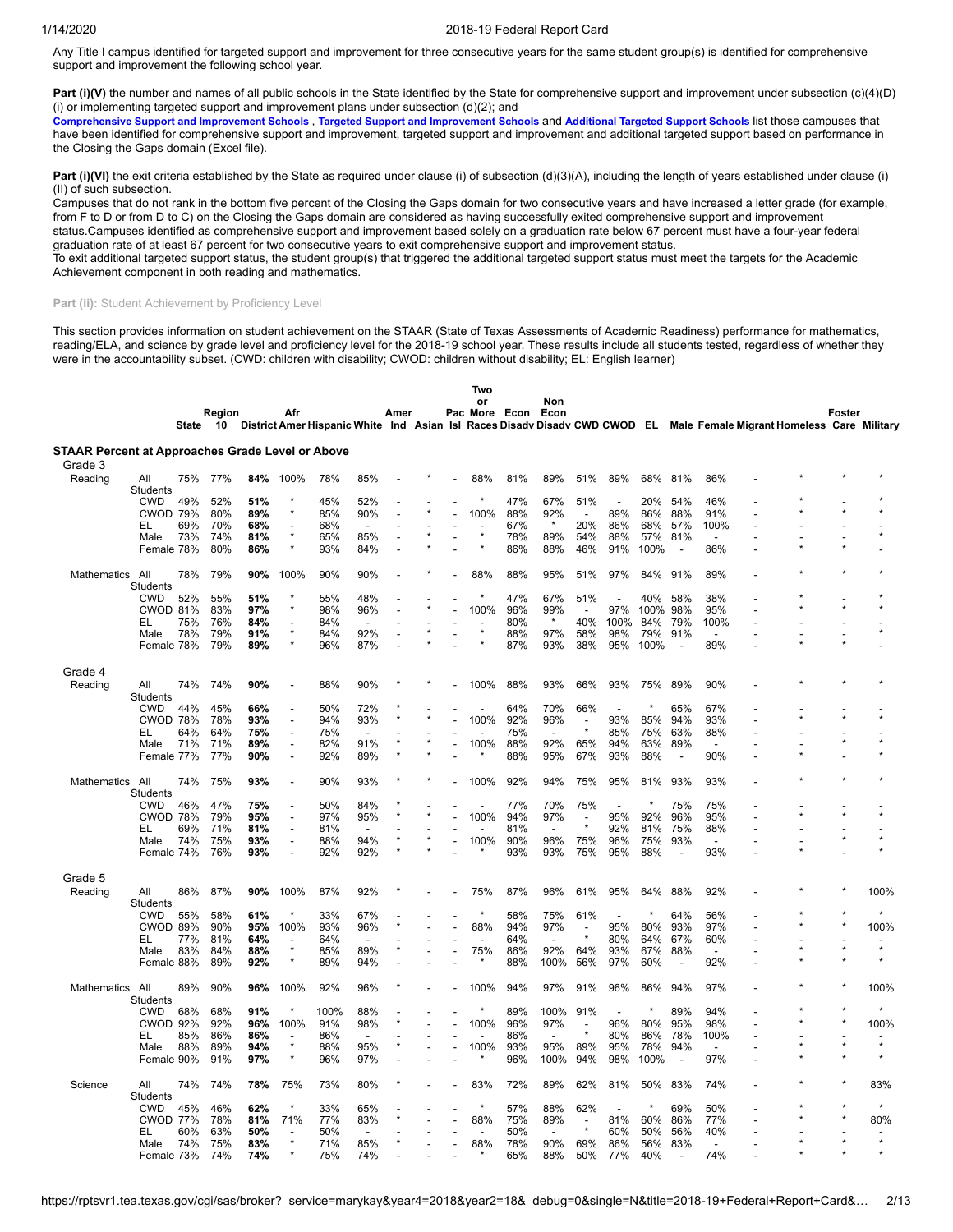|                    |                               |            |            |            |                                 |                |                                 |      |  | Two                      |                    |                |                                     |                          |                |                |                                                      |                                                                                                                       |        |         |
|--------------------|-------------------------------|------------|------------|------------|---------------------------------|----------------|---------------------------------|------|--|--------------------------|--------------------|----------------|-------------------------------------|--------------------------|----------------|----------------|------------------------------------------------------|-----------------------------------------------------------------------------------------------------------------------|--------|---------|
|                    |                               |            | Region     |            | Afr                             |                |                                 | Amer |  | or                       |                    | Non            |                                     |                          |                |                |                                                      |                                                                                                                       | Foster |         |
|                    |                               | State      | 10         |            |                                 |                |                                 |      |  |                          | Pac More Econ Econ |                |                                     |                          |                |                |                                                      | District Amer Hispanic White Ind Asian Isl Races Disady Disady CWD CWOD EL Male Female Migrant Homeless Care Military |        |         |
| Grade 6            |                               |            |            |            |                                 |                |                                 |      |  |                          |                    |                |                                     |                          |                |                |                                                      |                                                                                                                       |        |         |
| Reading            | All<br>Students               | 67%        | 69%        | 78%        | 83%                             | 65%            | 79%                             |      |  | 100%                     | 73%                | 85%            | 30%                                 | 85%                      | 50%            | 74%            | 83%                                                  |                                                                                                                       |        |         |
|                    | <b>CWD</b>                    | 33%        | 36%        | 30%        | $\star$                         | 33%            | 30%                             |      |  |                          | 30%                | 30%            | 30%                                 |                          | $\star$        | 20%            | 50%                                                  |                                                                                                                       |        |         |
|                    | <b>CWOD 71%</b><br>EL         | 42%        | 73%<br>48% | 85%<br>50% | 100%                            | 70%<br>40%     | 87%                             |      |  | 100%                     | 81%<br>40%         | 90%<br>$\star$ | $\overline{a}$<br>$\star$           | 85%                      | 50%            | 84%            | 86%<br>$\star$                                       |                                                                                                                       |        |         |
|                    | Male                          | 62%        | 65%        | 74%        | $\star$                         | 71%            | 74%                             |      |  | 100%                     | 71%                | 78%            | 20%                                 | 84%                      | $\star$        | 74%            | $\overline{\phantom{a}}$                             |                                                                                                                       |        |         |
|                    | Female 71%                    |            | 74%        | 83%        | $\star$                         | 59%            | 86%                             |      |  |                          | 76%                | 92%            | 50%                                 | 86%                      | $\star$        |                | 83%                                                  |                                                                                                                       |        |         |
| Mathematics        | All                           | 80%        | 82%        | 88%        | 83%                             | 88%            | 87%                             |      |  | 100%                     | 85%                | 92%            | 49%                                 | 93%                      | 83%            | 83%            | 92%                                                  |                                                                                                                       |        |         |
|                    | Students<br><b>CWD</b>        | 50%        | 52%        | 49%        |                                 | 67%            | 47%                             |      |  |                          | 52%                | 40%            | 49%                                 | $\overline{\phantom{a}}$ |                | 48%            | 50%                                                  |                                                                                                                       |        |         |
|                    | CWOD 83%                      |            | 85%        | 93%        | 100%                            | 92%            | 93%                             |      |  | 100%                     | 91%                | 96%            | $\overline{\phantom{a}}$            | 93%                      | $\star$        | 90%            | 97%                                                  |                                                                                                                       |        |         |
|                    | EL.                           | 67%        | 72%        | 83%        | $\overline{\phantom{a}}$        | 80%            | $\blacksquare$                  |      |  |                          | 80%                | $\star$        | $\star$                             | $\star$                  | 83%            | $\star$        | $\star$                                              |                                                                                                                       |        |         |
|                    | Male<br>Female 81%            | 78%        | 80%<br>83% | 83%<br>92% | $\star$                         | 86%<br>91%     | 83%<br>92%                      |      |  | 100%                     | 80%<br>90%         | 88%<br>96%     | 48%<br>50%                          | 90%<br>97%               | $\star$        | 83%            | 92%                                                  |                                                                                                                       |        |         |
|                    |                               |            |            |            |                                 |                |                                 |      |  |                          |                    |                |                                     |                          |                |                |                                                      |                                                                                                                       |        |         |
| Grade 7            |                               |            |            |            |                                 |                |                                 |      |  |                          |                    |                |                                     |                          |                |                |                                                      |                                                                                                                       |        |         |
| Reading            | All                           | 74%        | 76%        | 87%        | 60%                             | 89%            | 87%                             |      |  | 100%                     | 83%                | 95%            | 54%                                 | 94%                      | 86%            | 86%            | 88%                                                  |                                                                                                                       |        | 100%    |
|                    | Students<br><b>CWD</b>        | 37%        | 40%        | 54%        |                                 | 50%            | 59%                             |      |  |                          | 50%                | 70%            | 54%                                 |                          |                | 55%            | 52%                                                  |                                                                                                                       |        |         |
|                    | CWOD 78%                      |            | 80%        | 94%        |                                 | 95%            | 94%                             |      |  | 100%                     | 92%                | 98%            | $\overline{a}$                      | 94%                      | 86%            | 95%            | 94%                                                  |                                                                                                                       |        | 100%    |
|                    | EL                            | 49%        | 55%        | 86%        | $\overline{\phantom{a}}$        | 86%            |                                 |      |  |                          | 83%                | $\star$        | $\overline{\phantom{a}}$            | 86%                      | 86%            | 86%            | $\overline{\phantom{a}}$                             |                                                                                                                       |        |         |
|                    | Male                          | 70%        | 71%        | 86%        | $\star$                         | 88%            | 86%                             |      |  |                          | 82%                | 95%            | 55%                                 | 95%                      | 86%            | 86%            | $\overline{\phantom{a}}$                             |                                                                                                                       |        | $\star$ |
|                    | Female 79%                    |            | 80%        | 88%        |                                 | 91%            | 88%                             |      |  | 100%                     | 83%                | 95%            | 52%                                 | 94%                      | $\overline{a}$ |                | 88%                                                  |                                                                                                                       |        |         |
| Mathematics        | All                           | 73%        | 75%        | 93%        |                                 | 94%            | 92%                             |      |  |                          | 90%                | 98%            | 80%                                 | 97%                      | 86%            | 92%            | 94%                                                  |                                                                                                                       |        |         |
|                    | <b>Students</b>               |            |            |            |                                 |                |                                 |      |  |                          |                    |                |                                     |                          |                |                |                                                      |                                                                                                                       |        |         |
|                    | CWD<br><b>CWOD 77%</b>        | 43%        | 46%<br>79% | 80%<br>97% | $\star$                         | 83%<br>96%     | 78%<br>97%                      |      |  |                          | 75%<br>97%         | 100%<br>98%    | 80%                                 | 97%                      | 86%            | 79%<br>98%     | 81%<br>97%                                           |                                                                                                                       |        |         |
|                    | EL                            | 57%        | 61%        | 86%        |                                 | 86%            |                                 |      |  |                          | 83%                |                |                                     | 86%                      | 86%            | 86%            | $\overline{\phantom{a}}$                             |                                                                                                                       |        |         |
|                    | Male                          | 72%        | 74%        | 92%        |                                 | 88%            | 93%                             |      |  |                          | 89%                | 100%           | 79%                                 | 98%                      | 86%            | 92%            | $\overline{\phantom{a}}$                             |                                                                                                                       |        |         |
|                    | Female 75%                    |            | 77%        | 94%        |                                 | 100%           | 92%                             |      |  |                          | 91%                | 98%            | 81%                                 | 97%                      |                |                | 94%                                                  |                                                                                                                       |        |         |
|                    |                               |            |            |            |                                 |                |                                 |      |  |                          |                    |                |                                     |                          |                |                |                                                      |                                                                                                                       |        |         |
| Grade 8<br>Reading | All                           | 84%        | 86%        | 92%        |                                 | 84%            | 95%                             |      |  | 100%                     | 90%                | 95%            | 67%                                 | 95%                      | 38%            | 91%            | 94%                                                  |                                                                                                                       |        |         |
|                    | Students                      |            |            |            |                                 |                |                                 |      |  |                          |                    |                |                                     |                          |                |                |                                                      |                                                                                                                       |        |         |
|                    | <b>CWD</b>                    | 47%        | 49%        | 67%        |                                 | 50%            | 75%                             |      |  |                          | 67%                | 67%            | 67%                                 |                          |                | 65%            | 70%                                                  |                                                                                                                       |        |         |
|                    | CWOD 88%<br>EL.               | 62%        | 90%<br>68% | 95%        |                                 | 90%            | 97%<br>$\overline{\phantom{a}}$ |      |  | 100%                     | 94%                | 97%<br>$\star$ | $\overline{\phantom{a}}$<br>$\star$ | 95%<br>33%               | 33%<br>38%     | 94%            | 96%<br>$\star$                                       |                                                                                                                       |        |         |
|                    | Male                          | 81%        | 83%        | 38%<br>91% | $\star$                         | 43%<br>82%     | 94%                             |      |  |                          | 33%<br>88%         | 95%            | 65%                                 | 94%                      | 33%            | 33%<br>91%     |                                                      |                                                                                                                       |        |         |
|                    | Female 88%                    |            | 89%        | 94%        |                                 | 85%            | 97%                             |      |  |                          | 92%                | 96%            | 70%                                 | 96%                      | $\star$        |                | 94%                                                  |                                                                                                                       |        |         |
|                    |                               |            |            |            |                                 |                |                                 |      |  |                          |                    |                |                                     |                          |                |                |                                                      |                                                                                                                       |        |         |
| Mathematics        | All<br>Students               | 87%        | 88%        | 98%        |                                 | 91%            | 100%                            |      |  | 100%                     | 98%                | 99%            | 93%                                 | 99%                      | 75%            | 99%            | 97%                                                  |                                                                                                                       |        |         |
|                    | <b>CWD</b>                    | 58%        | 58%        | 93%        |                                 | 80%            | 100%                            |      |  |                          | 90%                | 100%           | 93%                                 |                          |                | 100%           | 80%                                                  |                                                                                                                       |        |         |
|                    | <b>CWOD 90%</b>               |            | 92%        | 99%        | $\star$                         | 93%            | 100%                            |      |  | 100%                     | 99%                | 99%            |                                     | 99%                      | 83%            | 99%            | 98%                                                  |                                                                                                                       |        |         |
|                    | EL                            | 77%        | 82%        | 75%        | $\star$                         | 71%            |                                 |      |  |                          | 67%                | $\star$        | ×                                   | 83%                      | 75%            | 83%            | $\star$                                              |                                                                                                                       |        |         |
|                    | Male<br>Female 89%            | 84%        | 86%<br>91% | 99%<br>97% |                                 | 97%<br>83%     | 100%<br>100%                    |      |  | 100%                     | 99%<br>95%         | 100%<br>98%    | 100%<br>80%                         | 99%<br>98%               | 83%<br>$\star$ | 99%            | $\overline{\phantom{a}}$<br>97%                      |                                                                                                                       |        |         |
|                    |                               |            |            |            |                                 |                |                                 |      |  |                          |                    |                |                                     |                          |                |                |                                                      |                                                                                                                       |        |         |
| Science            | All                           | 79%        | 82%        | 90%        |                                 | 84%            | 93%                             |      |  | 100%                     | 86%                | 95%            | 67%                                 | 92%                      | 38%            | 90%            | 88%                                                  |                                                                                                                       |        |         |
|                    | Students                      |            |            |            |                                 |                |                                 |      |  |                          |                    |                |                                     |                          |                |                |                                                      |                                                                                                                       |        |         |
|                    | CWD<br>CWOD 83%               | 46%        | 48%<br>85% | 67%<br>92% |                                 | 50%<br>90%     | 75%<br>94%                      |      |  | 100%                     | 62%<br>90%         | 83%<br>96%     | 67%<br>$\overline{\phantom{a}}$     | 92%                      | 33%            | 76%<br>92%     | 50%<br>92%                                           |                                                                                                                       |        |         |
|                    | EL                            | 55%        | 63%        | 38%        |                                 | 43%            |                                 |      |  |                          | 33%                | $\star$        | $\star$                             | 33%                      | 38%            | 33%            | $\star$                                              |                                                                                                                       |        |         |
|                    | Male                          | 78%        | 80%        | 90%        | $\star$                         | 85%            | 93%                             |      |  |                          | 87%                | 96%            | 76%                                 | 92%                      | $\star$        | 33% 90%        | $\overline{\phantom{a}}$                             |                                                                                                                       |        |         |
|                    | Female 81%                    |            | 84%        | 88%        |                                 | 81%            | 91%                             |      |  |                          | 85%                | 94%            | 50%                                 | 92%                      |                |                | 88%                                                  |                                                                                                                       |        |         |
| End of Course      |                               |            |            |            |                                 |                |                                 |      |  |                          |                    |                |                                     |                          |                |                |                                                      |                                                                                                                       |        |         |
| English I          | All                           | 66%        | 67%        | 71%        | 44%                             | 71%            | 73%                             |      |  | 71%                      | 68%                | 77%            | 26%                                 | 79%                      | 44%            | 62%            | 84%                                                  |                                                                                                                       | 40%    |         |
|                    | <b>Students</b>               |            |            |            | $\star$                         |                |                                 |      |  |                          |                    |                |                                     |                          |                |                |                                                      |                                                                                                                       |        |         |
|                    | <b>CWD</b><br><b>CWOD 71%</b> | 27%        | 30%<br>72% | 26%<br>79% | 43%                             | 40%<br>76%     | 20%<br>82%                      |      |  | ÷<br>71%                 | 16%<br>78%         | 50%<br>81%     | 26%                                 | $\blacksquare$<br>79%    | 67%            | 28%<br>70%     | 17%<br>91%                                           |                                                                                                                       |        |         |
|                    | EL                            | 34%        | 40%        | 44%        | $\overline{\phantom{a}}$        | 43%            | $\star$                         |      |  |                          | 43%                | $\star$        | $\star$                             | 67%                      | 44%            | 38%            | $\star$                                              |                                                                                                                       |        |         |
|                    | Male                          | 60%        | 61%        | 62%        | 43%                             | 54%            | 66%                             |      |  | 67%                      | 60%                | 66%            | 28%                                 | 70%                      | 38%            | 62%            | $\overline{\phantom{a}}$                             |                                                                                                                       |        |         |
|                    | Female 73%                    |            | 74%        | 84%        | $\star$                         | 96%            | 82%                             |      |  | 80%                      | 79%                | 94%            | 17%                                 | 91%                      | $\star$        | $\overline{a}$ | 84%                                                  |                                                                                                                       |        |         |
| English II         | All                           | 67%        | 68%        | 77%        | 60%                             | 69%            | 80%                             |      |  | 50%                      | 74%                | 82%            | 28%                                 | 83%                      | 17%            | 71%            | 85%                                                  |                                                                                                                       |        |         |
|                    | Students                      |            |            |            |                                 |                |                                 |      |  |                          |                    |                |                                     |                          |                |                |                                                      |                                                                                                                       |        |         |
|                    | <b>CWD</b>                    | 27%        | 29%        | 28%        |                                 | 0%             | 38%                             |      |  |                          | 27%                | 30%            | 28%                                 |                          | $\ast$         | 26%            | 31%                                                  |                                                                                                                       |        |         |
|                    | <b>CWOD 72%</b><br>EL         | 30%        | 73%<br>36% | 83%<br>17% | 60%<br>$\overline{\phantom{a}}$ | 82%<br>17%     | 84%<br>$\overline{\phantom{a}}$ |      |  | 50%                      | 81%<br>20%         | 87%<br>$\star$ | $\overline{a}$<br>$\star$           | 83%<br>20%               | 20%<br>17%     | 77%<br>$\star$ | 91%<br>$\star$                                       |                                                                                                                       |        |         |
|                    | Male                          | 62%        | 63%        | 71%        | $\star$                         | 70%            | 71%                             |      |  | $\star$                  | 71%                | 70%            | 26%                                 | 77%                      | $\star$        | 71%            | $\overline{\phantom{a}}$                             |                                                                                                                       |        |         |
|                    | Female 73%                    |            | 74%        | 85%        | $\star$                         | 67%            | 89%                             |      |  |                          | 78%                | 94%            | 31%                                 | 91%                      | $\star$        |                | 85%                                                  |                                                                                                                       |        |         |
|                    |                               |            |            |            |                                 |                |                                 |      |  |                          |                    |                |                                     |                          |                |                |                                                      |                                                                                                                       |        |         |
| Algebra I          | All<br>Students               | 83%        | 85%        | 90%        | 71%                             | 94%            | 90%                             |      |  | 91%                      | 88%                | 95%            | 63%                                 | 95%                      | 80%            | 85%            | 97%                                                  |                                                                                                                       |        |         |
|                    | <b>CWD</b>                    | 52%        | 54%        | 63%        |                                 | 82%            | 56%                             |      |  | $\overline{\phantom{a}}$ | 58%                | 80%            | 63%                                 | $\overline{\phantom{a}}$ |                | 59%            | 75%                                                  |                                                                                                                       |        |         |
|                    | <b>CWOD 87%</b>               |            | 89%        | 95%        | 80%                             | 97%            | 96%                             |      |  | 91%                      | 94%                | 97%            | $\overline{\phantom{a}}$<br>$\star$ | 95%                      | $\star$        | 91%            | 100%                                                 |                                                                                                                       |        |         |
|                    | EL<br>Male                    | 73%<br>79% | 77%<br>81% | 80%<br>85% | 67%                             | $\star$<br>91% | 85%                             |      |  | 88%                      | $\star$<br>81%     | $\star$<br>92% | 59%                                 | $\star$<br>91%           | 80%<br>80%     | 80%<br>85%     | $\overline{\phantom{a}}$<br>$\overline{\phantom{a}}$ |                                                                                                                       |        |         |
|                    | Female 88%                    |            | 90%        | 97%        | $\star$                         | 100%           | 96%                             |      |  |                          | 96%                | 100%           | 75%                                 | 100%                     |                |                | 97%                                                  |                                                                                                                       |        |         |
|                    |                               |            |            |            |                                 |                |                                 |      |  |                          |                    |                |                                     |                          |                |                |                                                      |                                                                                                                       |        |         |
| Biology            | All                           | 87%        | 88%        | 92%        | 100%                            | 93%            | 91%                             |      |  | 92%                      | 89%                | 95%            | 67%                                 | 96%                      | 100% 89%       |                | 94%                                                  |                                                                                                                       | 60%    |         |
|                    | Students<br><b>CWD</b>        | 60%        | 61%        | 67%        | ×                               | 100%           | 52%                             |      |  | ÷                        | 64%                | 73%            | 67%                                 | $\blacksquare$           |                | 70%            | 58%                                                  |                                                                                                                       |        |         |
|                    | CWOD 90%                      |            | 91%        | 96%        | 100%                            | 92%            | 98%                             |      |  | 92%                      | 95%                | 98%            |                                     | 96%                      |                | 94%            | 98%                                                  |                                                                                                                       |        | $\star$ |
|                    | EL                            | 68%        | 73%        | 100%       |                                 | $\star$        | $\star$                         |      |  |                          | $\star$            | $\star$        | ×                                   |                          |                | 100% 100%      | $\overline{\phantom{a}}$                             |                                                                                                                       |        |         |
|                    | Male                          | 84%        | 85%        |            | 89% 100%                        | 91%            | 89%                             |      |  | 86%                      | 86%                | 93%            | 70%                                 | 94%                      | 100% 89%       |                |                                                      |                                                                                                                       |        |         |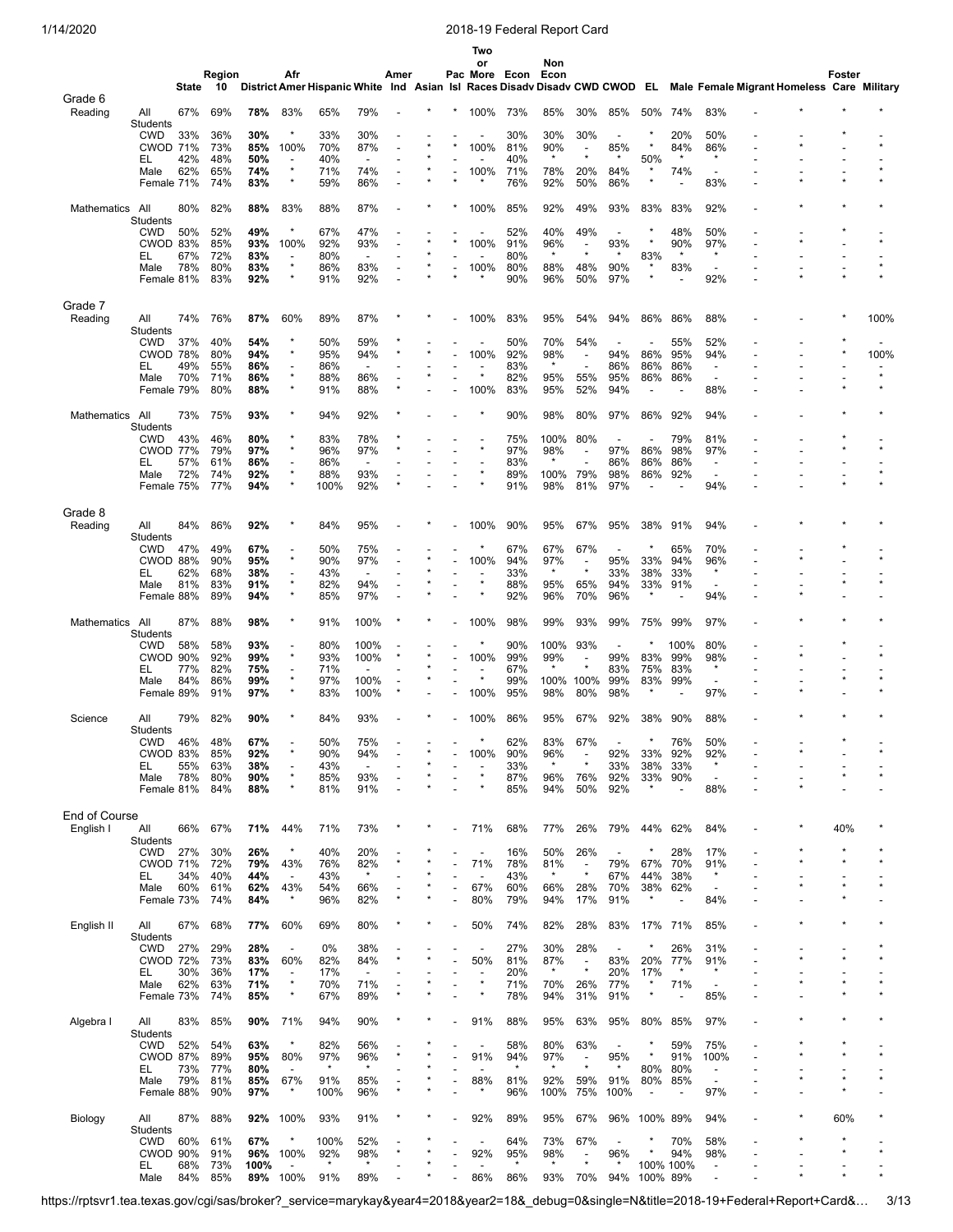| 1/14/2020                                   |                        |            |              |            |                                                      |                                                                            |                                 |      |         |                          |                          | 2018-19 Federal Report Card |                                 |                                |                                 |            |                          |                                  |                                            |         |        |         |
|---------------------------------------------|------------------------|------------|--------------|------------|------------------------------------------------------|----------------------------------------------------------------------------|---------------------------------|------|---------|--------------------------|--------------------------|-----------------------------|---------------------------------|--------------------------------|---------------------------------|------------|--------------------------|----------------------------------|--------------------------------------------|---------|--------|---------|
|                                             |                        |            |              |            |                                                      |                                                                            |                                 |      |         |                          | Two                      |                             |                                 |                                |                                 |            |                          |                                  |                                            |         |        |         |
|                                             |                        |            |              |            |                                                      |                                                                            |                                 |      |         |                          | or                       |                             | Non                             |                                |                                 |            |                          |                                  |                                            |         |        |         |
|                                             |                        | State      | Region<br>10 |            | Afr                                                  | District Amer Hispanic White Ind Asian Isl Races Disady Disady CWD CWOD EL |                                 | Amer |         |                          |                          | Pac More Econ               | Econ                            |                                |                                 |            |                          |                                  | Male Female Migrant Homeless Care Military |         | Foster |         |
|                                             | Female 90%             |            | 91%          | 94%        |                                                      | 96%                                                                        | 93%                             |      | $\star$ | $\overline{\phantom{0}}$ | 100%                     | 92%                         | 98%                             | 58%                            | 98%                             |            |                          | 94%                              |                                            |         |        |         |
|                                             |                        |            |              |            |                                                      |                                                                            |                                 |      |         |                          |                          |                             |                                 |                                |                                 |            |                          |                                  |                                            |         |        |         |
| STAAR Percent at Meets Grade Level or Above |                        |            |              |            |                                                      |                                                                            |                                 |      |         |                          |                          |                             |                                 |                                |                                 |            |                          |                                  |                                            |         |        |         |
| Grade 3                                     |                        |            |              |            |                                                      |                                                                            |                                 |      |         |                          |                          |                             |                                 |                                |                                 |            |                          |                                  |                                            |         |        |         |
| Reading                                     | All<br>Students        | 44%        | 47%          | 48%        | 20%                                                  | 41%                                                                        | 49%                             |      |         |                          | 75%                      | 43%                         | 60%                             | 21%                            | 53%                             | 26%        | 48%                      | 48%                              |                                            |         |        |         |
|                                             | <b>CWD</b>             | 26%        | 29%          | 21%        |                                                      | 18%                                                                        | 24%                             |      |         |                          |                          | 13%                         | 44%                             | 21%                            | $\overline{\phantom{a}}$        | 0%         | 27%                      | 8%                               |                                            |         |        |         |
|                                             | CWOD 46%<br>EL         | 35%        | 49%<br>37%   | 53%<br>26% | $\overline{\phantom{a}}$                             | 47%<br>26%                                                                 | 54%<br>$\overline{\phantom{a}}$ |      |         |                          | 100%                     | 49%<br>33%                  | 62%<br>$\star$                  | $\overline{a}$<br>0%           | 53%<br>36%                      | 36%<br>26% | 53%<br>21%               | 53%<br>40%                       |                                            |         |        |         |
|                                             | Male                   | 41%        | 44%          | 48%        | $\star$<br>$\star$                                   | 35%                                                                        | 51%                             |      |         |                          | $\star$                  | 42%                         | 63%                             | 27%                            | 53%                             | 21%        | 48%                      | $\overline{\phantom{a}}$         |                                            |         |        |         |
|                                             | Female 47%             |            | 50%          | 48%        |                                                      | 48%                                                                        | 48%                             |      |         |                          |                          | 43%                         | 57%                             | 8%                             | 53%                             | 40%        | $\overline{\phantom{a}}$ | 48%                              |                                            |         |        |         |
| Mathematics                                 | All                    | 48%        | 51%          | 62%        | 40%                                                  | 64%                                                                        | 60%                             |      |         |                          | 75%                      | 57%                         | 73%                             | 23%                            | 69%                             | 47%        | 63%                      | 60%                              |                                            |         |        |         |
|                                             | Students<br><b>CWD</b> | 30%        | 33%          | 23%        |                                                      | 27%                                                                        | 24%                             |      |         |                          |                          | 20%                         | 33%                             | 23%                            | $\overline{a}$                  | 0%         | 31%                      | 8%                               |                                            |         |        |         |
|                                             | <b>CWOD 50%</b>        |            | 53%          | 69%        |                                                      | 72%                                                                        | 66%                             |      |         |                          | 100%                     | 64%                         | 77%                             | $\overline{\phantom{a}}$       | 69%                             | 64%        | 71%                      | 67%                              |                                            |         |        |         |
|                                             | EL                     | 41%<br>49% | 44%<br>52%   | 47%<br>63% |                                                      | 47%<br>55%                                                                 | $\blacksquare$<br>65%           |      |         |                          | $\star$                  | 53%<br>58%                  | $\star$                         | 0%<br>31%                      | 64%<br>71%                      | 47%<br>29% | 29%<br>63%               | 100%<br>$\overline{\phantom{a}}$ |                                            |         |        |         |
|                                             | Male<br>Female 46%     |            | 49%          | 60%        |                                                      | 74%                                                                        | 55%                             |      |         |                          |                          | 55%                         | 76%<br>69%                      | 8%                             | 67%                             | 100%       | $\overline{\phantom{a}}$ | 60%                              |                                            |         |        |         |
|                                             |                        |            |              |            |                                                      |                                                                            |                                 |      |         |                          |                          |                             |                                 |                                |                                 |            |                          |                                  |                                            |         |        |         |
| Grade 4<br>Reading                          | All                    | 43%        | 45%          | 61%        |                                                      | 59%                                                                        | 62%                             |      |         |                          | 63%                      | 54%                         | 74%                             | 31%                            | 66%                             | 44%        | 62%                      | 61%                              |                                            |         |        |         |
|                                             | Students               |            |              |            |                                                      |                                                                            |                                 |      |         |                          |                          |                             |                                 |                                |                                 |            |                          |                                  |                                            |         |        |         |
|                                             | <b>CWD</b>             | 24%        | 26%<br>48%   | 31%<br>66% |                                                      | 33%<br>63%                                                                 | 32%<br>66%                      |      |         |                          | 63%                      | 32%<br>58%                  | 30%<br>80%                      | 31%<br>÷,                      | 66%                             | 54%        | 30%<br>69%               | 33%<br>64%                       |                                            |         |        |         |
|                                             | CWOD 46%<br>EL         | 30%        | 33%          | 44%        |                                                      | 44%                                                                        | $\overline{\phantom{a}}$        |      |         |                          |                          | 44%                         | $\blacksquare$                  | $\star$                        | 54%                             | 44%        | 38%                      | 50%                              |                                            |         |        |         |
|                                             | Male                   | 41%        | 42%          | 62%        |                                                      | 59%                                                                        | 63%                             |      |         |                          | 60%                      | 58%                         | 69%                             | 30%                            | 69%                             | 38%        | 62%                      | $\overline{\phantom{a}}$         |                                            |         |        |         |
|                                             | Female 46%             |            | 48%          | 61%        |                                                      | 58%                                                                        | 60%                             |      |         |                          |                          | 51%                         | 80%                             | 33%                            | 64%                             | 50%        |                          | 61%                              |                                            |         |        |         |
| Mathematics                                 | All                    | 46%        | 50%          | 79%        |                                                      | 83%                                                                        | 77%                             |      |         |                          | 100%                     | 77%                         | 82%                             | 63%                            | 81%                             | 75%        | 82%                      | 75%                              |                                            |         |        |         |
|                                             | Students<br><b>CWD</b> | 27%        | 30%          | 63%        |                                                      | 50%                                                                        | 68%                             |      |         |                          |                          | 59%                         | 70%                             | 63%                            |                                 |            | 70%                      | 50%                              |                                            |         |        |         |
|                                             | <b>CWOD 49%</b>        |            | 52%          | 81%        |                                                      | 89%                                                                        | 79%                             |      |         |                          | 100%                     | 80%                         | 84%                             | $\overline{a}$                 | 81%                             | 85%        | 84%                      | 78%                              |                                            |         |        |         |
|                                             | EL<br>Male             | 39%<br>48% | 42%<br>51%   | 75%<br>82% | $\overline{\phantom{a}}$<br>$\overline{\phantom{a}}$ | 75%<br>82%                                                                 | $\overline{\phantom{a}}$<br>82% |      |         |                          | 100%                     | 75%<br>78%                  | $\overline{\phantom{a}}$<br>88% | $\star$<br>70%                 | 85%<br>84%                      | 75%<br>75% | 75%<br>82%               | 75%<br>$\overline{a}$            | $\overline{a}$                             |         |        |         |
|                                             | Female 45%             |            | 49%          | 75%        |                                                      | 83%                                                                        | 73%                             |      |         |                          |                          | 76%                         | 75%                             | 50%                            | 78%                             | 75%        | $\overline{a}$           | 75%                              |                                            |         |        |         |
| Grade 5                                     |                        |            |              |            |                                                      |                                                                            |                                 |      |         |                          |                          |                             |                                 |                                |                                 |            |                          |                                  |                                            |         |        |         |
| Reading                                     | All                    | 53%        | 57%          | 58%        | 63%                                                  | 58%                                                                        | 58%                             |      |         |                          | 67%                      | 49%                         | 73%                             | 34%                            | 63%                             | 29%        | 58%                      | 59%                              |                                            |         |        | 50%     |
|                                             | Students<br><b>CWD</b> | 27%        | 28%          | 34%        |                                                      | 17%                                                                        | 36%                             |      |         |                          |                          | 28%                         | 63%                             | 34%                            | $\overline{\phantom{a}}$        |            | 39%                      | 25%                              |                                            |         |        |         |
|                                             | <b>CWOD 56%</b>        |            | 60%          | 63%        | 57%                                                  | 63%                                                                        | 61%                             |      |         |                          | 88%                      | 55%                         | 73%                             | $\overline{\phantom{a}}$       | 63%                             | 40%        | 62%                      | 64%                              |                                            |         |        | 40%     |
|                                             | EL<br>Male             | 36%<br>50% | 44%<br>53%   | 29%<br>58% | $\star$                                              | 29%<br>50%                                                                 | $\overline{\phantom{a}}$<br>58% |      |         |                          | 63%                      | 29%<br>49%                  | $\overline{\phantom{a}}$<br>70% | $\star$<br>39%                 | 40%<br>62%                      | 29%<br>22% | 22%<br>58%               | 40%<br>$\overline{\phantom{a}}$  |                                            | $\star$ |        |         |
|                                             | Female 56%             |            | 60%          | 59%        |                                                      | 68%                                                                        | 57%                             |      |         |                          |                          | 49%                         | 75%                             | 25%                            | 64%                             | 40%        | $\overline{\phantom{a}}$ | 59%                              |                                            |         |        |         |
|                                             |                        |            |              |            |                                                      |                                                                            |                                 |      |         |                          |                          |                             |                                 |                                |                                 |            |                          |                                  |                                            |         |        |         |
| Mathematics                                 | All<br>Students        | 57%        | 60%          | 61%        | 38%                                                  | 55%                                                                        | 64%                             |      |         |                          | 58%                      | 50%                         | 78%                             | 41%                            | 65%                             | 36%        | 62%                      | 60%                              |                                            |         |        | 50%     |
|                                             | <b>CWD</b>             | 31%        | 33%          | 41%        |                                                      | 17%                                                                        | 45%                             |      |         |                          |                          | 33%                         | 75%                             | 41%                            |                                 |            | 43%                      | 38%                              |                                            |         |        |         |
|                                             | CWOD 60%<br>EL.        | 46%        | 63%<br>50%   | 65%<br>36% | 29%                                                  | 59%<br>36%                                                                 | 67%<br>$\blacksquare$           |      |         |                          | 75%<br>$\overline{a}$    | 55%<br>36%                  | 78%<br>$\blacksquare$           |                                | 65%<br>40%                      | 40%<br>36% | 67%<br>22%               | 63%<br>60%                       |                                            |         |        | 40%     |
|                                             | Male                   | 56%        | 59%          | 62%        | $\star$                                              | 47%                                                                        | 68%                             |      |         |                          | 63%<br>$\star$           | 51%                         | 79%                             | 43%                            | 67%                             | 22%        | 62%                      | $\overline{\phantom{a}}$         |                                            |         |        |         |
|                                             | Female 57%             |            | 60%          | 60%        |                                                      | 64%                                                                        | 60%                             |      |         |                          |                          | 49%                         | 77%                             | 38%                            | 63%                             | 60%        | $\overline{\phantom{a}}$ | 60%                              |                                            |         |        |         |
| Science                                     | All                    | 48%        | 49%          | 48%        | 25%                                                  | 44%                                                                        | 50%                             |      |         |                          | 42%                      | 41%                         | 60%                             | 38%                            | 50%                             | 21%        | 55%                      | 41%                              |                                            |         |        | 50%     |
|                                             | <b>Students</b><br>CWD | 27%        | 28%          | 38%        | $\star$                                              | 17%                                                                        | 41%                             |      |         |                          | $\star$                  | 35%                         | 50%                             | 38%                            |                                 | $\ast$     | 45%                      | 25%                              |                                            |         |        |         |
|                                             | <b>CWOD 50%</b>        |            | 52%          | 50%        | 14%                                                  | 46%                                                                        | 52%                             |      |         |                          | 50%                      | 42%                         | 61%                             | $\overline{\phantom{a}}$       | 50%                             | 30%        | 57%                      | 43%                              |                                            |         |        | 40%     |
|                                             | EL<br>Male             | 31%<br>50% | 34%<br>51%   | 21%<br>55% | $\overline{\phantom{a}}$<br>$\star$                  | 21%<br>38%                                                                 | $\overline{\phantom{a}}$<br>59% |      |         |                          | 63%                      | 21%<br>52%                  | $\overline{\phantom{a}}$<br>59% | $\star$<br>45%                 | 30%<br>57%                      | 21%<br>22% | 22%<br>55%               | 20%<br>$\overline{a}$            |                                            |         |        | $\star$ |
|                                             | Female 45%             |            | 47%          | 41%        | $\star$                                              | 50%                                                                        | 42%                             |      |         |                          |                          | 29%                         | 61%                             | 25%                            | 43%                             | 20%        | $\blacksquare$           | 41%                              |                                            |         |        |         |
|                                             |                        |            |              |            |                                                      |                                                                            |                                 |      |         |                          |                          |                             |                                 |                                |                                 |            |                          |                                  |                                            |         |        |         |
| Grade 6<br>Reading                          | All                    | 36%        | 40%          | 46%        | 17%                                                  | 37%                                                                        | 47%                             |      |         |                          | 78%                      | 38%                         | 57%                             | 5%                             | 51%                             | 0%         | 43%                      | 48%                              |                                            |         |        |         |
|                                             | Students               |            |              |            |                                                      |                                                                            |                                 |      |         |                          |                          |                             |                                 |                                |                                 |            |                          |                                  |                                            |         |        |         |
|                                             | CWD<br>CWOD 38%        | 19%        | 20%<br>42%   | 5%<br>51%  | 20%                                                  | 17%<br>41%                                                                 | 3%<br>53%                       |      |         |                          | 78%                      | 4%<br>44%                   | 10%<br>61%                      | 5%<br>$\overline{\phantom{a}}$ | $\overline{\phantom{a}}$<br>51% |            | 4%<br>51%                | 8%<br>52%                        |                                            |         |        |         |
|                                             | EL                     | 14%        | 17%          | 0%         |                                                      | 0%                                                                         | $\overline{\phantom{a}}$        |      |         |                          |                          | 0%                          | $\star$                         | $\star$                        | $\star$                         | 0%         | $\star$                  | $\star$                          |                                            |         |        |         |
|                                             | Male<br>Female 40%     | 33%        | 36%<br>44%   | 43%<br>48% | $\star$<br>$\star$                                   | 48%<br>27%                                                                 | 42%<br>53%                      |      |         |                          | 100%<br>$\star$          | 34%<br>43%                  | 57%<br>57%                      | 4%<br>8%                       | 51%<br>52%                      |            | 43%                      | $\overline{\phantom{a}}$<br>48%  |                                            |         |        |         |
|                                             |                        |            |              |            |                                                      |                                                                            |                                 |      |         |                          |                          |                             |                                 |                                |                                 |            |                          |                                  |                                            |         |        |         |
| Mathematics                                 | All<br>Students        | 46%        | 50%          | 56%        | 50%                                                  | 44%                                                                        | 58%                             |      |         |                          | 78%                      | 50%                         | 66%                             | 14%                            | 63%                             | 17%        | 56%                      | 57%                              |                                            |         |        |         |
|                                             | CWD                    | 23%        | 26%          | 14%        |                                                      | 33%                                                                        | 10%                             |      |         |                          | $\overline{\phantom{a}}$ | 15%                         | 10%                             | 14%                            |                                 |            | 16%                      | 8%                               |                                            |         |        |         |
|                                             | CWOD 48%<br>EL         | 27%        | 53%<br>33%   | 63%        | 60%<br>$\overline{\phantom{a}}$                      | 46%<br>20%                                                                 | 65%                             |      |         |                          | 78%                      | 56%<br>20%                  | 71%<br>$\star$                  | $\overline{a}$<br>$\star$      | 63%<br>$\star$                  | 17%        | 63%<br>$\star$           | 62%<br>$\star$                   |                                            |         |        |         |
|                                             | Male                   | 45%        | 50%          | 17%<br>56% | $\star$                                              | 52%                                                                        | $\overline{\phantom{a}}$<br>56% |      |         |                          | 100%                     | 47%                         | 68%                             | 16%                            | 63%                             | $\star$    | 56%                      |                                  |                                            |         |        |         |
|                                             | Female 46%             |            | 51%          | 57%        |                                                      | 36%                                                                        | 61%                             |      |         |                          |                          | 53%                         | 64%                             | 8%                             | 62%                             |            |                          | 57%                              |                                            |         |        |         |
| Grade 7                                     |                        |            |              |            |                                                      |                                                                            |                                 |      |         |                          |                          |                             |                                 |                                |                                 |            |                          |                                  |                                            |         |        |         |

Reading All

Students<br>CWD 21%<br>CWOD 51%

48% 50% **59%** 60% 55% 59% \* \* - 50% 49% 75% 24% 66% 0% 56% 60% - - \* 40%

CWD 21% 23% **24%** \* 17% 27% \* - - - 20% 40% 24% - - 28% 19% - - \* - CWOD 51% 54% **66%** \* 61% 67% \* \* - 50% 58% 78% - 66% 0% 65% 67% - - \* 40% EL 19% 24% **0%** - 0% - - - - - 0% \* - 0% 0% 0% - - - - - Male 44% 46% **56%** \* 52% 56% - \* - \* 46% 79% 28% 65% 0% 56% - - - - \* Female 52% 55% **60%** \* 59% 62% \* - - 20% 53% 72% 19% 67% - - 60% - - \* \*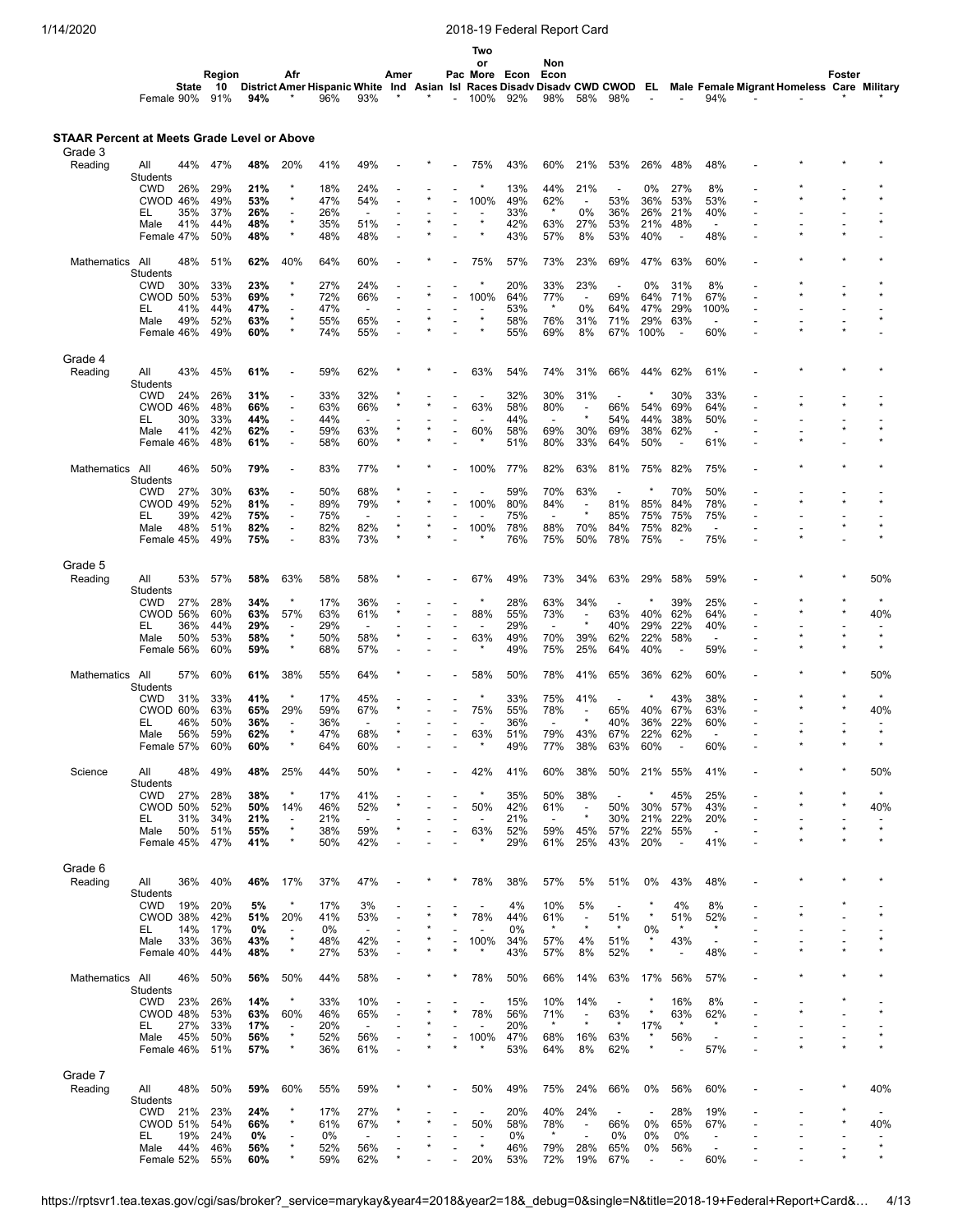|                                      |                               |            |            |            |                                     |                                     |                                 |      |  | Two<br>or                           |                        | Non                |                                     |                                 |                          |                                 |                                                      |                                            |         |         |
|--------------------------------------|-------------------------------|------------|------------|------------|-------------------------------------|-------------------------------------|---------------------------------|------|--|-------------------------------------|------------------------|--------------------|-------------------------------------|---------------------------------|--------------------------|---------------------------------|------------------------------------------------------|--------------------------------------------|---------|---------|
|                                      |                               |            | Region     |            | Afr                                 |                                     |                                 | Amer |  | Pac More                            | Econ                   | Econ               |                                     |                                 |                          |                                 |                                                      |                                            | Foster  |         |
|                                      |                               | State      | 10         |            |                                     | <b>District Amer Hispanic White</b> |                                 | Ind  |  |                                     | Asian Isl Races Disadv | Disady CWD CWOD EL |                                     |                                 |                          |                                 |                                                      | Male Female Migrant Homeless Care Military |         |         |
| Mathematics All                      |                               | 41%        | 45%        | 50%        |                                     | 52%                                 | 50%                             |      |  |                                     | 47%                    | 56%                | 24%                                 | 59%                             | 29%                      | 46%                             | 53%                                                  |                                            |         |         |
|                                      | Students<br><b>CWD</b>        | 22%        | 24%        | 24%        |                                     | 17%                                 | 27%                             |      |  |                                     | 23%                    | 30%                | 24%                                 |                                 |                          | 28%                             | 19%                                                  |                                            |         |         |
|                                      | CWOD 44%                      |            | 47%        | 59%        | $\star$                             | 59%                                 | 59%                             |      |  |                                     | 57%                    | 62%                | $\overline{\phantom{a}}$            | 59%                             | 29%                      | 55%                             | 61%                                                  |                                            |         |         |
|                                      | EL                            | 22%        | 23%        | 29%        | ٠                                   | 29%                                 | $\overline{\phantom{a}}$        |      |  |                                     | 33%                    | $\star$            | $\overline{a}$                      | 29%                             | 29%                      | 29%                             | $\overline{\phantom{a}}$                             |                                            |         |         |
|                                      | Male                          | 41%        | 44%        | 46%        | $\star$<br>$\star$                  | 31%                                 | 51%                             |      |  |                                     | 43%                    | 55%                | 28%                                 | 55%                             | 29%                      | 46%                             | $\overline{\phantom{a}}$                             |                                            |         |         |
|                                      | Female 42%                    |            | 45%        | 53%        |                                     | 71%                                 | 50%                             |      |  |                                     | 50%                    | 58%                | 19%                                 | 61%                             | $\overline{\phantom{a}}$ |                                 | 53%                                                  |                                            |         |         |
| Grade 8                              |                               |            |            |            |                                     |                                     |                                 |      |  |                                     |                        |                    |                                     |                                 |                          |                                 |                                                      |                                            |         |         |
| Reading                              | All                           | 53%        | 57%        | 61%        |                                     | 61%                                 | 64%                             |      |  | 29%                                 | 57%                    | 68%                | 22%                                 | 66%                             | 13%                      | 53%                             | 72%                                                  |                                            |         |         |
|                                      | Students                      |            |            |            |                                     |                                     |                                 |      |  |                                     |                        |                    |                                     |                                 |                          |                                 |                                                      |                                            |         |         |
|                                      | <b>CWD</b>                    | 22%        | 24%        | 22%        |                                     | 10%                                 | 31%                             |      |  |                                     | 14%                    | 50%                | 22%                                 |                                 |                          | 29%                             | 10%                                                  |                                            |         |         |
|                                      | <b>CWOD 57%</b>               | 19%        | 60%<br>26% | 66%<br>13% | $\star$                             | 71%<br>14%                          | 67%<br>$\overline{\phantom{a}}$ |      |  | 33%                                 | 63%<br>0%              | 69%<br>$\star$     | $\overline{\phantom{a}}$<br>$\star$ | 66%<br>17%                      | 17%                      | 56%<br>0%                       | 78%<br>$\star$                                       |                                            |         |         |
|                                      | EL<br>Male                    | 49%        | 52%        | 53%        | $\overline{\phantom{a}}$<br>$\star$ | 59%                                 | 53%                             |      |  | $\star$                             | 50%                    | 58%                | 29%                                 | 56%                             | 13%<br>0%                | 53%                             | $\overline{\phantom{a}}$                             |                                            |         |         |
|                                      | Female 58%                    |            | 61%        | 72%        | $\star$                             | 63%                                 | 78%                             |      |  |                                     | 67%                    | 80%                | 10%                                 | 78%                             | $\star$                  |                                 | 72%                                                  |                                            |         |         |
|                                      |                               |            |            |            |                                     |                                     |                                 |      |  |                                     |                        |                    |                                     |                                 |                          |                                 |                                                      |                                            |         |         |
| <b>Mathematics</b>                   | All                           | 55%        | 58%        | 82%        |                                     | 75%                                 | 84%                             |      |  | 78%                                 | 77%                    | 88%                | 48%                                 | 85%                             | 38%                      | 80%                             | 84%                                                  |                                            |         |         |
|                                      | Students<br><b>CWD</b>        | 27%        | 29%        | 48%        |                                     | 30%                                 | 56%                             |      |  |                                     | 38%                    | 83%                | 48%                                 |                                 |                          | 59%                             | 30%                                                  |                                            |         |         |
|                                      | <b>CWOD 59%</b>               |            | 62%        | 85%        | $\star$                             | 86%                                 | 87%                             |      |  | 75%                                 | 83%                    | 89%                | $\overline{a}$                      | 85%                             | 50%                      | 82%                             | 89%                                                  |                                            |         |         |
|                                      | EL                            | 36%        | 43%        | 38%        | $\overline{\phantom{a}}$            | 29%                                 |                                 |      |  |                                     | 17%                    | $\star$            | $\star$                             | 50%                             | 38%                      | 33%                             | $\star$                                              |                                            |         |         |
|                                      | Male                          | 52%        | 55%<br>62% | 80%        | $\star$<br>$\star$                  | 80%                                 | 81%                             |      |  | $\star$<br>80%                      | 74%                    | 90%<br>87%         | 59%<br>30%                          | 82%                             | 33%<br>$\star$           | 80%                             | 84%                                                  |                                            |         |         |
|                                      | Female 59%                    |            |            | 84%        |                                     | 70%                                 | 89%                             |      |  |                                     | 82%                    |                    |                                     | 89%                             |                          |                                 |                                                      |                                            |         |         |
| Science                              | All                           | 50%        | 54%        | 61%        |                                     | 57%                                 | 64%                             |      |  | 57%                                 | 55%                    | 71%                | 33%                                 | 64%                             | 0%                       | 60%                             | 63%                                                  |                                            |         |         |
|                                      | Students                      |            |            |            |                                     |                                     |                                 |      |  |                                     |                        |                    |                                     |                                 |                          |                                 |                                                      |                                            |         |         |
|                                      | <b>CWD</b>                    | 23%        | 26%        | 33%        | $\star$                             | 10%                                 | 50%                             |      |  |                                     | 29%                    | 50%                | 33%                                 | $\overline{\phantom{a}}$        |                          | 35%                             | 30%                                                  |                                            |         |         |
|                                      | <b>CWOD 53%</b><br>EL         | 20%        | 57%<br>26% | 64%<br>0%  |                                     | 67%<br>0%                           | 65%<br>$\overline{\phantom{a}}$ |      |  | 67%                                 | 59%<br>0%              | 72%<br>$\star$     | $\overline{\phantom{a}}$<br>$\star$ | 64%<br>0%                       | 0%<br>0%                 | 63%<br>0%                       | 66%<br>$\star$                                       |                                            |         |         |
|                                      | Male                          | 50%        | 54%        | 60%        | $\star$                             | 56%                                 | 61%                             |      |  | $\star$                             | 52%                    | 73%                | 35%                                 | 63%                             | 0%                       | 60%                             | $\overline{\phantom{a}}$                             |                                            |         |         |
|                                      | Female 50%                    |            | 54%        | 63%        |                                     | 59%                                 | 67%                             |      |  |                                     | 59%                    | 68%                | 30%                                 | 66%                             | *                        |                                 | 63%                                                  |                                            |         |         |
|                                      |                               |            |            |            |                                     |                                     |                                 |      |  |                                     |                        |                    |                                     |                                 |                          |                                 |                                                      |                                            |         |         |
| End of Course                        |                               |            |            |            |                                     |                                     |                                 |      |  |                                     |                        |                    |                                     |                                 |                          |                                 |                                                      |                                            |         |         |
| English I                            | All<br>Students               | 48%        | 50%        | 54%        | 22%                                 | 49%                                 | 58%                             |      |  | 43%                                 | 48%                    | 65%                | 14%                                 | 61%                             | 11%                      | 42%                             | 72%                                                  |                                            | 40%     |         |
|                                      | <b>CWD</b>                    | 15%        | 16%        | 14%        | $\star$                             | 30%                                 | 7%                              |      |  |                                     | 10%                    | 25%                | 14%                                 |                                 |                          | 16%                             | 8%                                                   |                                            |         |         |
|                                      | <b>CWOD 53%</b>               |            | 55%        | 61%        | 14%                                 | 52%                                 | 66%                             |      |  | 43%                                 | 55%                    | 70%                | $\overline{\phantom{a}}$            | 61%                             | 17%                      | 48%                             | 78%                                                  |                                            | $\star$ |         |
|                                      | EL                            | 14%        | 20%        | 11%        | $\overline{\phantom{a}}$            | 0%                                  | $\star$                         |      |  |                                     | 0%                     | $\star$            | $\star$                             | 17%                             | 11%                      | 13%                             | $\star$                                              |                                            | $\star$ |         |
|                                      | Male<br>Female 56%            | 42%        | 44%<br>58% | 42%<br>72% | 29%                                 | 39%<br>63%                          | 44%<br>77%                      |      |  | 33%<br>60%                          | 36%<br>66%             | 53%<br>83%         | 16%<br>8%                           | 48%<br>78%                      | 13%<br>$\star$           | 42%                             | 72%                                                  |                                            |         |         |
|                                      |                               |            |            |            |                                     |                                     |                                 |      |  |                                     |                        |                    |                                     |                                 |                          |                                 |                                                      |                                            |         |         |
| English II                           | All                           | 48%        | 50%        | 58%        | 40%                                 | 52%                                 | 60%                             |      |  | 33%                                 | 50%                    | 72%                | 19%                                 | 63%                             | 0%                       | 48%                             | 71%                                                  |                                            |         |         |
|                                      | Students                      |            |            |            |                                     |                                     |                                 |      |  |                                     |                        |                    |                                     |                                 | $\star$                  |                                 |                                                      |                                            |         |         |
|                                      | <b>CWD</b><br><b>CWOD 52%</b> | 16%        | 17%<br>54% | 19%<br>63% | ÷<br>40%                            | 0%<br>63%                           | 27%<br>64%                      |      |  | 33%                                 | 15%<br>55%             | 30%<br>76%         | 19%<br>$\overline{\phantom{a}}$     | 63%                             | 0%                       | 22%<br>52%                      | 15%<br>77%                                           |                                            |         |         |
|                                      | EL                            | 11%        | 16%        | 0%         |                                     | 0%                                  | $\blacksquare$                  |      |  |                                     | 0%                     |                    | ×                                   | 0%                              | 0%                       |                                 | $\star$                                              |                                            |         |         |
|                                      | Male                          | 42%        | 45%        | 48%        | $\star$                             | 51%                                 | 47%                             |      |  |                                     | 43%                    | 58%                | 22%                                 | 52%                             | $\star$                  | 48%                             | $\overline{\phantom{a}}$                             |                                            |         |         |
|                                      | Female 55%                    |            | 57%        | 71%        | $\star$                             | 56%                                 | 75%                             |      |  |                                     | 60%                    | 85%                | 15%                                 | 77%                             | $\star$                  |                                 | 71%                                                  |                                            |         |         |
|                                      |                               |            |            |            | 43%                                 |                                     |                                 |      |  |                                     |                        |                    |                                     |                                 |                          | 60%                             | 87%                                                  |                                            |         |         |
| Algebra I                            | All<br>Students               | 59%        | 62%        | 71%        |                                     | 76%                                 | 70%                             |      |  | 73%                                 | 66%                    | 79%                | 24%                                 | 79%                             | 60%                      |                                 |                                                      |                                            |         |         |
|                                      | <b>CWD</b>                    | 24%        | 26%        | 24%        | $\star$                             | 18%                                 | 26%                             |      |  |                                     | 23%                    | 30%                | 24%                                 |                                 |                          | 17%                             | 42%                                                  |                                            |         |         |
|                                      | CWOD 63%                      |            | 67%        | 79%        | 60%                                 | 87%                                 | 78%                             |      |  | 73%                                 | 76%                    | 84%                |                                     | 79%                             |                          | 70%                             | 92%                                                  |                                            | $\star$ | $\star$ |
|                                      | EL.<br>Male                   | 40%<br>53% | 46%<br>57% | 60%<br>60% | 33%                                 | 67%                                 | 57%                             |      |  | 75%                                 | 53%                    | 70%                | 17%                                 | 70%                             | 60%<br>60%               | 60%<br>60%                      | $\overline{\phantom{a}}$<br>$\overline{\phantom{a}}$ |                                            |         |         |
|                                      | Female 65%                    |            | 68%        | 87%        | $\star$                             | 90%                                 | 86%                             |      |  | $\star$                             | 83%                    | 95%                | 42%                                 | 92%                             | $\overline{\phantom{a}}$ |                                 | 87%                                                  |                                            |         |         |
|                                      |                               |            |            |            |                                     |                                     |                                 |      |  |                                     |                        |                    |                                     |                                 |                          |                                 |                                                      |                                            |         |         |
| Biology                              | All                           | 60%        | 62%        | 59%        | 14%                                 | 53%                                 | 63%                             |      |  | 58%                                 | 52%                    | 70%                | 18%                                 | 67%                             | 33%                      | 57%                             | 61%                                                  |                                            | 40%     |         |
|                                      | <b>Students</b>               |            |            |            | $\star$                             |                                     |                                 |      |  |                                     |                        |                    |                                     |                                 |                          |                                 |                                                      |                                            |         |         |
|                                      | <b>CWD</b><br>CWOD 64%        | 24%        | 25%<br>66% | 18%<br>67% | 17%                                 | 30%<br>58%                          | 15%<br>72%                      |      |  | ÷<br>58%                            | 18%<br>59%             | 18%<br>76%         | 18%<br>$\overline{\phantom{a}}$     | $\overline{\phantom{a}}$<br>67% | $\star$                  | 11%<br>68%                      | 33%<br>65%                                           |                                            | $\star$ | $\star$ |
|                                      | EL                            | 24%        | 31%        | 33%        |                                     | $\star$                             | $\star$                         |      |  |                                     |                        |                    | $\star$                             |                                 | 33%                      | 33%                             | $\overline{\phantom{a}}$                             |                                            |         |         |
|                                      | Male                          | 58%        | 59%        | 57%        | 20%                                 | 51%                                 | 62%                             |      |  | 57%                                 | 51%                    | 67%                | 11%                                 | 68%                             | 33%                      | 57%                             | $\overline{\phantom{a}}$                             |                                            | $\star$ | $\star$ |
|                                      | Female 62%                    |            | 65%        | 61%        |                                     | 57%                                 | 65%                             |      |  | 60%                                 | 53%                    | 74%                | 33%                                 | 65%                             | $\overline{\phantom{a}}$ | $\overline{\phantom{a}}$        | 61%                                                  |                                            |         |         |
|                                      |                               |            |            |            |                                     |                                     |                                 |      |  |                                     |                        |                    |                                     |                                 |                          |                                 |                                                      |                                            |         |         |
| STAAR Percent at Masters Grade Level |                               |            |            |            |                                     |                                     |                                 |      |  |                                     |                        |                    |                                     |                                 |                          |                                 |                                                      |                                            |         |         |
| Grade 3                              |                               |            |            |            |                                     |                                     |                                 |      |  |                                     |                        |                    |                                     |                                 |                          |                                 |                                                      |                                            |         |         |
| Reading                              | All                           | 27%        | 29%        | 24%        | 20%                                 | 19%                                 | 24%                             |      |  | 38%                                 | 20%                    | 31%                | 8%                                  | 27%                             | 11%                      | 20%                             | 28%                                                  |                                            |         |         |
|                                      | Students                      |            |            |            |                                     |                                     |                                 |      |  |                                     |                        |                    |                                     |                                 |                          |                                 |                                                      |                                            |         |         |
|                                      | <b>CWD</b><br><b>CWOD 29%</b> | 10%        | 12%<br>32% | 8%<br>27%  | $\star$<br>$\star$                  | 9%<br>21%                           | 8%<br>27%                       |      |  | $\star$<br>50%                      | 7%<br>23%              | 11%<br>34%         | 8%                                  | $\overline{\phantom{a}}$<br>27% | 0%<br>14%                | 8%<br>23%                       | 8%<br>30%                                            |                                            |         |         |
|                                      | EL                            | 19%        | 21%        | 11%        | $\overline{\phantom{a}}$            | 11%                                 | $\overline{a}$                  |      |  |                                     | 13%                    | $\star$            | $\overline{\phantom{a}}$<br>0%      | 14%                             | 11%                      | 7%                              | 20%                                                  |                                            |         |         |
|                                      | Male                          | 24%        | 27%        | 20%        | $\star$                             | 10%                                 | 22%                             |      |  |                                     | 17%                    | 29%                | 8%                                  | 23%                             | 7%                       | 20%                             | $\overline{\phantom{a}}$                             |                                            |         |         |
|                                      | Female 29%                    |            | 32%        | 28%        | $\star$                             | 30%                                 | 27%                             |      |  |                                     | 25%                    | 33%                | 8%                                  | 30%                             | 20%                      | $\overline{\phantom{a}}$        | 28%                                                  |                                            |         |         |
|                                      |                               |            |            |            |                                     |                                     |                                 |      |  |                                     |                        |                    |                                     |                                 |                          |                                 |                                                      |                                            |         |         |
| Mathematics                          | All<br>Students               | 24%        | 27%        | 31%        | 40%                                 | 28%                                 | 32%                             |      |  | 13%                                 | 27%                    | 41%                | 10%                                 | 35%                             | 26%                      | 36%                             | 25%                                                  |                                            |         |         |
|                                      | <b>CWD</b>                    | 12%        | 14%        | 10%        |                                     | 9%                                  | 12%                             |      |  |                                     | 10%                    | 11%                | 10%                                 | $\overline{\phantom{a}}$        | 0%                       | 15%                             | 0%                                                   |                                            |         |         |
|                                      | <b>CWOD 25%</b>               |            | 28%        | 35%        | $\star$                             | 32%                                 | 36%                             |      |  | 17%                                 | 30%                    | 45%                | $\overline{\phantom{a}}$            | 35%                             | 36%                      | 41%                             | 29%                                                  |                                            |         |         |
|                                      | EL                            | 18%        | 20%        | 26%        | $\overline{\phantom{a}}$<br>$\star$ | 26%                                 | $\blacksquare$                  |      |  | $\overline{\phantom{0}}$<br>$\star$ | 33%                    | $\star$            | 0%                                  | 36%                             | 26%                      | 14%                             | 60%                                                  |                                            |         |         |
|                                      | Male<br>Female 22%            | 26%        | 29%<br>25% | 36%<br>25% | $\star$                             | 26%<br>30%                          | 39%<br>24%                      |      |  |                                     | 31%<br>21%             | 50%<br>33%         | 15%<br>0%                           | 41%<br>29%                      | 14%<br>60%               | 36%<br>$\overline{\phantom{a}}$ | $\sim$<br>25%                                        |                                            |         |         |
|                                      |                               |            |            |            |                                     |                                     |                                 |      |  |                                     |                        |                    |                                     |                                 |                          |                                 |                                                      |                                            |         |         |
| Grade 4                              |                               |            |            |            |                                     |                                     |                                 |      |  |                                     |                        |                    |                                     |                                 |                          |                                 |                                                      |                                            |         |         |
| Reading                              | All                           | 21%        | 23%        | 34%        |                                     | 27%                                 | 36%                             |      |  | 13%                                 | 26%                    | 46%                | 16%                                 | 36%                             | 19%                      | 36%                             | 31%                                                  |                                            |         |         |
|                                      | Students                      |            |            |            |                                     |                                     |                                 |      |  |                                     |                        |                    |                                     |                                 |                          |                                 |                                                      |                                            |         |         |
|                                      | <b>CWD</b><br><b>CWOD 23%</b> | 8%         | 9%<br>25%  | 16%<br>36% |                                     | 17%<br>29%                          | 16%<br>39%                      |      |  | 13%                                 | 18%<br>28%             | 10%<br>51%         | 16%<br>$\overline{\phantom{a}}$     | 36%                             | 23%                      | 15%<br>40%                      | 17%<br>33%                                           |                                            |         |         |

https://rptsvr1.tea.texas.gov/cgi/sas/broker?\_service=marykay&year4=2018&year2=18&\_debug=0&single=N&title=2018-19+Federal+Report+Card&… 5/13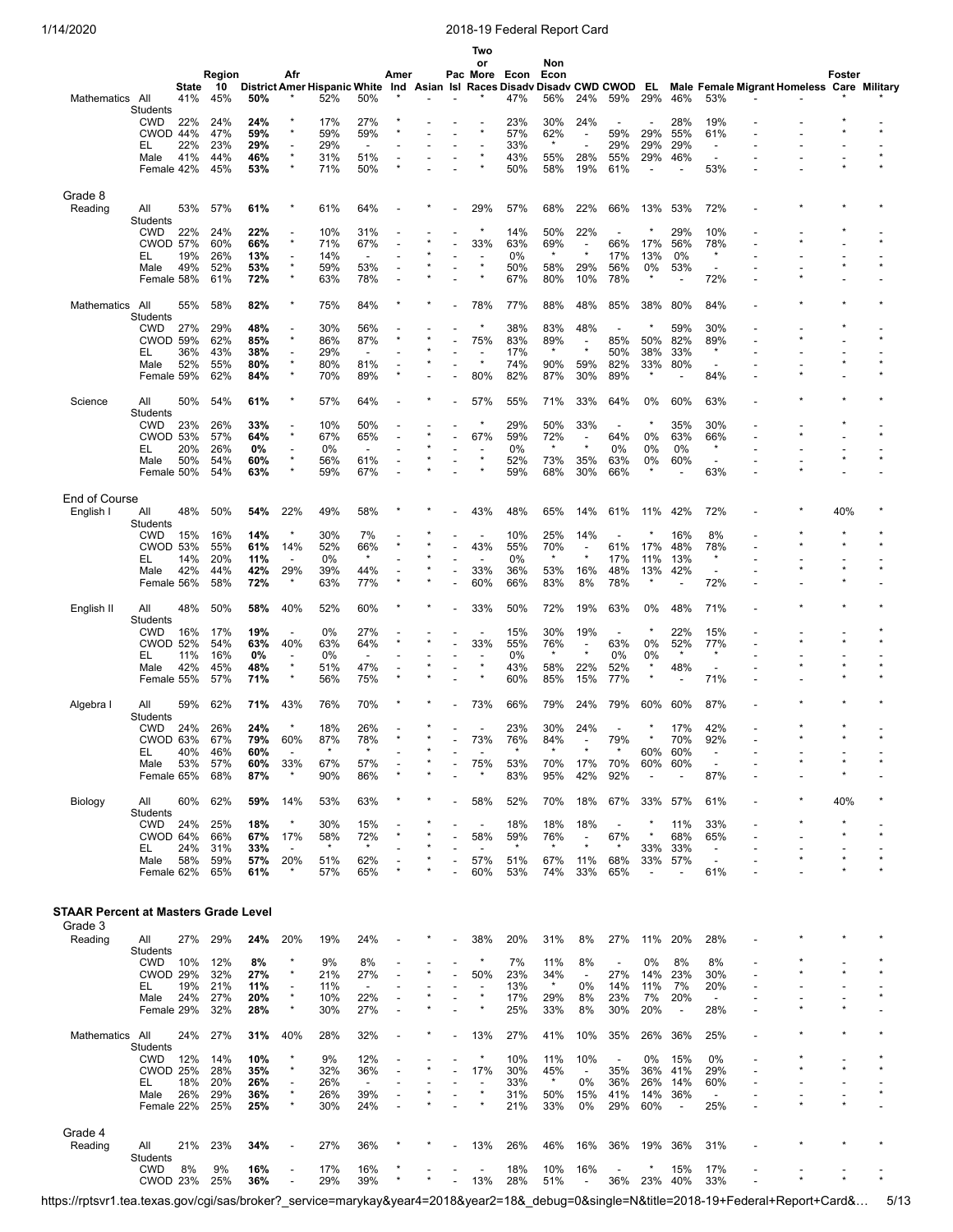|                 |                               |              |            |            |                                     |                                            |                                 |      |         | Two<br>or                           |                              | Non                      |                                     |                                 |                                |                                 |                                                      |                                            |        |               |
|-----------------|-------------------------------|--------------|------------|------------|-------------------------------------|--------------------------------------------|---------------------------------|------|---------|-------------------------------------|------------------------------|--------------------------|-------------------------------------|---------------------------------|--------------------------------|---------------------------------|------------------------------------------------------|--------------------------------------------|--------|---------------|
|                 |                               |              | Region     |            | Afr                                 |                                            |                                 | Amer |         | Pac More Econ                       |                              | Econ                     |                                     |                                 |                                |                                 |                                                      |                                            | Foster |               |
|                 |                               | <b>State</b> | 10         |            |                                     | District Amer Hispanic White Ind Asian Isl |                                 |      |         |                                     | Races Disady Disady CWD CWOD |                          |                                     |                                 | EL.                            |                                 |                                                      | Male Female Migrant Homeless Care Military |        |               |
|                 | EL<br>Male                    | 12%<br>20%   | 14%<br>21% | 19%<br>36% | ÷<br>÷,                             | 19%<br>24%                                 | 40%                             |      | $\star$ | 20%                                 | 19%<br>27%                   | 49%                      | 15%                                 | 23%<br>40%                      | 19%<br>13%                     | 13%<br>36%                      | 25%                                                  |                                            |        |               |
|                 | Female 23%                    |              | 26%        | 31%        | $\overline{a}$                      | 29%                                        | 31%                             |      |         | $\star$                             | 26%                          | 43%                      | 17%                                 | 33%                             | 25%                            | $\overline{\phantom{a}}$        | 31%                                                  |                                            |        |               |
|                 |                               |              |            |            |                                     |                                            |                                 |      |         |                                     |                              |                          |                                     |                                 |                                |                                 |                                                      |                                            |        |               |
| Mathematics     | All<br>Students               | 27%          | 31%        | 57%        | $\overline{a}$                      | 61%                                        | 57%                             |      |         | 63%                                 | 52%                          | 67%                      | 34%                                 | 61%                             | 63%                            | 66%                             | 49%                                                  |                                            |        |               |
|                 | <b>CWD</b>                    | 13%          | 14%        | 34%        |                                     | 17%                                        | 40%                             |      |         |                                     | 27%                          | 50%                      | 34%                                 |                                 | ×                              | 45%                             | 17%                                                  |                                            |        |               |
|                 | <b>CWOD 29%</b>               |              | 33%        | 61%        | $\overline{\phantom{a}}$            | 69%                                        | 59%                             |      |         | 63%                                 | 56%                          | 70%                      | $\overline{\phantom{a}}$            | 61%                             | 77%                            | 70%                             | 53%                                                  |                                            |        |               |
|                 | EL<br>Male                    | 20%<br>29%   | 23%<br>33% | 63%<br>66% | ÷,<br>$\overline{a}$                | 63%<br>65%                                 | $\overline{\phantom{a}}$<br>65% |      | $\star$ | 80%                                 | 63%<br>59%                   | $\blacksquare$<br>76%    | $\star$<br>45%                      | 77%<br>70%                      | 63%<br>50%                     | 50%<br>66%                      | 75%<br>$\overline{\phantom{0}}$                      |                                            |        |               |
|                 | Female 25%                    |              | 29%        | 49%        | $\overline{a}$                      | 58%                                        | 47%                             |      |         |                                     | 45%                          | 58%                      | 17%                                 | 53%                             | 75%                            | $\overline{\phantom{a}}$        | 49%                                                  |                                            |        |               |
|                 |                               |              |            |            |                                     |                                            |                                 |      |         |                                     |                              |                          |                                     |                                 |                                |                                 |                                                      |                                            |        |               |
| Grade 5         |                               |              |            |            |                                     |                                            |                                 |      |         |                                     |                              |                          |                                     |                                 |                                |                                 |                                                      |                                            |        |               |
| Reading         | All<br>Students               | 29%          | 32%        | 33%        | 38%                                 | 35%                                        | 32%                             |      |         | 42%                                 | 26%                          | 45%                      | 16%                                 | 37%                             | 7%                             | 35%                             | 32%                                                  |                                            |        | 17%           |
|                 | <b>CWD</b>                    | 9%           | 11%        | 16%        | $\star$                             | 17%                                        | 15%                             |      |         | $\star$                             | 14%                          | 25%                      | 16%                                 | $\overline{\phantom{a}}$        | ×                              | 18%                             | 13%                                                  |                                            |        | $\star$       |
|                 | <b>CWOD 31%</b>               |              | 35%        | 37%        | 43%                                 | 38%                                        | 35%                             |      |         | 50%                                 | 29%                          | 47%                      | $\overline{\phantom{a}}$            | 37%                             | 10%                            | 39%                             | 34%                                                  |                                            |        | 0%            |
|                 | EL                            | 14%<br>26%   | 19%<br>29% | 7%<br>35%  | $\star$                             | 7%<br>32%                                  | 33%                             |      |         | 63%                                 | 7%<br>31%                    | 41%                      | $\star$<br>18%                      | 10%<br>39%                      | 7%<br>11%                      | 11%<br>35%                      | 0%<br>$\overline{\phantom{a}}$                       |                                            |        | $\star$       |
|                 | Male<br>Female 31%            |              | 35%        | 32%        | ×                                   | 39%                                        | 31%                             |      |         |                                     | 20%                          | 50%                      | 13%                                 | 34%                             | 0%                             |                                 | 32%                                                  |                                            |        |               |
|                 |                               |              |            |            |                                     |                                            |                                 |      |         |                                     |                              |                          |                                     |                                 |                                |                                 |                                                      |                                            |        |               |
| Mathematics     | All                           | 36%          | 39%        | 38%        | 13%                                 | 37%                                        | 39%                             |      |         | 33%                                 | 28%                          | 54%                      | 20%                                 | 41%                             | 14%                            | 41%                             | 35%                                                  |                                            |        | 17%           |
|                 | <b>Students</b><br><b>CWD</b> | 14%          | 16%        | 20%        |                                     | 0%                                         | 24%                             |      |         |                                     | 14%                          | 50%                      | 20%                                 |                                 |                                | 25%                             | 13%                                                  |                                            |        |               |
|                 | CWOD 38%                      |              | 42%        | 41%        | 14%                                 | 41%                                        | 42%                             |      |         | 38%                                 | 31%                          | 54%                      | $\overline{\phantom{a}}$            | 41%                             | 20%                            | 45%                             | 38%                                                  |                                            |        | 20%           |
|                 | EL                            | 24%          | 29%        | 14%        | $\overline{\phantom{a}}$            | 14%                                        | $\overline{a}$                  |      |         |                                     | 14%                          | $\blacksquare$           | $\star$                             | 20%                             | 14%                            | 11%                             | 20%                                                  |                                            |        |               |
|                 | Male                          | 36%          | 39%        | 41%        | $\star$<br>$\star$                  | 38%                                        | 42%                             |      |         | 50%<br>$\star$                      | 33%                          | 52%                      | 25%                                 | 45%                             | 11%                            | 41%                             | $\overline{\phantom{a}}$                             |                                            |        | $\star$       |
|                 | Female 35%                    |              | 39%        | 35%        |                                     | 36%                                        | 37%                             |      |         |                                     | 22%                          | 55%                      | 13%                                 | 38%                             | 20%                            | $\overline{\phantom{a}}$        | 35%                                                  |                                            |        |               |
| Science         | All                           | 23%          | 24%        | 23%        | 0%                                  | 23%                                        | 24%                             |      |         | 25%                                 | 17%                          | 33%                      | 20%                                 | 24%                             | 14%                            | 26%                             | 21%                                                  |                                            |        | 0%            |
|                 | <b>Students</b>               |              |            |            |                                     |                                            |                                 |      |         |                                     |                              |                          |                                     |                                 |                                |                                 |                                                      |                                            |        |               |
|                 | <b>CWD</b><br><b>CWOD 25%</b> | 11%          | 11%<br>26% | 20%<br>24% | $\star$<br>0%                       | 17%<br>23%                                 | 21%<br>24%                      |      |         | 25%                                 | 16%<br>17%                   | 38%<br>33%               | 20%<br>$\overline{\phantom{a}}$     | $\overline{\phantom{a}}$<br>24% | 20%                            | 24%<br>26%                      | 13%<br>22%                                           |                                            |        | $\star$<br>0% |
|                 | EL                            | 11%          | 13%        | 14%        | $\overline{\phantom{a}}$            | 14%                                        | $\overline{\phantom{a}}$        |      |         | $\overline{\phantom{0}}$            | 14%                          | $\overline{\phantom{a}}$ | $\star$                             | 20%                             | 14%                            | 11%                             | 20%                                                  |                                            |        |               |
|                 | Male                          | 25%          | 26%        | 26%        | $\star$                             | 24%                                        | 25%                             |      |         | 38%                                 | 20%                          | 34%                      | 24%                                 | 26%                             | 11%                            | 26%                             | $\sim$                                               |                                            |        | $\star$       |
|                 | Female 21%                    |              | 23%        | 21%        | $\star$                             | 21%                                        | 22%                             |      |         |                                     | 13%                          | 32%                      | 13%                                 | 22%                             | 20%                            | $\overline{\phantom{a}}$        | 21%                                                  |                                            |        |               |
| Grade 6         |                               |              |            |            |                                     |                                            |                                 |      |         |                                     |                              |                          |                                     |                                 |                                |                                 |                                                      |                                            |        |               |
| Reading         | All                           | 17%          | 20%        | 24%        | 0%                                  | 9%                                         | 27%                             |      |         | 33%                                 | 18%                          | 34%                      | 3%                                  | 28%                             | 0%                             | 20%                             | 29%                                                  |                                            |        |               |
|                 | Students                      |              |            |            |                                     |                                            |                                 |      |         |                                     |                              |                          |                                     |                                 |                                |                                 |                                                      |                                            |        |               |
|                 | <b>CWD</b>                    | 6%           | 6%         | 3%         | ×                                   | 17%                                        | 0%                              |      |         |                                     | 0%                           | 10%                      | 3%                                  | $\overline{\phantom{a}}$        | $\star$                        | 4%                              | 0%                                                   |                                            |        |               |
|                 | CWOD 18%<br>EL                | 4%           | 21%<br>6%  | 28%<br>0%  | 0%                                  | 8%<br>0%                                   | 31%<br>$\overline{\phantom{a}}$ |      |         | 33%                                 | 21%<br>0%                    | 36%<br>$\star$           | $\overline{\phantom{a}}$<br>$\star$ | 28%<br>$\star$                  | 0%                             | 23%                             | 32%<br>$\star$                                       |                                            |        |               |
|                 | Male                          | 14%          | 17%        | 20%        | ×                                   | 19%                                        | 21%                             |      |         | 20%                                 | 14%                          | 29%                      | 4%                                  | 23%                             |                                | 20%                             | $\overline{\phantom{a}}$                             |                                            |        |               |
|                 | Female 20%                    |              | 23%        | 29%        | ×                                   | 0%                                         | 35%                             |      |         |                                     | 23%                          | 40%                      | 0%                                  | 32%                             | $\star$                        |                                 | 29%                                                  |                                            |        |               |
|                 |                               |              |            |            |                                     |                                            |                                 |      |         |                                     |                              |                          |                                     |                                 |                                |                                 |                                                      |                                            |        |               |
| Mathematics     | All<br>Students               | 20%          | 25%        | 24%        | 0%                                  | 19%                                        | 25%                             |      |         | 33%                                 | 15%                          | 37%                      | 3%                                  | 27%                             | 0%                             | 25%                             | 23%                                                  |                                            |        |               |
|                 | <b>CWD</b>                    | 9%           | 10%        | 3%         | $\star$                             | 17%                                        | 0%                              |      |         |                                     | 0%                           | 10%                      | 3%                                  | $\blacksquare$                  |                                | 4%                              | 0%                                                   |                                            |        |               |
|                 | <b>CWOD 22%</b>               |              | 26%        | 27%        | 0%                                  | 19%                                        | 29%                             |      |         | 33%                                 | 18%                          | 40%                      | $\overline{a}$<br>$\star$           | 27%                             | $\star$                        | 29%                             | 26%                                                  |                                            |        |               |
|                 | EL<br>Male                    | 8%<br>20%    | 11%<br>24% | 0%<br>25%  | $\overline{\phantom{a}}$<br>$\star$ | 0%<br>29%                                  | $\overline{\phantom{a}}$<br>23% |      |         | 60%                                 | 0%<br>15%                    | $\star$<br>38%           | 4%                                  | $\star$<br>29%                  | 0%<br>$\star$                  | $\star$<br>25%                  | $\star$                                              |                                            |        |               |
|                 | Female 20%                    |              | 25%        | 23%        |                                     | 9%                                         | 27%                             |      |         | $\star$                             | 15%                          | 36%                      | 0%                                  | 26%                             | $\star$                        |                                 | 23%                                                  |                                            |        |               |
|                 |                               |              |            |            |                                     |                                            |                                 |      |         |                                     |                              |                          |                                     |                                 |                                |                                 |                                                      |                                            |        |               |
| Grade 7         |                               |              |            |            |                                     |                                            |                                 |      |         |                                     |                              |                          |                                     |                                 |                                |                                 |                                                      |                                            |        |               |
| Reading         | All<br>Students               | 29%          | 31%        | 37%        | 20%                                 | 43%                                        | 36%                             |      |         | 25%                                 | 30%                          | 49%                      | 10%                                 | 43%                             | 0%                             | 34%                             | 40%                                                  |                                            |        | 40%           |
|                 | <b>CWD</b>                    | 9%           | 10%        | 10%        | $\star$                             | 17%                                        | 10%                             |      |         |                                     | 8%                           | 20%                      | 10%                                 | $\blacksquare$                  | ÷,                             | 14%                             | 5%                                                   |                                            |        |               |
|                 | <b>CWOD 31%</b>               |              | 34%        | 43%        | ×                                   | 46%                                        | 43%                             |      |         | 25%                                 | 36%                          | 52%                      | $\overline{\phantom{a}}$            | 43%                             | 0%                             | 39%                             | 45%                                                  |                                            |        | 40%           |
|                 | EL                            | 8%           | 11%        | 0%         | $\overline{\phantom{a}}$<br>$\star$ | 0%                                         | $\overline{\phantom{a}}$        |      |         | $\overline{\phantom{a}}$<br>$\star$ | 0%                           | $\star$                  | $\overline{a}$<br>14%               | 0%                              | 0%                             | 0%                              | $\overline{\phantom{a}}$<br>$\overline{\phantom{a}}$ |                                            |        | $\star$       |
|                 | Male<br>Female 32%            | 25%          | 28%<br>35% | 34%<br>40% | ×                                   | 44%<br>41%                                 | 30%<br>42%                      |      |         | 0%                                  | 28%<br>31%                   | 45%<br>52%               | 5%                                  | 39%<br>45%                      | 0%<br>$\overline{\phantom{a}}$ | 34%<br>$\overline{\phantom{a}}$ | 40%                                                  |                                            |        |               |
|                 |                               |              |            |            |                                     |                                            |                                 |      |         |                                     |                              |                          |                                     |                                 |                                |                                 |                                                      |                                            |        |               |
| Mathematics All |                               | 16%          | 20%        | 16%        |                                     | 24%                                        | 16%                             |      |         |                                     | 16%                          | 18%                      | 8%                                  | 19%                             | 14%                            | 13%                             | 19%                                                  |                                            |        |               |
|                 | <b>Students</b><br><b>CWD</b> | 7%           | 8%         | 8%         | ×                                   | 17%                                        | 7%                              |      |         |                                     | 8%                           | 10%                      | 8%                                  | $\overline{\phantom{a}}$        | $\overline{a}$                 | 7%                              | 10%                                                  |                                            |        |               |
|                 | <b>CWOD 17%</b>               |              | 21%        | 19%        | $\star$                             | 26%                                        | 19%                             |      |         |                                     | 19%                          | 19%                      | $\overline{\phantom{a}}$            | 19%                             | 14%                            | 16%                             | 21%                                                  |                                            |        | $\star$       |
|                 | EL                            | 6%           | 6%         | 14%        | ÷                                   | 14%                                        | $\overline{\phantom{a}}$        |      |         |                                     | 17%                          | $\star$                  | $\overline{\phantom{a}}$            | 14%                             | 14%                            | 14%                             | $\overline{\phantom{a}}$                             |                                            |        |               |
|                 | Male                          | 16%          | 20%        | 13%        | $\star$<br>×                        | 19%                                        | 12%                             |      |         |                                     | 11%                          | 18%                      | 7%                                  | 16%                             | 14%                            | 13%                             | $\overline{\phantom{a}}$                             |                                            |        | $\star$       |
|                 | Female 16%                    |              | 20%        | 19%        |                                     | 29%                                        | 19%                             |      |         |                                     | 20%                          | 18%                      | 10%                                 | 21%                             | ÷,                             |                                 | 19%                                                  |                                            |        |               |
| Grade 8         |                               |              |            |            |                                     |                                            |                                 |      |         |                                     |                              |                          |                                     |                                 |                                |                                 |                                                      |                                            |        |               |
| Reading         | All                           | 27%          | 30%        | 24%        |                                     | 26%                                        | 24%                             |      |         | 14%                                 | 22%                          | 27%                      | 4%                                  | 26%                             | 0%                             | 22%                             | 26%                                                  |                                            |        |               |
|                 | <b>Students</b>               |              |            |            |                                     |                                            |                                 |      |         |                                     |                              |                          |                                     |                                 |                                |                                 |                                                      |                                            |        |               |
|                 | <b>CWD</b><br><b>CWOD 30%</b> | 7%           | 8%<br>32%  | 4%<br>26%  | $\star$                             | 0%<br>31%                                  | 6%                              |      |         | 17%                                 | 5%                           | 0%<br>29%                | 4%<br>$\overline{\phantom{a}}$      | $\blacksquare$<br>26%           | $\star$<br>0%                  | 6%<br>24%                       | 0%<br>29%                                            |                                            |        |               |
|                 | EL                            | 5%           | 7%         | 0%         |                                     | 0%                                         | 25%<br>$\blacksquare$           |      |         | ÷                                   | 24%<br>0%                    | $\star$                  | $\star$                             | 0%                              | 0%                             | 0%                              | $\star$                                              |                                            |        |               |
|                 | Male                          | 24%          | 26%        | 22%        | $\star$                             | 24%                                        | 22%                             |      |         | $\star$                             | 20%                          | 25%                      | 6%                                  | 24%                             | 0%                             | 22%                             | $\overline{\phantom{a}}$                             |                                            |        |               |
|                 | Female 31%                    |              | 34%        | 26%        | $\star$                             | 30%                                        | 25%                             |      |         |                                     | 24%                          | 29%                      | 0%                                  | 29%                             | $\star$                        | $\blacksquare$                  | 26%                                                  |                                            |        |               |
| Mathematics All |                               | 17%          | 18%        |            | ×                                   | 32%                                        |                                 |      |         | 33%                                 | 30%                          | 45%                      | 19%                                 |                                 |                                | 34%                             | 38%                                                  |                                            |        |               |
|                 | Students                      |              |            | 36%        |                                     |                                            | 36%                             |      |         |                                     |                              |                          |                                     | 38%                             | 25%                            |                                 |                                                      |                                            |        |               |
|                 | <b>CWD</b>                    | 9%           | 10%        | 19%        |                                     | 10%                                        | 25%                             |      |         | $\star$                             | 10%                          | 50%                      | 19%                                 |                                 | $\star$                        | 24%                             | 10%                                                  |                                            |        |               |
|                 | CWOD 18%                      |              | 19%        | 38%        | $\star$                             | 37%                                        | 37%                             |      |         | 38%                                 | 33%                          | 45%<br>$\star$           | $\overline{\phantom{a}}$<br>$\star$ | 38%                             | 33%                            | 36%                             | 41%<br>$\star$                                       |                                            |        | $\star$       |
|                 | EL<br>Male                    | 6%<br>16%    | 9%<br>17%  | 25%<br>34% | $\overline{\phantom{a}}$<br>$\star$ | 29%<br>40%                                 | $\overline{\phantom{a}}$<br>31% |      |         | ÷<br>$\star$                        | 17%<br>29%                   | 45%                      | 24%                                 | 33%<br>36%                      | 25%<br>17%                     | 17%<br>34%                      | $\overline{\phantom{a}}$                             |                                            |        | $\star$       |
|                 | Female 17%                    |              | 19%        | 38%        | ×                                   | 22%                                        | 43%                             |      |         | 20%                                 | 32%                          | 45%                      | 10%                                 | 41%                             | $\star$                        |                                 | 38%                                                  |                                            |        |               |
|                 |                               |              |            |            |                                     |                                            |                                 |      |         |                                     |                              |                          |                                     |                                 |                                |                                 |                                                      |                                            |        |               |
| Science         | All<br>Students               | 25%          | 28%        | 30%        |                                     | 39%                                        | 27%                             |      |         | 29%                                 | 27%                          | 33%                      | 11%                                 | 32%                             | 0%                             | 32%                             | 27%                                                  |                                            |        |               |
|                 |                               |              |            |            |                                     |                                            |                                 |      |         |                                     |                              |                          |                                     |                                 |                                |                                 |                                                      |                                            |        |               |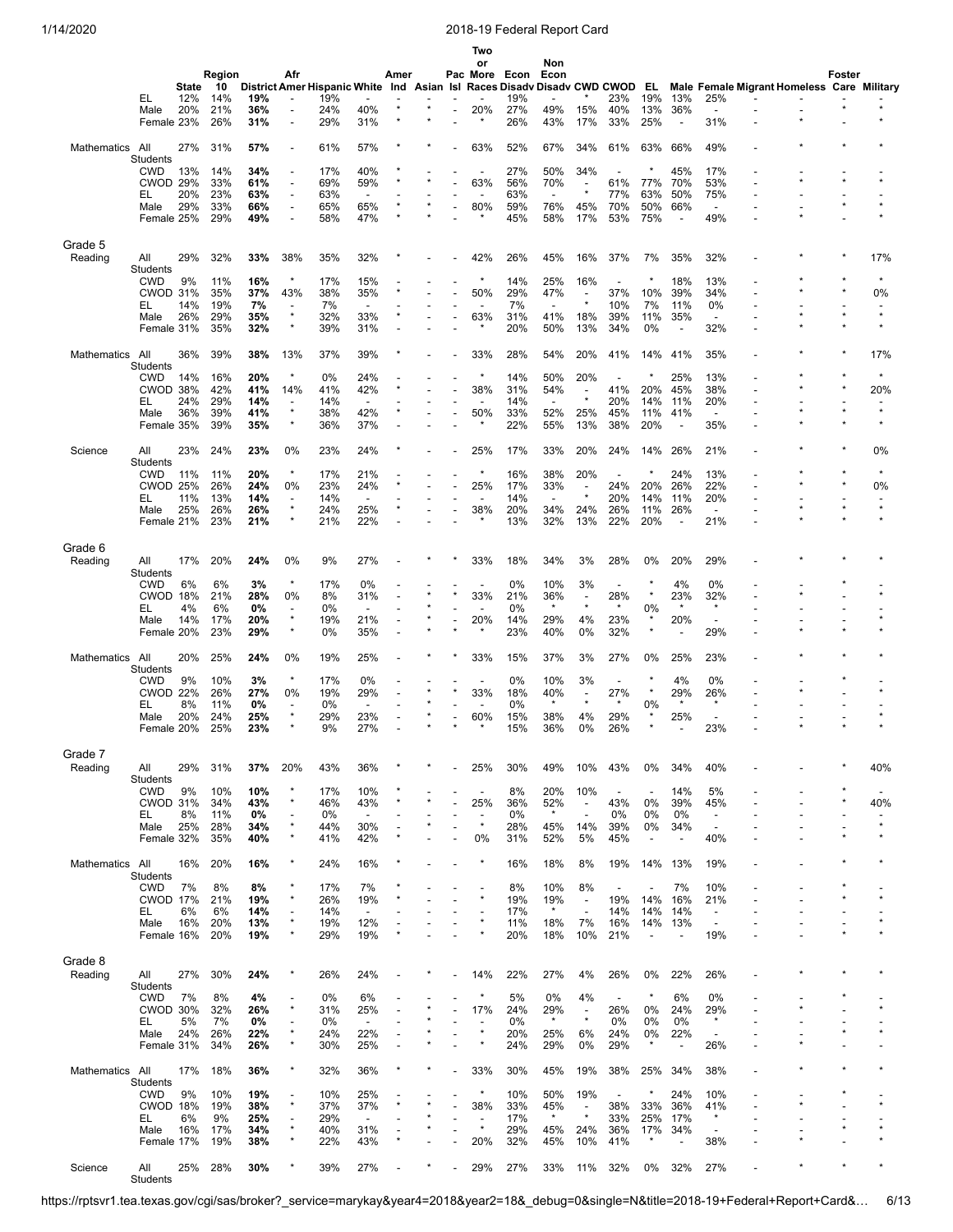|                                                                                       |                                                                |                          |                                 |                                 |                                                      |                                 |                                 |                           |                   |                                       | Two<br>or                      |                                 | Non                             |                                                      |                                                      |                                 |                                 |                                                      |                          |                                                    |                                                     |                                                      |
|---------------------------------------------------------------------------------------|----------------------------------------------------------------|--------------------------|---------------------------------|---------------------------------|------------------------------------------------------|---------------------------------|---------------------------------|---------------------------|-------------------|---------------------------------------|--------------------------------|---------------------------------|---------------------------------|------------------------------------------------------|------------------------------------------------------|---------------------------------|---------------------------------|------------------------------------------------------|--------------------------|----------------------------------------------------|-----------------------------------------------------|------------------------------------------------------|
|                                                                                       |                                                                |                          | Region                          |                                 | Afr                                                  |                                 |                                 | Amer                      |                   |                                       | Pac More                       | Econ                            | Econ                            |                                                      |                                                      |                                 |                                 |                                                      |                          |                                                    | Foster                                              |                                                      |
|                                                                                       |                                                                | State                    | 10                              |                                 |                                                      | District Amer Hispanic White    |                                 |                           | Ind Asian Isl     |                                       |                                | <b>Races Disadv</b>             |                                 |                                                      | Disady CWD CWOD                                      | EL                              |                                 |                                                      |                          | Male Female Migrant Homeless Care Military         |                                                     |                                                      |
|                                                                                       | CWD                                                            | 10%                      | 11%                             | 11%                             | $\overline{\phantom{a}}$<br>$\star$                  | 0%                              | 19%                             |                           |                   |                                       |                                | 5%                              | 33%                             | 11%                                                  |                                                      | $\star$                         | 12%                             | 10%                                                  |                          |                                                    |                                                     |                                                      |
|                                                                                       | CWOD 26%                                                       | 5%                       | 30%<br>8%                       | 32%<br>0%                       | $\overline{a}$                                       | 47%<br>0%                       | 27%<br>$\overline{\phantom{a}}$ | $\overline{\phantom{a}}$  |                   |                                       | 33%                            | 31%<br>0%                       | 33%<br>$\star$                  | $\overline{\phantom{a}}$<br>$\star$                  | 32%<br>0%                                            | 0%<br>0%                        | 35%<br>0%                       | 28%<br>$\star$                                       |                          |                                                    |                                                     |                                                      |
|                                                                                       | EL<br>Male                                                     | 25%                      | 29%                             | 32%                             | $\star$                                              | 44%                             | 28%                             |                           |                   |                                       |                                | 29%                             | 36%                             | 12%                                                  | 35%                                                  | 0%                              | 32%                             | $\overline{\phantom{a}}$                             |                          |                                                    |                                                     |                                                      |
|                                                                                       | Female 24%                                                     |                          | 28%                             | 27%                             | $\star$                                              | 33%                             | 25%                             |                           |                   |                                       |                                | 24%                             | 30%                             | 10%                                                  | 28%                                                  | $\star$                         |                                 | 27%                                                  |                          |                                                    |                                                     |                                                      |
|                                                                                       |                                                                |                          |                                 |                                 |                                                      |                                 |                                 |                           |                   |                                       |                                |                                 |                                 |                                                      |                                                      |                                 |                                 |                                                      |                          |                                                    |                                                     |                                                      |
| End of Course<br>English I                                                            | All                                                            | 10%                      | 13%                             | 10%                             | 0%                                                   | 4%                              | 12%                             |                           |                   |                                       | 14%                            | 6%                              | 17%                             | 5%                                                   | 11%                                                  | 0%                              | 4%                              | 19%                                                  |                          |                                                    | 20%                                                 |                                                      |
|                                                                                       | Students                                                       |                          |                                 |                                 |                                                      |                                 |                                 |                           |                   |                                       |                                |                                 |                                 |                                                      |                                                      |                                 |                                 |                                                      |                          |                                                    |                                                     |                                                      |
|                                                                                       | <b>CWD</b>                                                     | 3%                       | 3%                              | 5%                              | ×                                                    | 20%                             | 0%                              |                           |                   |                                       |                                | 3%                              | 8%                              | 5%                                                   | $\overline{\phantom{a}}$                             | $\star$                         | 6%                              | 0%                                                   |                          |                                                    |                                                     |                                                      |
|                                                                                       | <b>CWOD 11%</b><br>EL                                          | 1%                       | 14%<br>1%                       | 11%<br>0%                       | 0%                                                   | 2%<br>0%                        | 14%<br>$\star$                  |                           |                   |                                       | 14%                            | 6%<br>0%                        | 18%<br>$\star$                  | $\overline{\phantom{a}}$<br>$\star$                  | 11%<br>0%                                            | 0%<br>0%                        | 3%<br>0%                        | 20%<br>$\star$                                       |                          |                                                    |                                                     |                                                      |
|                                                                                       | Male                                                           | 7%                       | 9%                              | 4%                              | 0%                                                   | 5%                              | 3%                              |                           |                   |                                       | 11%                            | 3%                              | 6%                              | 6%                                                   | 3%                                                   | 0%                              | 4%                              | $\overline{\phantom{a}}$                             |                          |                                                    | $\star$                                             | $\star$                                              |
|                                                                                       | Female 14%                                                     |                          | 17%                             | 19%                             |                                                      | 4%                              | 23%                             |                           |                   |                                       | 20%                            | 10%                             | 34%                             | 0%                                                   | 20%                                                  | $\star$                         |                                 | 19%                                                  |                          |                                                    |                                                     |                                                      |
|                                                                                       |                                                                |                          |                                 |                                 |                                                      |                                 |                                 |                           |                   |                                       |                                |                                 |                                 |                                                      |                                                      |                                 |                                 |                                                      |                          |                                                    |                                                     |                                                      |
| English II                                                                            | All<br>Students                                                | 8%                       | 9%                              | 11%                             | 0%                                                   | 7%                              | 12%                             |                           |                   |                                       | 0%                             | 6%                              | 18%                             | 6%                                                   | 12%                                                  | 0%                              | 9%                              | 13%                                                  |                          |                                                    |                                                     |                                                      |
|                                                                                       | CWD                                                            | 4%                       | 4%                              | 6%                              | $\overline{\phantom{a}}$                             | 0%                              | 8%                              |                           |                   |                                       |                                | 8%                              | 0%                              | 6%                                                   |                                                      |                                 | 9%                              | 0%                                                   |                          |                                                    |                                                     |                                                      |
|                                                                                       | <b>CWOD</b>                                                    | 8%                       | 10%                             | 12%                             | 0%                                                   | 8%                              | 12%                             |                           |                   |                                       | 0%                             | 6%                              | 20%                             | $\overline{\phantom{a}}$<br>$\star$                  | 12%                                                  | 0%                              | 10%                             | 14%                                                  |                          |                                                    |                                                     |                                                      |
|                                                                                       | EL<br>Male                                                     | 0%<br>6%                 | 1%<br>7%                        | 0%<br>9%                        | ×                                                    | 0%<br>5%                        | $\overline{\phantom{a}}$<br>11% |                           |                   |                                       |                                | 0%<br>7%                        | $\star$<br>14%                  | 9%                                                   | $0\%$<br>10%                                         | 0%<br>$\star$                   | 9%                              | $\star$<br>$\overline{\phantom{a}}$                  |                          |                                                    |                                                     |                                                      |
|                                                                                       | Female 10%                                                     |                          | 12%                             | 13%                             | $\star$                                              | 11%                             | 13%                             |                           |                   |                                       |                                | 5%                              | 23%                             | 0%                                                   | 14%                                                  | $\star$                         |                                 | 13%                                                  |                          |                                                    |                                                     |                                                      |
|                                                                                       |                                                                |                          |                                 |                                 |                                                      |                                 |                                 |                           |                   |                                       |                                |                                 |                                 |                                                      |                                                      |                                 |                                 |                                                      |                          |                                                    |                                                     |                                                      |
| Algebra I                                                                             | All                                                            | 36%                      | 40%                             | 50%                             | 29%                                                  | 57%                             | 49%                             |                           |                   |                                       | 36%                            | 44%                             | 62%                             | 10%                                                  | 58%                                                  | 40%                             | 43%                             | 61%                                                  |                          |                                                    |                                                     |                                                      |
|                                                                                       | Students<br><b>CWD</b>                                         | 9%                       | 10%                             | 10%                             | $\star$                                              | 9%                              | 7%                              |                           |                   |                                       |                                | 10%                             | 10%                             | 10%                                                  | $\overline{\phantom{a}}$                             |                                 | 3%                              | 25%                                                  |                          |                                                    |                                                     |                                                      |
|                                                                                       | CWOD 39%                                                       |                          | 44%                             | 58%                             | 40%                                                  | 66%                             | 56%                             |                           |                   |                                       | 36%                            | 51%                             | 68%                             | ÷                                                    | 58%                                                  | $\star$                         | 52%                             | 65%                                                  |                          |                                                    |                                                     |                                                      |
|                                                                                       | EL                                                             | 19%                      | 25%                             | 40%                             | $\blacksquare$                                       | $\star$                         | $\star$                         |                           |                   |                                       |                                | $\star$                         | $\star$                         | $\star$                                              | $\star$                                              | 40%                             | 40%                             | $\overline{\phantom{a}}$                             |                          |                                                    |                                                     |                                                      |
|                                                                                       | Male<br>Female 40%                                             | 31%                      | 36%<br>45%                      | 43%<br>61%                      | 33%<br>*                                             | 49%<br>69%                      | 41%<br>58%                      |                           |                   |                                       | 38%<br>×                       | 31%<br>59%                      | 60%<br>65%                      | 3%<br>25%                                            | 52%<br>65%                                           | 40%<br>$\overline{\phantom{a}}$ | 43%                             | $\overline{\phantom{a}}$<br>61%                      |                          |                                                    |                                                     |                                                      |
|                                                                                       |                                                                |                          |                                 |                                 |                                                      |                                 |                                 |                           |                   |                                       |                                |                                 |                                 |                                                      |                                                      |                                 |                                 |                                                      |                          |                                                    |                                                     |                                                      |
| Biology                                                                               | All                                                            | 24%                      | 27%                             | 16%                             | 0%                                                   | 5%                              | 20%                             |                           |                   |                                       | 8%                             | 9%                              | 26%                             | 0%                                                   | 19%                                                  | 0%                              | 14%                             | 18%                                                  |                          |                                                    | 20%                                                 |                                                      |
|                                                                                       | Students                                                       |                          |                                 |                                 | ×                                                    |                                 |                                 |                           |                   |                                       |                                |                                 |                                 |                                                      |                                                      |                                 |                                 |                                                      |                          |                                                    |                                                     |                                                      |
|                                                                                       | <b>CWD</b><br><b>CWOD 26%</b>                                  | 6%                       | 6%<br>30%                       | 0%<br>19%                       | 0%                                                   | 0%<br>6%                        | 0%<br>24%                       |                           |                   |                                       | ٠<br>8%                        | 0%<br>11%                       | 0%<br>29%                       | 0%<br>$\overline{a}$                                 | $\overline{\phantom{a}}$<br>19%                      | $\star$                         | 0%<br>18%                       | 0%<br>20%                                            |                          |                                                    | $\star$                                             | $\star$                                              |
|                                                                                       | EL                                                             | 4%                       | 6%                              | 0%                              |                                                      | $\star$                         | $\star$                         |                           |                   |                                       |                                |                                 | $\star$                         | $\star$                                              |                                                      | 0%                              | 0%                              | $\overline{\phantom{a}}$                             |                          |                                                    |                                                     |                                                      |
|                                                                                       | Male                                                           | 24%                      | 26%                             | 14%                             | 0%                                                   | 6%                              | 18%                             |                           |                   |                                       | 14%                            | 11%                             | 18%                             | 0%                                                   | 18%                                                  | 0%                              | 14%                             | $\overline{\phantom{a}}$                             |                          |                                                    | $\star$                                             | $\star$                                              |
|                                                                                       | Female 25%                                                     |                          | 28%                             | 18%                             |                                                      | 4%                              | 23%                             |                           |                   |                                       | 0%                             | 7%                              | 36%                             | 0%                                                   | 20%                                                  | $\overline{\phantom{a}}$        |                                 | 18%                                                  |                          |                                                    |                                                     |                                                      |
| <b>STAAR Percent at Approaches Grade Level or Above</b><br>All Grades<br>All Subjects | All<br>Students                                                | 77%                      | 79%                             | 87%                             | 81%                                                  | 84%                             | 88%                             | 88%                       | 88%               |                                       | 90%                            | 84%                             | 92%                             | 60%                                                  | 92%                                                  | 69%                             | 85%                             | 90%                                                  |                          | 52%                                                | 60%                                                 | 90%                                                  |
|                                                                                       | <b>CWD</b><br><b>CWOD 81%</b>                                  | 46%                      | 48%<br>82%                      | 60%<br>92%                      | 63%<br>84%                                           | 56%<br>89%                      | 60%<br>93%                      | ×<br>100%                 | 89%               |                                       | 74%<br>92%                     | 57%<br>90%                      | 68%<br>94%                      | 60%<br>$\overline{\phantom{a}}$                      | 92%                                                  | 44%<br>77%                      | 60%<br>90%                      | 59%<br>93%                                           | $\overline{\phantom{a}}$ | 40%<br>60%                                         | 38%<br>70%                                          | 63%<br>94%                                           |
|                                                                                       | EL                                                             | 62%                      | 66%                             | 69%                             | $\blacksquare$                                       | 68%                             | $\star$                         |                           | 75%               | $\overline{\phantom{a}}$              | $\overline{a}$                 | 67%                             | 79%                             | 44%                                                  | 77%                                                  | 69%                             | 65%                             | 77%                                                  |                          | $\overline{a}$                                     |                                                     |                                                      |
|                                                                                       | Male                                                           | 74%                      | 76%                             | 85%                             | 78%                                                  | 81%                             | 86%                             | 75%                       | 84%               | $\overline{a}$                        | 89%                            | 82%                             | 89%                             | 60%                                                  | 90%                                                  | 65%                             | 85%                             | $\overline{\phantom{a}}$                             |                          | 27%                                                | 53%                                                 | 89%                                                  |
|                                                                                       | Female 80%                                                     |                          | 82%                             | 90%                             | 83%                                                  | 88%                             | 90%                             | 94%                       | 93%               |                                       | 91%                            | 86%                             | 95%                             | 59%                                                  | 93%                                                  | 77%                             |                                 | 90%                                                  |                          | 71%                                                | 67%                                                 | 92%                                                  |
| Reading                                                                               | All                                                            | 73%                      | 75%                             | 83%                             | 73%                                                  | 78%                             | 85%                             | 82%                       | 84%               |                                       | 85%                            | 80%                             | 89%                             | 47%                                                  | 89%                                                  | 60%                             | 79%                             | 88%                                                  |                          | 27%                                                | 47%                                                 | 93%                                                  |
|                                                                                       | Students                                                       |                          |                                 |                                 |                                                      |                                 |                                 |                           |                   |                                       |                                |                                 |                                 |                                                      |                                                      |                                 |                                 |                                                      |                          |                                                    |                                                     |                                                      |
|                                                                                       | <b>CWD</b><br>CWOD 78%                                         | 39%                      | 41%<br>79%                      | 47%<br>89%                      | 43%<br>79%                                           | 37%<br>86%                      | 50%<br>90%                      | 100%                      | 89%               |                                       | 57%<br>88%                     | 44%<br>87%                      | 56%<br>92%                      | 47%                                                  | 89%                                                  | 20%<br>72%                      | 46%<br>86%                      | 49%<br>92%                                           |                          | 29%                                                | 20%<br>57%                                          | 60%<br>100%                                          |
|                                                                                       | EL                                                             | 54%                      | 58%                             | 60%                             | $\overline{\phantom{a}}$                             | 60%                             | $\star$                         |                           | *                 |                                       | $\overline{a}$                 | 59%                             | 64%                             | 20%                                                  | 72%                                                  | 60%                             | 54%                             | 73%                                                  |                          | $\overline{\phantom{0}}$                           | $\overline{a}$                                      |                                                      |
|                                                                                       | Male                                                           | 69%                      | 71%                             | 79%                             | 68%                                                  | 73%                             | 81%                             | $\star$                   | 83%               |                                       | 83%                            | 77%                             | 83%                             | 46%                                                  | 86%                                                  | 54%                             | 79%                             |                                                      |                          | 0%                                                 | 25%                                                 | 89%                                                  |
|                                                                                       | Female 78%                                                     |                          | 79%                             | 88%                             | 79%                                                  | 85%                             | 89%                             | 88%                       | 86%               |                                       | 87%                            | 84%                             | 94%                             | 49%                                                  | 92%                                                  | 73%                             | $\overline{\phantom{a}}$        | 88%                                                  |                          | 50%                                                | 64%                                                 | 100%                                                 |
| Mathematics All                                                                       |                                                                | 81%                      | 82%                             | 92%                             | 91%                                                  | 91%                             | 93%                             | 89%                       | 93%               |                                       | 97%                            | 91%                             | 96%                             | 71%                                                  | 96%                                                  | 83%                             | 91%                             | 94%                                                  |                          | 70%                                                | 79%                                                 | 87%                                                  |
|                                                                                       | Students                                                       |                          |                                 |                                 |                                                      |                                 |                                 |                           |                   |                                       |                                |                                 |                                 |                                                      |                                                      |                                 |                                 |                                                      |                          |                                                    |                                                     |                                                      |
|                                                                                       | <b>CWD</b><br>CWOD 84%                                         | 53%                      | 55%<br>86%                      | 71%<br>96%                      | 71%<br>96%                                           | 73%<br>95%                      | 71%                             | 96% 100%                  | $\ast$<br>93%     |                                       | 86%<br>98%                     | 70%<br>95%                      | 78%<br>98%                      | 71%<br>$\overline{a}$                                | 96%                                                  | 63%<br>89%                      | 71%<br>95%                      | 72%<br>97%                                           |                          | $\star$<br>83%                                     | 60%<br>89%                                          | $\star$<br>90%                                       |
|                                                                                       | EL                                                             | 72%                      | 75%                             | 83%                             | $\overline{\phantom{a}}$                             | 82%                             | $\star$                         |                           |                   |                                       |                                | 80%                             | 100%                            | 63%                                                  | 89%                                                  | 83%                             | 79%                             | 91%                                                  | $\overline{\phantom{a}}$ |                                                    | $\overline{\phantom{a}}$                            |                                                      |
|                                                                                       | Male                                                           | 79%                      | 81%                             | 91%                             | 83%                                                  | 89%                             | 91%                             |                           | 90%               |                                       | 97%                            | 89%                             | 95%                             | 71%                                                  | 95%                                                  | 79%                             | 91%                             | $\sim$                                               |                          | $\star$                                            | 83%                                                 | 86%                                                  |
|                                                                                       | Female 82%                                                     |                          | 84%                             | 94%                             | 100%                                                 | 94%                             |                                 | 94% 100%                  | 100%              | ×                                     | 96%                            | 93%                             | 97%                             | 72%                                                  | 97%                                                  | 91%                             | $\overline{\phantom{a}}$        | 94%                                                  |                          | 83%                                                | 75%                                                 | 89%                                                  |
| Science                                                                               | All                                                            | 80%                      | 82%                             | 86%                             | 78%                                                  | 83%                             | 87%                             |                           | 83%               |                                       | 90%                            | 82%                             | 93%                             | 65%                                                  | 90%                                                  | 57%                             | 87%                             | 85%                                                  |                          |                                                    | 60%                                                 | 90%                                                  |
|                                                                                       | Students                                                       |                          |                                 |                                 |                                                      |                                 |                                 |                           |                   |                                       |                                |                                 |                                 |                                                      |                                                      |                                 |                                 |                                                      |                          |                                                    |                                                     |                                                      |
|                                                                                       | <b>CWD</b>                                                     | 51%                      | 52%                             | 65%                             | $\star$                                              | 65%                             | 62%                             |                           | $\star$           | $\overline{\phantom{a}}$              | 80%                            | 60%                             | 80%                             | 65%                                                  | $\overline{\phantom{a}}$                             | 56%                             | 71%                             | 53%                                                  |                          |                                                    | $\star$                                             | $\star$                                              |
|                                                                                       | CWOD 84%<br>EL                                                 | 61%                      | 85%<br>66%                      | 90%<br>57%                      | 75%<br>$\blacksquare$                                | 86%<br>56%                      | 91%<br>$\star$                  |                           | 80%               | $\overline{a}$                        | 92%                            | 86%<br>54%                      | 94%<br>$\star$                  | $\overline{\phantom{a}}$<br>56%                      | 90%<br>58%                                           | 58%<br>57%                      | 91%<br>62%                      | 88%<br>43%                                           | $\overline{a}$           |                                                    | 71%                                                 | 89%                                                  |
|                                                                                       | Male                                                           | 79%                      | 80%                             | 87%                             | 91%                                                  | 83%                             | 89%                             |                           |                   |                                       | 89%                            | 84%                             | 93%                             | 71%                                                  | 91%                                                  | 62%                             | 87%                             | $\overline{\phantom{a}}$                             |                          |                                                    | 60%                                                 | 100%                                                 |
|                                                                                       | Female 81%                                                     |                          | 83%                             | 85%                             | 57%                                                  | 83%                             | 85%                             |                           |                   |                                       | 92%                            | 80%                             | 93%                             | 53%                                                  | 88%                                                  | 43%                             | $\overline{\phantom{a}}$        | 85%                                                  |                          |                                                    | 60%                                                 | 80%                                                  |
| STAAR Percent at Meets Grade Level or Above<br>All Grades<br>All Subjects             | All<br>Students<br><b>CWD</b><br><b>CWOD 52%</b><br>EL<br>Male | 49%<br>24%<br>29%<br>47% | 52%<br>25%<br>55%<br>33%<br>50% | 60%<br>27%<br>65%<br>31%<br>57% | 32%<br>25%<br>34%<br>$\overline{\phantom{a}}$<br>27% | 57%<br>21%<br>63%<br>29%<br>53% | 29%<br>66%<br>58%               | 61% 71% 73%<br>85%<br>75% | 76%<br>50%<br>72% | ×<br>$\overline{a}$<br>$\overline{a}$ | 61%<br>21%<br>66%<br>÷,<br>68% | 53%<br>23%<br>59%<br>31%<br>50% | 70%<br>39%<br>74%<br>29%<br>68% | 27%<br>27%<br>$\overline{\phantom{a}}$<br>10%<br>29% | 65%<br>$\overline{\phantom{a}}$<br>65%<br>38%<br>63% | 31%<br>10%<br>38%<br>31%<br>25% | 57%<br>29%<br>63%<br>25%<br>57% | 63%<br>23%<br>67%<br>45%<br>$\overline{\phantom{a}}$ |                          | 20%<br>0%<br>33%<br>$\overline{\phantom{a}}$<br>0% | 30%<br>0%<br>43%<br>$\overline{\phantom{a}}$<br>26% | 56%<br>50%<br>57%<br>$\overline{\phantom{a}}$<br>59% |
|                                                                                       | Female 52%                                                     |                          | 55%                             | 63%                             | 38%                                                  | 61%                             | 64%                             | 69%                       | 73%               | ×                                     | 51%                            | 56%                             | 73%                             | 23%                                                  | 67%                                                  | 45%                             | $\overline{\phantom{a}}$        | 63%                                                  |                          | 36%                                                | 33%                                                 | 50%                                                  |
| Reading                                                                               | All<br>Students                                                | 47%                      | 50%                             | 56%                             | 34%                                                  | 52%                             | 57%                             | 73%                       | 63%               |                                       | 56%                            | 48%                             | 68%                             | 21%                                                  | 61%                                                  | 21%                             | 51%                             | 62%                                                  |                          | 9%                                                 | 37%                                                 | 50%                                                  |
|                                                                                       | <b>CWD</b><br><b>CWOD 50%</b>                                  | 21%                      | 23%<br>53%                      | 21%<br>61%                      | 29%<br>35%                                           | 17%<br>58%                      | 23%                             | 62% 89% 67%               |                   | $\star$                               | 14%<br>60%                     | 17%<br>55%                      | 35%<br>71%                      | 21%<br>$\overline{\phantom{a}}$                      | 61%                                                  | 0%                              | 24%<br>28% 56%                  | 17%<br>67%                                           | $\blacksquare$           | $\star$<br>14%                                     | 0%<br>50%                                           | 40%<br>52%                                           |
|                                                                                       |                                                                |                          |                                 |                                 |                                                      |                                 |                                 |                           |                   |                                       |                                |                                 |                                 |                                                      |                                                      |                                 |                                 |                                                      |                          |                                                    |                                                     |                                                      |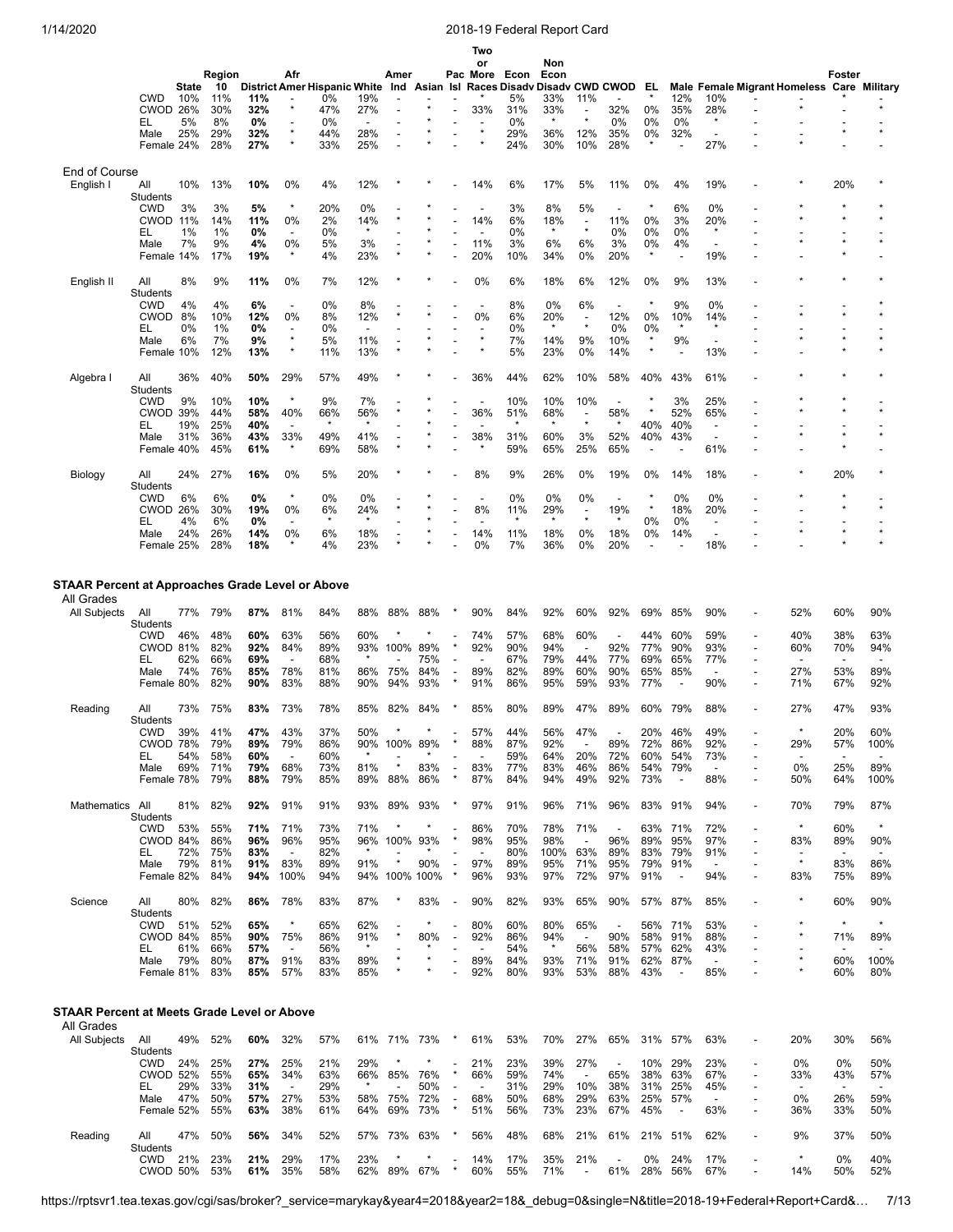|                                                    |                        |              |        |     |                          |                                                         |         |                |         |                          | Two      |      |         |                          |                          |       |                          |                          |                                     |                          |                          |
|----------------------------------------------------|------------------------|--------------|--------|-----|--------------------------|---------------------------------------------------------|---------|----------------|---------|--------------------------|----------|------|---------|--------------------------|--------------------------|-------|--------------------------|--------------------------|-------------------------------------|--------------------------|--------------------------|
|                                                    |                        |              |        |     |                          |                                                         |         |                |         |                          | or       |      | Non     |                          |                          |       |                          |                          |                                     |                          |                          |
|                                                    |                        |              | Region |     | Afr                      |                                                         |         | Amer           |         |                          | Pac More | Econ | Econ    |                          |                          |       |                          |                          |                                     | Foster                   |                          |
|                                                    |                        | <b>State</b> | 10     |     |                          | District Amer Hispanic White Ind Asian Isl Races Disadv |         |                |         |                          |          |      |         |                          | Disady CWD CWOD          | EL.   |                          |                          | <b>Male Female Migrant Homeless</b> |                          | Care Military            |
|                                                    | EL                     | 23%          | 28%    | 21% |                          | 21%                                                     |         |                |         |                          |          | 22%  | 18%     | 0%                       | 28%                      | 21%   | 15%                      | 35%                      |                                     |                          |                          |
|                                                    | Male                   | 43%          | 45%    | 51% | 32%                      | 48%                                                     | 51%     |                | 58%     |                          | 61%      | 44%  | 63%     | 24%                      | 56%                      | 15%   | 51%                      |                          | 0%                                  | 25%                      | 44%                      |
|                                                    | Female 51%             |              | 54%    | 62% | 37%                      | 56%                                                     | 64%     | 75%            | 71%     |                          | 48%      | 54%  | 74%     | 17%                      | 67%                      | 35%   | $\overline{\phantom{a}}$ | 62%                      | 17%                                 | 45%                      | 60%                      |
| Mathematics                                        | All                    | 51%          | 54%    | 66% | 38%                      | 65%                                                     | 67%     | 67%            | 87%     |                          | 72%      | 61%  | 76%     | 32%                      | 72%                      | 47%   | 65%                      | 68%                      | 30%                                 | 29%                      | 61%                      |
|                                                    | <b>Students</b>        |              |        |     |                          |                                                         |         |                |         |                          |          |      |         |                          |                          |       |                          |                          |                                     |                          | $\star$                  |
|                                                    | <b>CWD</b>             | 26%          | 29%    | 32% | 14%                      | 27%                                                     | 35%     |                |         |                          | 29%      | 29%  | 44%     | 32%                      |                          | 21%   | 35%                      | 27%                      |                                     | 0%                       |                          |
|                                                    | <b>CWOD 54%</b>        |              | 57%    | 72% | 44%                      | 72%                                                     | 72%     | 86%            | 86%     |                          | 78%      | 68%  | 79%     | $\overline{a}$           | 72%                      | 55%   | 71%                      | 73%                      | 50%                                 | 44%                      | 62%                      |
|                                                    | EL                     | 37%          | 41%    | 47% | $\overline{a}$           | 45%                                                     | $\star$ |                |         |                          |          | 47%  | 44%     | 21%                      | 55%                      | 47%   | 38%                      | 65%                      |                                     |                          |                          |
|                                                    | Male                   | 50%          | 53%    | 65% | 22%                      | 60%                                                     | 66%     | $\star$        | 90%     | ÷                        | 77%      | 58%  | 76%     | 35%                      | 71%                      | 38%   | 65%                      | $\overline{a}$           | $\star$                             | 33%                      | 71%                      |
|                                                    | Female 51%             |              | 55%    | 68% | 56%                      | 71%                                                     | 67%     | 67%            | 80%     |                          | 65%      | 63%  | 75%     | 27%                      | 73%                      | 65%   | $\sim$                   | 68%                      | 50%                                 | 25%                      | 44%                      |
| Science                                            | All<br><b>Students</b> | 53%          | 55%    | 56% | 17%                      | 51%                                                     | 59%     |                | 67%     | $\overline{a}$           | 52%      | 49%  | 67%     | 30%                      | 60%                      | 18%   | 57%                      | 54%                      |                                     | 20%                      | 60%                      |
|                                                    | <b>CWD</b>             | 25%          | 26%    | 30% | $\star$                  | 19%                                                     | 34%     |                |         |                          | 20%      | 28%  | 36%     | 30%                      |                          | 11%   | 30%                      | 29%                      |                                     | $\star$                  | $\star$                  |
|                                                    | <b>CWOD 56%</b>        |              | 58%    | 60% | 13%                      | 57%                                                     | 62%     | $\star$        | 80%     | $\overline{a}$           | 58%      | 53%  | 69%     | $\overline{\phantom{a}}$ | 60%                      | 21%   | 63%                      | 57%                      |                                     | 29%                      | 56%                      |
|                                                    | EL                     | 26%          | 31%    | 18% | $\overline{\phantom{a}}$ | 12%                                                     |         |                |         |                          |          | 17%  | $\ast$  | 11%                      | 21%                      | 18%   | 19%                      | 14%                      |                                     | $\overline{\phantom{a}}$ | $\overline{\phantom{a}}$ |
|                                                    |                        | 53%          | 55%    | 57% | 27%                      | 49%                                                     | 61%     | $\star$        | $\star$ |                          | 68%      | 52%  | 66%     | 30%                      | 63%                      | 19%   | 57%                      | $\overline{a}$           |                                     | 20%                      | 80%                      |
|                                                    | Male                   |              |        |     | 0%                       |                                                         |         |                |         |                          | 25%      |      |         |                          |                          |       |                          | 54%                      |                                     |                          |                          |
|                                                    | Female 53%             |              | 55%    | 54% |                          | 55%                                                     | 56%     |                |         |                          |          | 46%  | 67%     | 29%                      | 57%                      | 14%   |                          |                          |                                     | 20%                      | 40%                      |
| STAAR Percent at Masters Grade Level<br>All Grades |                        |              |        |     |                          |                                                         |         |                |         |                          |          |      |         |                          |                          |       |                          |                          |                                     |                          |                          |
| <b>All Subjects</b>                                | All<br>Students        | 23%          | 26%    | 29% | 12%                      | 27%                                                     | 29%     | 38%            | 58%     |                          | 26%      | 23%  | 38%     | 11%                      | 31%                      | 16%   | 28%                      | 30%                      | 0%                                  | 19%                      | 26%                      |
|                                                    | <b>CWD</b>             | 8%           | 9%     | 11% | 0%                       | 10%                                                     | 12%     |                |         |                          | 16%      | 9%   | 18%     | 11%                      |                          | 0%    | 13%                      | 8%                       | 0%                                  | 0%                       | 13%                      |
|                                                    | <b>CWOD 25%</b>        |              | 28%    | 31% | 14%                      | 31%                                                     | 32%     | 45%            | 59%     |                          | 28%      | 26%  | 40%     | $\overline{a}$           | 31%                      | 21%   | 31%                      | 32%                      | 0%                                  | 27%                      | 28%                      |
|                                                    |                        | 11%          |        | 16% | $\overline{\phantom{a}}$ |                                                         |         | $\overline{a}$ | 13%     | $\overline{a}$           |          | 17%  | 8%      | 0%                       | 21%                      |       | 11%                      |                          |                                     |                          |                          |
|                                                    | EL                     |              | 13%    |     |                          | 16%                                                     |         |                |         |                          |          |      |         |                          |                          | 16%   |                          | 27%                      |                                     |                          |                          |
|                                                    | Male                   | 22%          | 24%    | 28% | 12%                      | 27%                                                     | 28%     | 63%            | 48%     | $\overline{a}$           | 37%      | 22%  | 37%     | 13%                      | 31%                      | 11%   | 28%                      | $\overline{\phantom{a}}$ | 0%                                  | 16%                      | 30%                      |
|                                                    | Female 24%             |              | 27%    | 30% | 12%                      | 28%                                                     | 31%     | 25%            | 73%     |                          | 12%      | 23%  | 39%     | 8%                       | 32%                      | 27%   | $\overline{a}$           | 30%                      | 0%                                  | 21%                      | 21%                      |
| Reading                                            | All<br><b>Students</b> | 20%          | 23%    | 24% | 12%                      | 21%                                                     | 25%     | 27%            | 47%     |                          | 24%      | 19%  | 33%     | 8%                       | 27%                      | 7%    | 21%                      | 27%                      | 0%                                  | 16%                      | 21%                      |
|                                                    | <b>CWD</b>             | 7%           | 8%     | 8%  | 0%                       | 11%                                                     | 8%      |                |         |                          | 14%      | 8%   | 11%     | 8%                       | $\overline{a}$           | 0%    | 10%                      | 6%                       |                                     | 0%                       | 20%                      |
|                                                    | <b>CWOD 22%</b>        |              | 24%    | 27% | 15%                      | 22%                                                     | 28%     | 33%            | 50%     |                          | 25%      | 21%  | 35%     | $\overline{\phantom{a}}$ | 27%                      | 9%    | 24%                      | 30%                      | 0%                                  | 21%                      | 22%                      |
|                                                    | EL                     | 8%           | 10%    | 7%  |                          | 7%                                                      |         |                |         |                          |          | 8%   | 0%      | 0%                       | 9%                       | 7%    | 5%                       | 12%                      |                                     |                          |                          |
|                                                    | Male                   | 17%          | 19%    | 21% | 14%                      | 18%                                                     | 22%     |                | 33%     |                          | 29%      | 17%  | 29%     | 10%                      | 24%                      | 5%    | 21%                      | $\overline{\phantom{a}}$ | 0%                                  | 13%                      | 17%                      |
|                                                    | Female 23%             |              | 26%    | 27% | 11%                      | 24%                                                     | 29%     | 25%            | 71%     |                          | 16%      | 21%  | 38%     | 6%                       | 30%                      | 12%   |                          | 27%                      | 0%                                  | 18%                      | 30%                      |
| Mathematics                                        | All<br><b>Students</b> | 26%          | 29%    | 37% | 18%                      | 38%                                                     | 36%     | 44%            | 73%     |                          | 33%      | 30%  | 48%     | 14%                      | 41%                      | 29%   | 38%                      | 36%                      | 0%                                  | 29%                      | 35%                      |
|                                                    | <b>CWD</b>             | 11%          | 12%    | 14% | 0%                       | 11%                                                     | 15%     |                |         |                          | 14%      | 11%  | 25%     | 14%                      | $\overline{\phantom{a}}$ | $0\%$ | 16%                      | 10%                      |                                     | 0%                       | $\star$                  |
|                                                    | <b>CWOD 28%</b>        |              | 32%    | 41% | 22%                      | 43%                                                     | 40%     | 57%            | 71%     |                          | 35%      | 35%  | 50%     | $\overline{a}$           | 41%                      | 39%   | 42%                      | 39%                      | 0%                                  | 44%                      | 38%                      |
|                                                    | EL                     | 16%          | 18%    | 29% | ÷,                       | 30%                                                     | $\star$ |                |         |                          |          | 30%  | 22%     | 0%                       | 39%                      | 29%   | 21%                      | 48%                      |                                     | $\overline{\phantom{a}}$ | $\overline{\phantom{a}}$ |
|                                                    | Male                   | 25%          | 29%    | 38% | 17%                      | 39%                                                     | 37%     | $\star$        | 70%     |                          | 49%      | 30%  | 51%     | 16%                      | 42%                      | 21%   | 38%                      | $\sim$                   | $\star$                             | 33%                      | 50%                      |
|                                                    | Female 26%             |              | 30%    | 36% | 19%                      | 38%                                                     | 36%     | 33%            | 80%     |                          | 12%      | 31%  | 44%     | 10%                      | 39%                      | 48%   | $\sim$                   | 36%                      | 0%                                  | 25%                      | 11%                      |
|                                                    |                        |              |        |     |                          |                                                         |         |                |         |                          |          |      |         |                          |                          |       |                          |                          |                                     |                          |                          |
| Science                                            | All<br>Students        | 24%          | 27%    | 23% | 0%                       | 23%                                                     | 24%     |                | 50%     | $\overline{\phantom{a}}$ | 19%      | 18%  | 31%     | 11%                      | 25%                      | 7%    | 24%                      | 22%                      |                                     | 10%                      | 20%                      |
|                                                    | <b>CWD</b>             | 8%           | 9%     | 11% | $\star$                  | 4%                                                      | 13%     |                |         |                          | 20%      | 8%   | 20%     | 11%                      |                          | 0%    | 12%                      | 8%                       |                                     | $\star$                  | $\star$                  |
|                                                    | <b>CWOD 26%</b>        |              | 29%    | 25% | 0%                       | 26%                                                     | 25%     |                | 60%     |                          | 19%      | 20%  | 32%     | $\overline{\phantom{a}}$ | 25%                      | 11%   | 27%                      | 23%                      |                                     | 14%                      | 22%                      |
|                                                    | EL                     | 7%           | 10%    | 7%  |                          | 8%                                                      |         |                |         |                          |          | 8%   | $\star$ | 0%                       | 11%                      | 7%    | 5%                       | 14%                      |                                     |                          |                          |
|                                                    | Male                   | 25%          | 27%    | 24% | 0%                       | 24%                                                     | 24%     |                |         |                          | 32%      | 21%  | 30%     | 12%                      | 27%                      | 5%    | 24%                      | $\overline{\phantom{a}}$ |                                     | 0%                       | 20%                      |
|                                                    | Female 23%             |              | 26%    | 22% | 0%                       | 21%                                                     | 23%     |                | $\star$ |                          | 0%       | 14%  | 33%     | 8%                       | 23%                      | 14%   |                          | 22%                      |                                     | 20%                      | 20%                      |
|                                                    |                        |              |        |     |                          |                                                         |         |                |         |                          |          |      |         |                          |                          |       |                          |                          |                                     |                          |                          |

'\*' Indicates results are masked due to small numbers to protect student confidentiality.

Indicates zero observations reported for this group.

Part (iii): Academic Growth and Graduation Rate

# **Part (iii)(I): Academic Growth**

This section provides information on students' academic growth for mathematics and reading/ELA for public elementary schools and secondary schools which don't have a graduation rate, for the 2018-19 school year. These results include all students tested, regardless of whether they were in the accountability subset. (CWD: children with disability; CWOD: children without disability; EL: English learner)

|                              | All | African<br><b>Students American Hispanic</b> |    | White   | American<br>Indian       | Asian   | <b>Pacific</b><br>Islander | <b>Two or More</b><br>Races | Econ<br><b>Disadv</b> | <b>CWD</b>               | EL |
|------------------------------|-----|----------------------------------------------|----|---------|--------------------------|---------|----------------------------|-----------------------------|-----------------------|--------------------------|----|
| <b>Academic Growth Score</b> |     |                                              |    |         |                          |         |                            |                             |                       |                          |    |
| Reading                      |     |                                              |    |         |                          |         |                            |                             |                       |                          |    |
| <b>All Students</b>          | 73  | 78                                           | 74 | 72      | 88                       | 79      | -                          | 78                          | 70                    | 58                       | 78 |
| <b>CWD</b>                   | 58  | $\star$                                      | 58 | 57      | $\star$                  |         |                            | $\star$                     | 60                    | 58                       | 63 |
| <b>CWOD</b>                  | 75  | 79                                           | 76 | 74      | 100                      | 79      |                            | 76                          | 72                    | $\overline{\phantom{a}}$ | 83 |
| EL                           | 78  | $\sim$                                       | 79 |         | $\overline{\phantom{0}}$ |         |                            |                             | 80                    | 63                       | 78 |
| Male                         | 71  | 70                                           | 73 | 70      | $\star$                  | 69      |                            | 79                          | 70                    | 55                       | 71 |
| Female                       | 74  | 85                                           | 74 | 74      | 100                      | $\star$ | -                          | 76                          | 70                    | 64                       | 89 |
| <b>Mathematics</b>           |     |                                              |    |         |                          |         |                            |                             |                       |                          |    |
| All Students                 | 79  | 64                                           | 83 | 78      | 100                      | 91      |                            | 85                          | 77                    | 65                       | 82 |
| <b>CWD</b>                   | 65  | 50                                           | 69 | 63      | $\star$                  | $\star$ | -                          | $\star$                     | 63                    | 65                       | 68 |
| <b>CWOD</b>                  | 82  | 67                                           | 86 | 81      | 100                      | 90      |                            | 84                          | 80                    | $\overline{\phantom{0}}$ | 87 |
| EL                           | 82  | $\overline{\phantom{0}}$                     | 80 | $\star$ | $\overline{\phantom{a}}$ |         |                            |                             | 80                    | 68                       | 82 |
| Male                         | 77  | 56                                           | 81 | 76      | $\star$                  | 86      |                            | 89                          | 75                    | 63                       | 75 |
| Female                       | 82  | 73                                           | 85 | 81      | 100                      | $\star$ |                            | 80                          | 79                    | 69                       | 94 |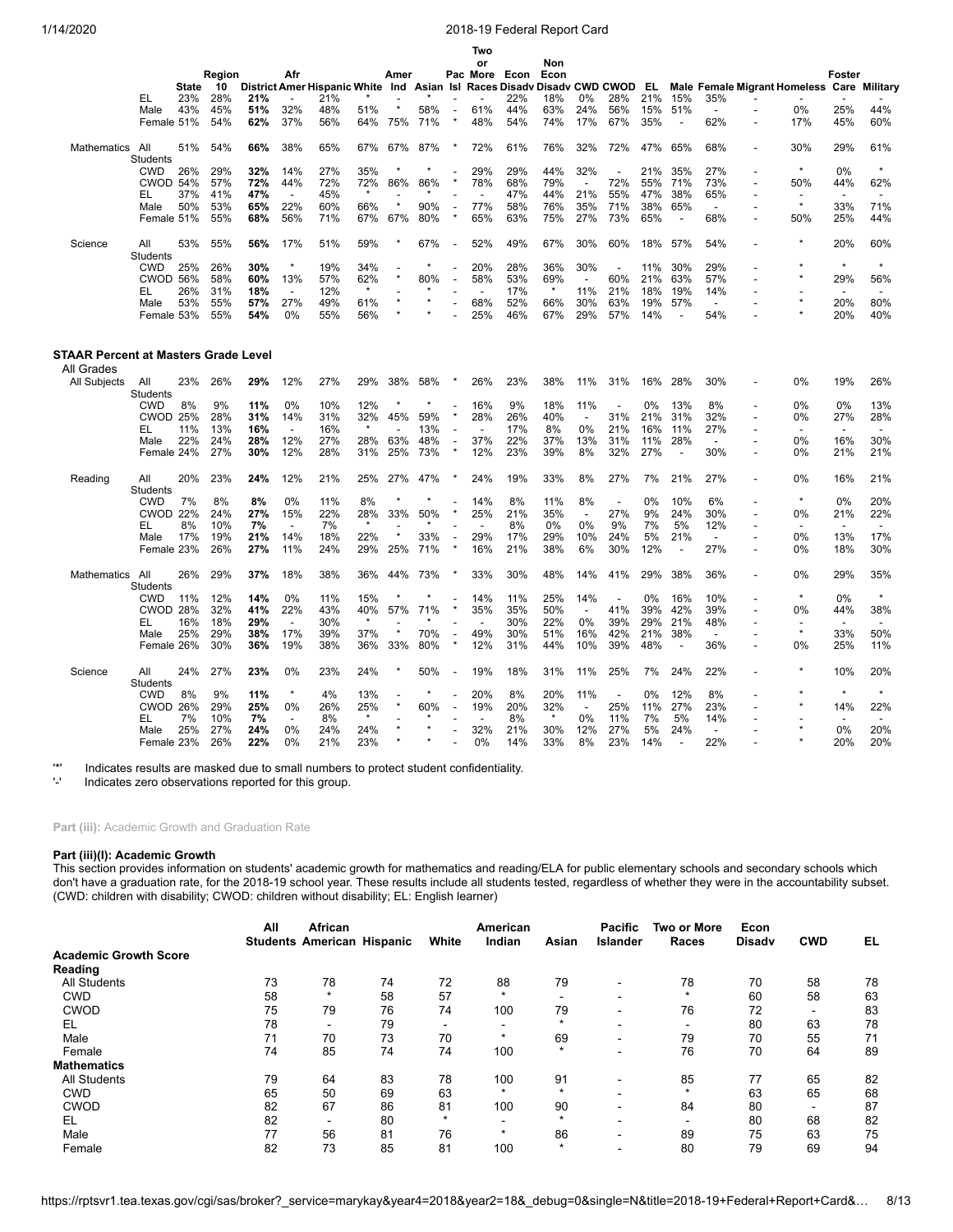## **Part (iii)(II): Graduation Rate**

This section provides information on high school graduation rates for the class of 2018.

|                                                                     |        |                                   |        |                |          |                          |                       | Two or         |               |                |                |                 |                |
|---------------------------------------------------------------------|--------|-----------------------------------|--------|----------------|----------|--------------------------|-----------------------|----------------|---------------|----------------|----------------|-----------------|----------------|
|                                                                     | All    | African                           |        |                | American |                          | Pacific               | More           | Econ          |                |                |                 | Foster         |
|                                                                     |        | <b>Students American Hispanic</b> |        | White          | Indian   | Asian                    | <b>Islander Races</b> |                | <b>Disady</b> | <b>CWD</b>     | EL^            | <b>Homeless</b> | Care           |
| <b>Federal Graduation Rates</b>                                     |        |                                   |        |                |          |                          |                       |                |               |                |                |                 |                |
| 4-year Longitudinal Cohort Graduation Rate (Gr 9-12): Class of 2018 |        |                                   |        |                |          |                          |                       |                |               |                |                |                 |                |
| All Students                                                        | 96.5%  | 80.0%                             | 100.0% | 96.2%          | 100.0%   | 100.0%                   |                       | 100.0%         | 95.4%         | 88.0%          | 100.0%         | 100.0%          | 100.0%         |
| <b>CWD</b>                                                          | 88.0%  | $\sim$                            | 100.0% | 85.7%          | $\sim$   | $\blacksquare$           | $\blacksquare$        | 100.0%         | 87.5%         | 88.0%          | $\blacksquare$ | 100.0%          | $\blacksquare$ |
| CWOD                                                                | 97.4%  | 80.0%                             | 100.0% | 97.4%          | 100.0%   | 100.0%                   | $\blacksquare$        | 100.0%         | 96.5%         | $\sim$         | 100.0%         | 100.0%          | 100.0%         |
| EL                                                                  | 100.0% | $\sim$                            | 100.0% | $\blacksquare$ | $\sim$   | $\blacksquare$           | -                     | $\blacksquare$ | 100.0%        | $\blacksquare$ | 100.0%         | 100.0%          | $\blacksquare$ |
| Male                                                                | 95.0%  | 66.7%                             | 100.0% | 95.2%          | $\sim$   | $\overline{\phantom{0}}$ | -                     | 100.0%         | 91.5%         | 92.3%          | $\blacksquare$ | 100.0%          | 100.0%         |
| Female                                                              | 97.7%  | 100.0%                            | 100.0% | 97.2%          | 100.0%   | 100.0%                   | -                     | 100.0%         | 98.6%         | 83.3%          | 100.0%         | 100.0%          | 100.0%         |

'\*' Indicates results are masked due to small numbers to protect student confidentiality.

 $'$ -' Indicates there are no students in the group.<br>'<sup>A'</sup> Fver FI in grades 9-12

Ever EL in grades 9-12

# Part (iv): English Language Proficiency

This section provides information on the number and percentage of English learners achieving English language proficiency based on the 2019 TELPAS (Texas English Language Proficiency Assessment System) data. (EL: English learner)

| <b>Total EL in Class</b> | <b>Proficiency of EL</b> | <b>Rate of Proficiency</b> |
|--------------------------|--------------------------|----------------------------|
| 134                      |                          | 10%                        |

'^' Indicates data reporting does not meet for Minimum Size.

'\*' Indicates results are masked due to small numbers to protect student confidentiality.

Indicates zero observations reported for this group.

# Part (v): School Quality or Student Success (SQSS)

This section provides information on the other indicator of school quality or student success, which is college, career and military readiness (CCMR) for high schools and average performance rate of the three STAAR performance levels of all students, regardless of whether they were in the accountability subset, for elementary and secondary schools without a graduation rate. (CWD: children with disability; EL: English learner)

| Student Success (Student Achievement Domain Score: STAAR Component Only) | All | <b>African</b> | <b>Students American Hispanic</b> | White | American<br>Indian | Asian | <b>Pacific</b><br>Islander | Two or More<br>Races | Econ<br><b>Disady</b> | <b>CWD</b> | EL      |
|--------------------------------------------------------------------------|-----|----------------|-----------------------------------|-------|--------------------|-------|----------------------------|----------------------|-----------------------|------------|---------|
| <b>STAAR Component Score</b>                                             | 59  | 42             | 56                                | 59    | 66                 | 73    |                            | 59                   | 53                    | 33         | 39      |
| School Quality (College, Career, and Military Readiness Performance)     |     |                |                                   |       |                    |       |                            |                      |                       |            |         |
| %Students meeting CCMR                                                   | 80% | *              | 74%                               | 81%   | *                  |       | -                          | 71%                  | 83%                   | 95%        | $\star$ |

'\*' Indicates results are masked due to small numbers to protect student confidentiality.

Indicates there are no students in the group.

### Part (vi): Goal Meeting Status

This section provides information on the progress of all students and each student group toward meeting the long-term goals or interim objectives on STAAR academic performance, federal graduation rate, and English learners' language proficiency. (CWD: children with disability; EL: English learner)

|                                 | All | African<br><b>Students American Hispanic</b> |              | White | American<br>Indian | Asian | <b>Pacific</b><br><b>Islander</b> | Two or More<br><b>Races</b> | Econ<br><b>Disadv</b> | <b>CWD</b>   | $EL +$       |
|---------------------------------|-----|----------------------------------------------|--------------|-------|--------------------|-------|-----------------------------------|-----------------------------|-----------------------|--------------|--------------|
| <b>STAAR Performance Status</b> |     |                                              |              |       |                    |       |                                   |                             |                       |              |              |
| Reading                         |     |                                              |              |       |                    |       |                                   |                             |                       |              |              |
| Interim Goals (2018-2022)       | 44% | 32%                                          | 37%          | 60%   | 43%                | 74%   | 45%                               | 56%                         | 33%                   | 19%          | 29%          |
| <b>Target Met</b>               |     | $\checkmark$                                 | $\checkmark$ | N     |                    |       |                                   |                             |                       | $\checkmark$ | $\check{ }$  |
| Interim Goals (2023-2027)       | 52% | 42%                                          | 46%          | 66%   | 51%                | 78%   | 53%                               | 62%                         | 43%                   | 31%          | 39%          |
| <b>Target Met</b>               |     | N                                            | $\checkmark$ | N     |                    |       |                                   | N                           |                       | N            | N            |
| Interim Goals (2028-2032)       | 62% | 54%                                          | 58%          | 73%   | 62%                | 82%   | 63%                               | 70%                         | 55%                   | 45%          | 52%          |
| <b>Target Met</b>               | N   | N                                            | N            | N     |                    |       |                                   | N                           | N                     | N            | N            |
| Long-Term Goals                 | 72% | 66%                                          | 69%          | 80%   | 72%                | 87%   | 73%                               | 78%                         | 67%                   | 60%          | 65%          |
| <b>Target Met</b>               | N   | N                                            | N            | N     |                    |       |                                   | N                           | N                     | N            | N            |
| <b>Mathematics</b>              |     |                                              |              |       |                    |       |                                   |                             |                       |              |              |
| Interim Goals (2018-2022)       | 46% | 31%                                          | 40%          | 59%   | 45%                | 82%   | 50%                               | 54%                         | 36%                   | 23%          | 40%          |
| <b>Target Met</b>               |     | $\checkmark$                                 |              |       |                    |       |                                   |                             |                       |              | $\checkmark$ |
| Interim Goals (2023-2027)       | 54% | 41%                                          | 49%          | 65%   | 53%                | 85%   | 57%                               | 61%                         | 45%                   | 34%          | 49%          |
| <b>Target Met</b>               |     |                                              |              |       |                    |       |                                   |                             |                       | N            |              |
| Interim Goals (2028-2032)       | 63% | 54%                                          | 59%          | 73%   | 63%                | 88%   | 66%                               | 69%                         | 57%                   | 48%          | 59%          |
| <b>Target Met</b>               |     | N                                            | $\check{ }$  | N     |                    |       |                                   |                             |                       | N            | N            |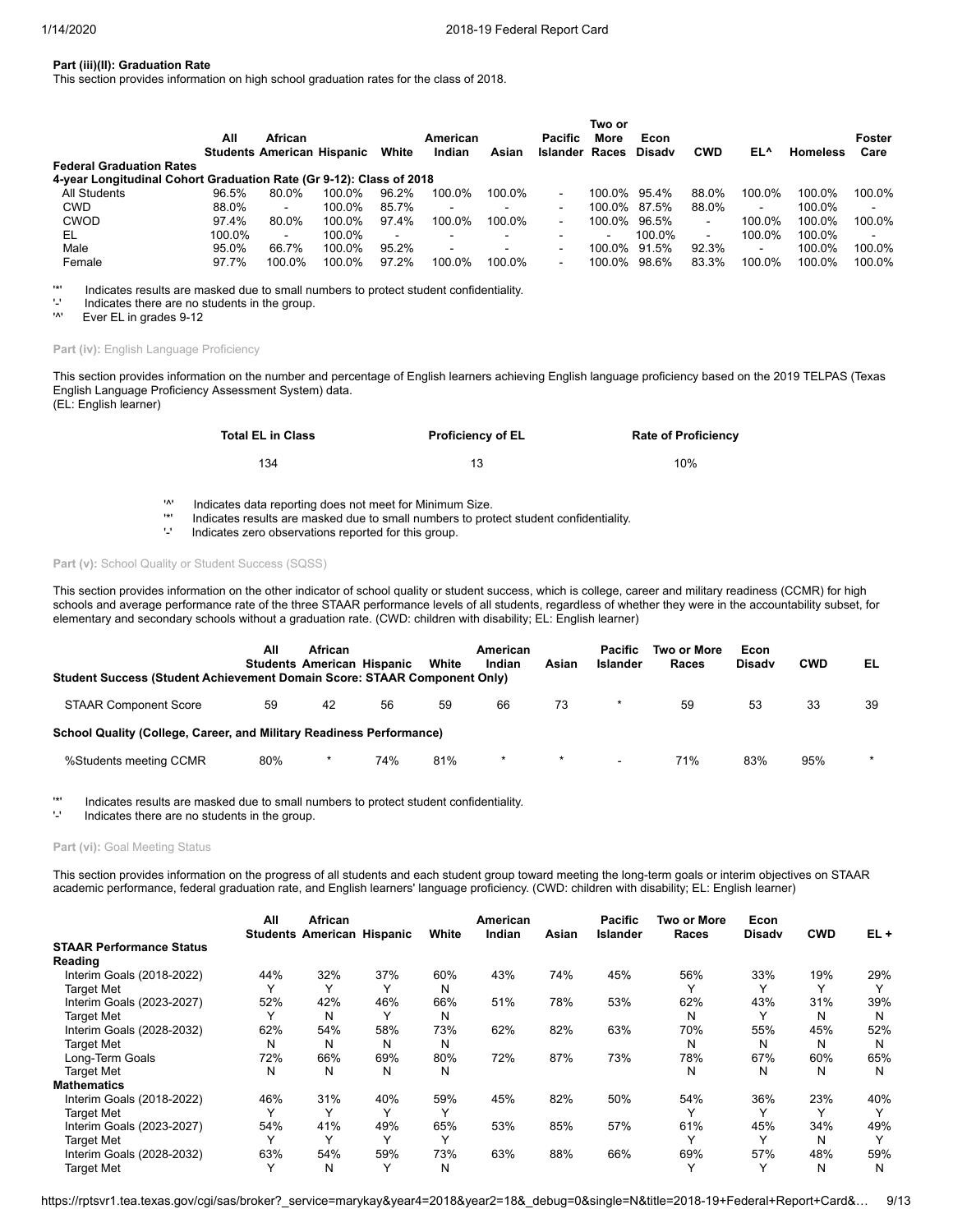| Long-Term Goals<br><b>Target Met</b>                                                                                                                                         | All<br>73%<br>N | African<br><b>Students American Hispanic</b><br>66%<br>N | 70%<br>Ν        | White<br>80%<br>N | American<br>Indian<br>73% | Asian<br>91% | <b>Pacific</b><br>Islander<br>75% | Two or More<br>Races<br>77%<br>Ν | Econ<br><b>Disady</b><br>68%<br>N | <b>CWD</b><br>62%<br>N | $EL +$<br>70%<br>N                           |
|------------------------------------------------------------------------------------------------------------------------------------------------------------------------------|-----------------|----------------------------------------------------------|-----------------|-------------------|---------------------------|--------------|-----------------------------------|----------------------------------|-----------------------------------|------------------------|----------------------------------------------|
| <b>English Learner Language Proficiency Status</b>                                                                                                                           |                 |                                                          |                 |                   |                           |              |                                   |                                  |                                   |                        |                                              |
| Interim Goals (2018-2022)<br><b>Target Met</b><br>Interim Goals (2023-2027)<br><b>Target Met</b><br>Interim Goals (2028-2032)<br>Target Met<br>Long-Term Goals<br>Target Met |                 |                                                          |                 |                   |                           |              |                                   |                                  |                                   |                        | 36%<br>N<br>38%<br>N<br>40%<br>N<br>40%<br>N |
| <b>Federal Graduation Status^</b>                                                                                                                                            |                 |                                                          |                 |                   |                           |              |                                   |                                  |                                   |                        |                                              |
| Interim Goals (2018-2022)<br><b>Target Met</b><br>Interim Goals (2023-2027)                                                                                                  | 90%<br>N<br>92% | 90%<br>92%                                               | 90%<br>Υ<br>92% | 90%<br>N<br>92%   | 90%<br>92%                | 90%<br>92%   | 90%<br>92%                        | 90%<br>92%                       | 90%<br>N<br>92%                   | 90%<br>N<br>92%        | 90%<br>92%                                   |
| <b>Target Met</b><br>Interim Goals (2028-2032)<br>Target Met                                                                                                                 | N<br>94%<br>N   | 94%                                                      | Υ<br>94%<br>Υ   | N<br>94%<br>N     | 94%                       | 94%          | 94%                               | 94%                              | N<br>94%<br>N                     | N<br>94%<br>N          | 94%                                          |
| Long-Term Goals<br><b>Target Met</b>                                                                                                                                         | 94%<br>N        | 94%                                                      | 94%<br>Υ        | 94%<br>N          | 94%                       | 94%          | 94%                               | 94%                              | 94%<br>N                          | 94%<br>N               | 94%                                          |

'+' STAAR Performance and Graduation use EL(Current & Monitored), EL English Learner Language Proficiency uses EL (Current).

Blank cells above represent student group indicators that do not meet the minimum size criteria.<br>Student groups with graduation rates that were at or above 90 percent are required to exceed the

Student groups with graduation rates that were at or above 90 percent are required to exceed that rate by at least a tenth of a percent in the following year(s).

# **Part (vii):** STAAR Participation

This section provides the percentage of students assessed and not assessed on STAAR for mathematics, reading/ELA, and science. (CWD: children with disability; CWOD: children without disability; EL: English learner)

|                               |                        |      | African        |      |         | American<br>District American Hispanic White Indian Asian Islander Races Disadv Disadv CWD CWOD EL |         | Pacific More             | Two or         | Econ | Non<br>Econ |                |                          |           |                |        | <b>Male Female Migrant</b> |
|-------------------------------|------------------------|------|----------------|------|---------|----------------------------------------------------------------------------------------------------|---------|--------------------------|----------------|------|-------------|----------------|--------------------------|-----------|----------------|--------|----------------------------|
| <b>Participation Rate</b>     |                        |      |                |      |         |                                                                                                    |         |                          |                |      |             |                |                          |           |                |        |                            |
| <b>All Subjects</b>           | All                    | 100% | 100%           | 100% | 100%    | 100%                                                                                               | 100%    | $\star$                  | 100%           | 100% | 100%        | 100%           | 100%                     | 100% 100% |                | 100%   |                            |
|                               | <b>Students</b>        |      |                |      |         |                                                                                                    |         |                          |                |      |             |                |                          |           |                |        |                            |
|                               | <b>CWD</b>             | 100% | 100%           | 100% | 100%    | $\star$                                                                                            | $\star$ | $\overline{a}$           | 100%           | 100% | 100%        | 100%           |                          |           | 100% 100%      | 100%   |                            |
|                               | CWOD                   | 100% | 100%           | 100% | 100%    | 100%                                                                                               | 100%    | $\star$                  | 100%           | 100% | 100%        |                | 100%                     | 100% 100% |                | 100%   |                            |
|                               | EL.                    | 100% | $\blacksquare$ | 100% | $\star$ |                                                                                                    | 100%    | $\overline{\phantom{a}}$ |                | 100% | 100%        | 100%           | 100%                     |           | 100% 100%      | 100%   |                            |
|                               | Male                   | 100% | 100%           | 100% | 100%    | 100%                                                                                               | 100%    | $\blacksquare$           | 100%           | 100% | 100%        | 100%           | 100%                     |           | 100% 100%      | ä,     |                            |
|                               | Female                 | 100% | 100%           | 100% | 100%    | 100%                                                                                               | 100%    | $\star$                  | 100%           | 100% | 100%        | 100%           | 100%                     | 100%      |                | 100%   |                            |
| Reading                       | All<br><b>Students</b> | 100% | 100%           | 100% | 100%    | 100%                                                                                               | 100%    | $\star$                  | 100%           | 100% | 100%        | 100%           | 100%                     | 100% 100% |                | 100%   |                            |
|                               | <b>CWD</b>             | 100% | 100%           | 100% | 100%    | $\star$                                                                                            | $\star$ |                          | 100%           | 100% | 100%        | 100%           |                          |           | 100% 100%      | 99%    |                            |
|                               | CWOD                   | 100% | 100%           | 100% | 100%    | 100%                                                                                               | 100%    | $\star$                  | 100%           | 100% | 100%        |                | 100%                     |           | 100% 100%      | 100%   |                            |
|                               | EL                     | 100% | $\blacksquare$ | 100% |         |                                                                                                    | $\star$ |                          |                | 100% | 100%        | 100%           | 100%                     |           | 100% 100%      | 100%   |                            |
|                               | Male                   | 100% | 100%           | 100% | 100%    | $\star$                                                                                            | 100%    | $\blacksquare$           | 100%           | 100% | 100%        | 100%           | 100%                     |           | 100% 100%      |        |                            |
|                               | Female                 | 100% | 100%           | 100% | 99%     | 100%                                                                                               | 100%    | $\star$                  | 100%           | 100% | 100%        | 99%            | 100%                     | 100%      | $\overline{a}$ | 100%   |                            |
| <b>Mathematics</b>            | All<br><b>Students</b> | 100% | 100%           | 100% | 100%    | 100%                                                                                               | 100%    | $\star$                  | 100%           | 100% | 100%        | 100%           | 100%                     | 100% 100% |                | 100%   |                            |
|                               | <b>CWD</b>             | 100% | 100%           | 100% | 100%    | $\star$                                                                                            | $\star$ | $\ddot{\phantom{1}}$     | 100%           | 100% | 100%        | 100%           |                          |           | 100% 100%      | 100%   |                            |
|                               | CWOD                   | 100% | 100%           | 100% | 100%    | 100%                                                                                               | 100%    | $\star$                  | 100%           | 100% | 100%        |                | 100%                     |           | 100% 100%      | 100%   |                            |
|                               | EL.                    | 100% | $\blacksquare$ | 100% | $\star$ |                                                                                                    | $\star$ |                          |                | 100% | 100%        | 100%           | 100%                     |           | 100% 100%      | 100%   |                            |
|                               | Male                   | 100% | 100%           | 100% | 100%    | $\star$                                                                                            | 100%    | $\blacksquare$           | 100%           | 100% | 100%        | 100%           | 100%                     |           | 100% 100%      |        |                            |
|                               | Female                 | 100% | 100%           | 100% | 100%    | 100%                                                                                               | 100%    | $\star$                  | 100%           | 100% | 100%        | 100%           | 100%                     | 100%      |                | 100%   |                            |
| Science                       | All<br><b>Students</b> | 100% | 100%           | 100% | 100%    | $\star$                                                                                            | 100%    | $\blacksquare$           | 100%           | 100% | 100%        | 100%           | 100%                     |           | 100% 100%      | 100%   |                            |
|                               | <b>CWD</b>             | 100% | ×              | 100% | 100%    | $\ddot{\phantom{1}}$                                                                               |         | $\overline{\phantom{a}}$ | 100%           | 100% | 100%        | 100%           |                          |           | 100% 100%      | 100%   |                            |
|                               | CWOD                   | 100% | 100%           | 100% | 100%    | $\star$                                                                                            | 100%    |                          | 100%           | 100% | 100%        |                | 100%                     |           | 100% 100%      | 100%   |                            |
|                               | EL.                    | 100% | $\blacksquare$ | 100% |         |                                                                                                    | $\star$ |                          | ÷.             | 100% | $\star$     | 100%           | 100%                     |           | 100% 100%      | 100%   |                            |
|                               | Male                   | 100% | 100%           | 100% | 100%    | $\star$                                                                                            | $\star$ |                          | 100%           | 100% | 100%        | 100%           | 100%                     |           | 100% 100%      |        |                            |
|                               | Female                 | 100% | 100%           | 100% | 100%    | $\star$                                                                                            | $\star$ |                          | 100%           | 100% | 100%        | 100%           | 100%                     | 100%      |                | 100%   |                            |
| <b>Non-Participation Rate</b> |                        |      |                |      |         |                                                                                                    |         |                          |                |      |             |                |                          |           |                |        |                            |
|                               |                        |      |                |      |         |                                                                                                    |         | $\star$                  |                |      |             |                |                          |           |                |        |                            |
| All Subjects                  | All<br><b>Students</b> | 0%   | 0%             | 0%   | 0%      | 0%                                                                                                 | 0%      |                          | 0%             | 0%   | $0\%$       | $0\%$          | 0%                       | 0%        | 0%             | 0%     |                            |
|                               | <b>CWD</b>             | 0%   | 0%             | 0%   | 0%      | $\star$                                                                                            | $\star$ |                          | 0%             | 0%   | $0\%$       | 0%             | $\overline{\phantom{a}}$ | 0%        | 0%             | 0%     |                            |
|                               | CWOD                   | 0%   | 0%             | 0%   | 0%      | 0%                                                                                                 | 0%      | $\star$                  | 0%             | 0%   | 0%          | $\blacksquare$ | 0%                       | 0%        | 0%             | 0%     |                            |
|                               | EL                     | 0%   | $\blacksquare$ | 0%   | $\star$ | $\sim$                                                                                             | 0%      |                          | $\blacksquare$ | 0%   | 0%          | $0\%$          | 0%                       | 0%        | 0%             | 0%     |                            |
|                               | Male                   | 0%   | 0%             | 0%   | 0%      | 0%                                                                                                 | 0%      |                          | 0%             | 0%   | 0%          | 0%             | 0%                       | 0%        | 0%             | $\sim$ |                            |
|                               | Female                 | 0%   | 0%             | 0%   | $0\%$   | 0%                                                                                                 | $0\%$   | $\ddot{\Phi}$            | $0\%$          | 0%   | 0%          | 0%             | $0\%$                    | 0%        |                | 0%     |                            |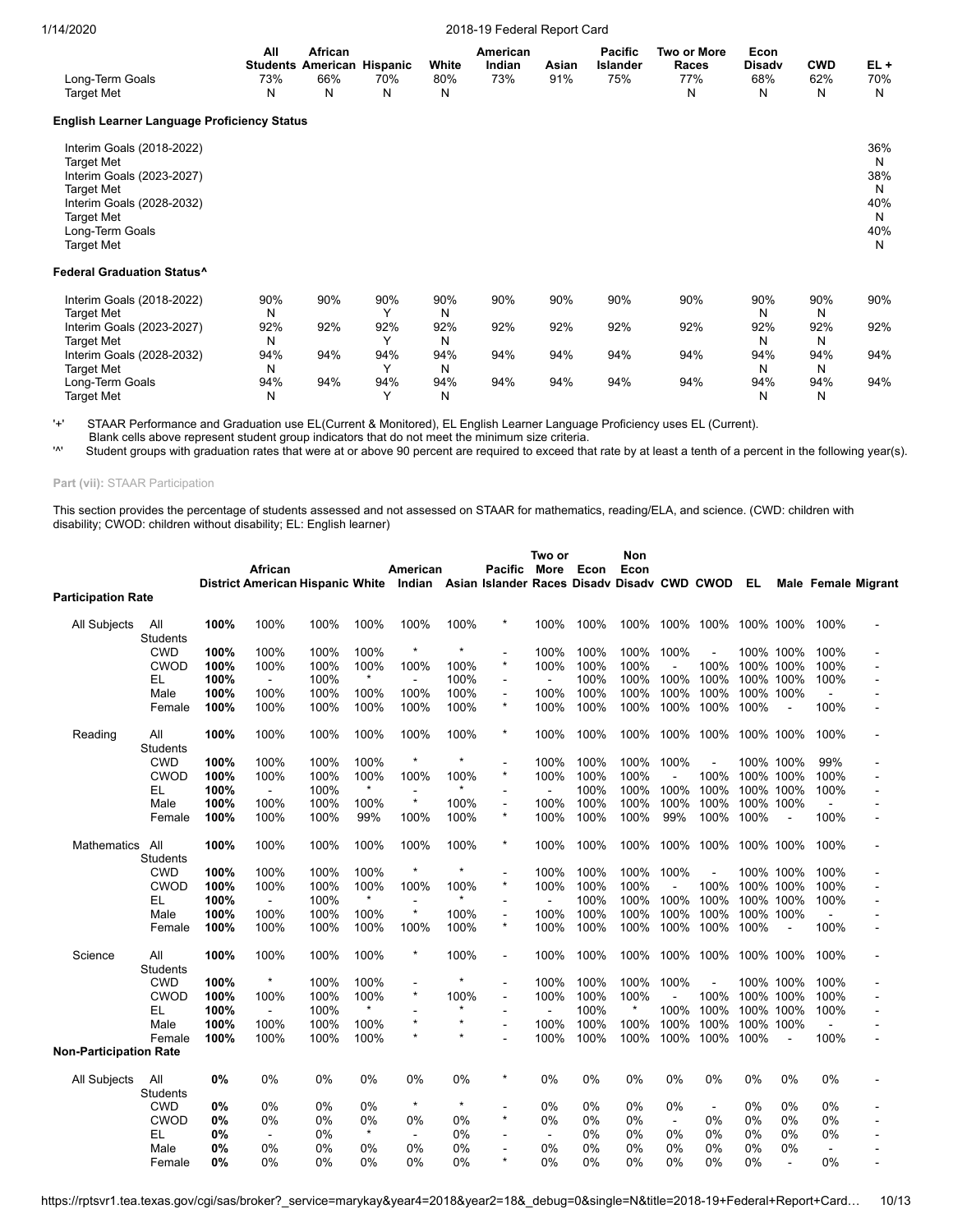|                    |                 |    |         |                                         |         |          |         |                                     | Two or |       | Non     |            |                          |       |                          |       |                       |
|--------------------|-----------------|----|---------|-----------------------------------------|---------|----------|---------|-------------------------------------|--------|-------|---------|------------|--------------------------|-------|--------------------------|-------|-----------------------|
|                    |                 |    | African |                                         |         | American |         | <b>Pacific</b>                      | More   | Econ  | Econ    |            |                          |       |                          |       |                       |
|                    |                 |    |         | <b>District American Hispanic White</b> |         | Indian   | Asian   | <b>Islander Races Disady Disady</b> |        |       |         | <b>CWD</b> | <b>CWOD</b>              | EL    | Male                     |       | <b>Female Migrant</b> |
| Reading            | All             | 0% | 0%      | 0%                                      | 0%      | 0%       | $0\%$   | $\star$                             | 0%     | 0%    | 0%      | 0%         | $0\%$                    | 0%    | 0%                       | 0%    |                       |
|                    | <b>Students</b> |    |         |                                         |         |          |         |                                     |        |       |         |            |                          |       |                          |       |                       |
|                    | <b>CWD</b>      | 0% | 0%      | 0%                                      | 0%      | $\star$  | $\star$ |                                     | 0%     | 0%    | 0%      | 0%         | $\overline{\phantom{a}}$ | 0%    | $0\%$                    | 1%    |                       |
|                    | <b>CWOD</b>     | 0% | 0%      | 0%                                      | 0%      | $0\%$    | $0\%$   | $\star$                             | 0%     | 0%    | $0\%$   | ۰          | $0\%$                    | $0\%$ | 0%                       | $0\%$ |                       |
|                    | EL              | 0% |         | 0%                                      | $\star$ |          | $\star$ |                                     |        | 0%    | $0\%$   | 0%         | 0%                       | 0%    | 0%                       | 0%    |                       |
|                    | Male            | 0% | 0%      | 0%                                      | 0%      | $\star$  | 0%      |                                     | 0%     | 0%    | 0%      | 0%         | $0\%$                    | 0%    | $0\%$                    |       |                       |
|                    | Female          | 0% | 0%      | 0%                                      | 1%      | 0%       | 0%      | $\star$                             | 0%     | $0\%$ | 0%      | 1%         | 0%                       | 0%    | $\blacksquare$           | 0%    |                       |
| <b>Mathematics</b> | All             | 0% | 0%      | 0%                                      | 0%      | 0%       | 0%      | $\star$                             | 0%     | 0%    | 0%      | 0%         | 0%                       | 0%    | 0%                       | 0%    |                       |
|                    | <b>Students</b> |    |         |                                         |         |          |         |                                     |        |       |         |            |                          |       |                          |       |                       |
|                    | <b>CWD</b>      | 0% | 0%      | 0%                                      | 0%      | $\star$  | $\star$ |                                     | 0%     | 0%    | 0%      | 0%         | $\overline{\phantom{a}}$ | 0%    | 0%                       | 0%    |                       |
|                    | <b>CWOD</b>     | 0% | 0%      | 0%                                      | 0%      | $0\%$    | 0%      | $\star$                             | 0%     | $0\%$ | 0%      |            | 0%                       | 0%    | 0%                       | $0\%$ |                       |
|                    | EL              | 0% |         | 0%                                      | $\star$ |          | $\star$ |                                     |        | 0%    | $0\%$   | 0%         | $0\%$                    | 0%    | 0%                       | 0%    |                       |
|                    | Male            | 0% | 0%      | 0%                                      | 0%      | $\star$  | 0%      |                                     | 0%     | $0\%$ | 0%      | 0%         | $0\%$                    | 0%    | 0%                       |       |                       |
|                    | Female          | 0% | 0%      | 0%                                      | 0%      | 0%       | $0\%$   | $\star$                             | 0%     | $0\%$ | 0%      | 0%         | 0%                       | 0%    | $\blacksquare$           | 0%    |                       |
| Science            | All             | 0% | 0%      | 0%                                      | 0%      | $\star$  | $0\%$   | $\blacksquare$                      | 0%     | 0%    | 0%      | 0%         | $0\%$                    | $0\%$ | $0\%$                    | $0\%$ |                       |
|                    | Students        |    |         |                                         |         |          |         |                                     |        |       |         |            |                          |       |                          |       |                       |
|                    | <b>CWD</b>      | 0% | $\star$ | 0%                                      | 0%      |          | $\star$ |                                     | 0%     | 0%    | 0%      | 0%         | $\overline{\phantom{a}}$ | 0%    | 0%                       | 0%    |                       |
|                    | <b>CWOD</b>     | 0% | 0%      | 0%                                      | 0%      | $\star$  | 0%      |                                     | 0%     | $0\%$ | $0\%$   |            | $0\%$                    | 0%    | $0\%$                    | $0\%$ |                       |
|                    | EL              | 0% |         | 0%                                      | $\star$ |          | $\star$ |                                     |        | 0%    | $\star$ | 0%         | $0\%$                    | 0%    | 0%                       | 0%    |                       |
|                    | Male            | 0% | 0%      | 0%                                      | 0%      | $\star$  | *       |                                     | 0%     | $0\%$ | $0\%$   | 0%         | $0\%$                    | 0%    | $0\%$                    |       |                       |
|                    | Female          | 0% | $0\%$   | 0%                                      | $0\%$   | $\star$  | *       |                                     | 0%     | 0%    | 0%      | 0%         | 0%                       | 0%    | $\overline{\phantom{0}}$ | 0%    |                       |

'\*' Indicates results are masked due to small numbers to protect student confidentiality.

Indicates zero observations reported for this group.

#### **Part (viii):** Civil Rights Data

Part (viii)(I) This section provides information from the 2015-16 CRDC surveys, submitted by school districts to the Office for Civil Rights on measures of school quality, climate, and safety, including counts of in-school suspensions, out-of-school suspensions, expulsions, school related arrests, referrals to law enforcement, chronic absenteeism (including both excused and unexcused absences), incidences of violence, including bullying and harassment. (EL: English learner)

The data is not required for district level.

Part (viii)(II) This section provides information from the 2015-16 CRDC surveys, submitted by school districts to the Office for Civil Rights, on the number of students enrolled in preschool programs and accelerated coursework to earn postsecondary credit while still in high school.

The data is not required for district level.

#### Part (ix): Teacher Quality Data

This section provides information on the professional qualifications of teachers, including information disaggregated by high- and and low-poverty schools on the number and percentage of (I) inexperienced teacher, principals, and other school leaders; (II) teachers teaching with emergency or provisional credentials; and (III) teachers who are not teaching in the subject or field for which the teacher is certified or licensed.

|                                                                                                        |                       | All School       |               | <b>High-Poverty Schools</b> |               | <b>Low-Poverty Schools</b> |  |
|--------------------------------------------------------------------------------------------------------|-----------------------|------------------|---------------|-----------------------------|---------------|----------------------------|--|
| Inexperienced Teachers, Principals, and Other School Leaders                                           | <b>Number</b><br>59.1 | Percent<br>22.1% | <b>Number</b> | Percent                     | <b>Number</b> | Percent                    |  |
| Teachers Teaching with Emergency or Provisional Credentials                                            | 8.0                   | $3.2\%$          |               |                             |               |                            |  |
| Teacher Who Are Not Teaching in the Subject or Field for Which<br>the Teacher is Certified or Licensed | 25.7                  | 10.3%            |               |                             |               |                            |  |

'-' Indicates there are no data available in the group. Blank cell Indicates data are not applicable to this report.

#### Part (x): Per-pupil Expenditure

This section provides information on the per-pupil expenditures of federal, state, and local funds, including actual personnel expenditures and actual nonpersonnel expenditures, disaggregated by source of funds, for each school district and campus for the preceding fiscal year.

### To be updated by June 30th, 2020.

**Part (xi):** STAAR Alternate 2 Participation

This section provides information on the number and percentage of students with the most-significant cognitive disabilities who take STAAR Alternate 2, by grade and subject for the 2018-19 school year..

https://rptsvr1.tea.texas.gov/cgi/sas/broker?\_service=marykay&year4=2018&year2=18&\_debug=0&single=N&title=2018-19+Federal+Report+Card&… 11/13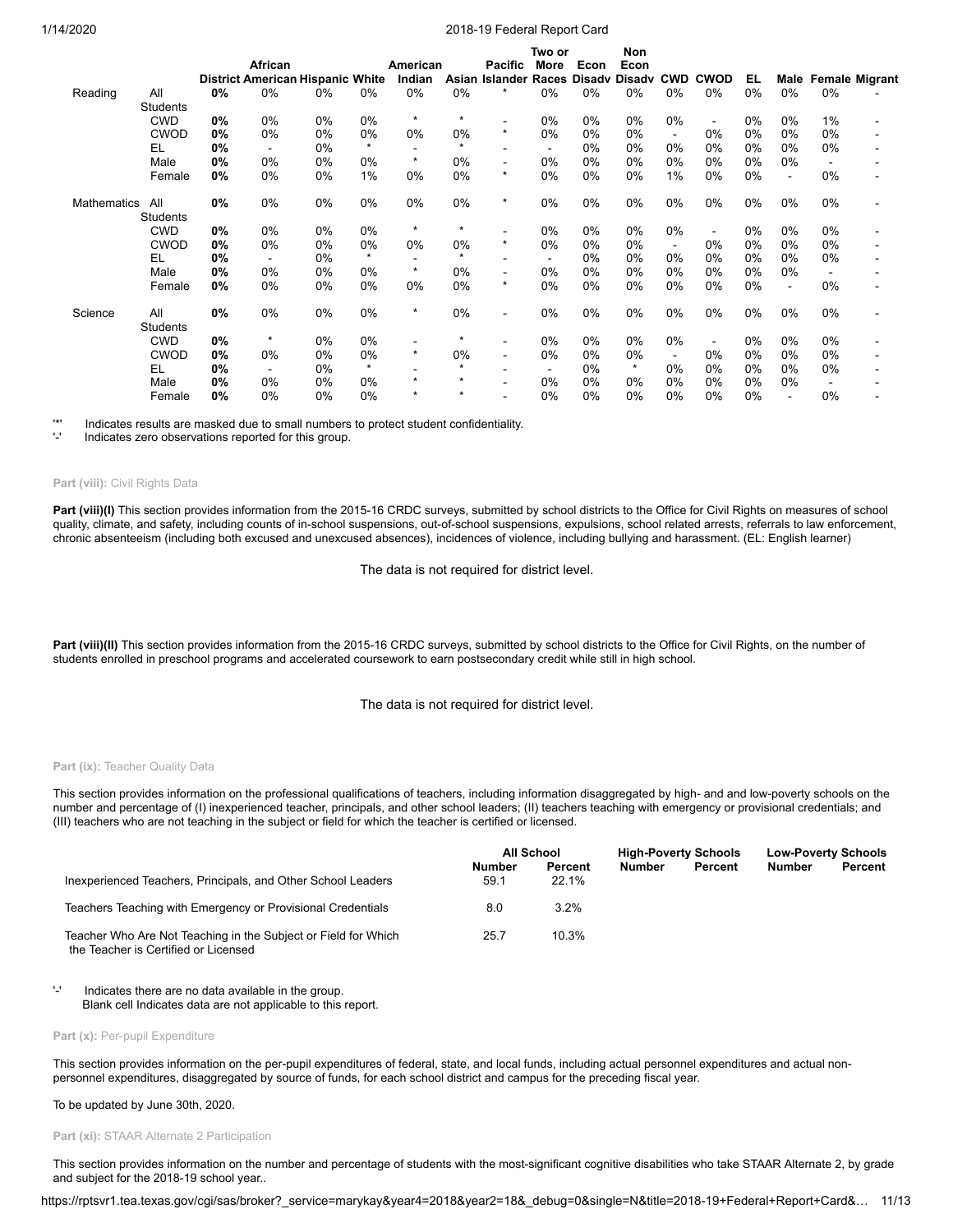|                            | <b>State</b><br><b>Number of ALT2</b> | <b>State</b><br>Rate of ALT2 | Region<br>10<br><b>Number of ALT2</b> | Region<br>10<br>Rate of ALT2 | <b>District</b><br><b>Number of ALT2</b> | <b>District</b><br>Rate of ALT2 |
|----------------------------|---------------------------------------|------------------------------|---------------------------------------|------------------------------|------------------------------------------|---------------------------------|
| Grade 3<br>Reading         | 5,881                                 | $1\%$                        | 928                                   | 1%                           | $\star$                                  | 2%                              |
| <b>Mathematics</b>         | 5,880                                 | 1%                           | 927                                   | 1%                           | $\star$                                  | 2%                              |
| Grade 4<br>Reading         | 6,312                                 | 2%                           | 1,002                                 | 1%                           | $\overline{7}$                           | 3%                              |
| Mathematics                | 6,311                                 | 2%                           | 1,002                                 | 1%                           | $\overline{7}$                           | 3%                              |
| Grade 5<br>Reading         | 6,133                                 | 1%                           | 929                                   | 1%                           | 8                                        | 3%                              |
| Mathematics                | 6,131                                 | 1%                           | 929                                   | 1%                           | 8                                        | 3%                              |
| Science                    | 6,133                                 | 1%                           | 929                                   | 1%                           | 8                                        | 3%                              |
| Grade 6<br>Reading         | 6,038                                 | 1%                           | 913                                   | 1%                           | $\star$                                  | 1%                              |
| <b>Mathematics</b>         | 6,036                                 | 1%                           | 913                                   | 1%                           | $\star$                                  | 1%                              |
| Grade 7<br>Reading         | 5,616                                 | 1%                           | 882                                   | 1%                           | 5                                        | 2%                              |
| Mathematics                | 5,616                                 | 2%                           | 883                                   | 2%                           | 5                                        | 3%                              |
| Grade 8<br>Reading         | 5,251                                 | 1%                           | 780                                   | 1%                           | $\star$                                  | 2%                              |
| Mathematics                | 5,254                                 | 2%                           | 782                                   | 1%                           | $\star$                                  | 1%                              |
| Science                    | 5,250                                 | 1%                           | 780                                   | 1%                           | $\star$                                  | 2%                              |
| End of Course<br>English I | 5,150                                 | 1%                           | 776                                   | 1%                           | $\star$                                  | 1%                              |
| English II                 | 4,680                                 | 1%                           | 780                                   | 1%                           | $\star$                                  | $1\%$                           |
| Algebra I                  | 5,122                                 | 1%                           | 762                                   | 1%                           | $\star$                                  | 1%                              |
| Biology                    | 4,954                                 | 1%                           | 760                                   | 1%                           | $\star$                                  | 1%                              |
| All Grades<br>All Subjects | 101,751                               | 1%                           | 15,657                                | $1\%$                        | 81                                       | 2%                              |
| Reading                    | 45,064                                | 1%                           | 6,990                                 | 1%                           | 35                                       | 2%                              |
| Mathematics                | 40,350                                | 1%                           | 6,198                                 | 1%                           | 32                                       | 2%                              |
| Science                    | 16,337                                | 1%                           | 2,469                                 | 1%                           | 14                                       | 2%                              |

'\*' Indicates results are masked due to small numbers to protect student confidentiality.

Indicates zero observations reported for this group.

Part (xii): Statewide National Assessment of Educational Progress (NAEP)

This section provides results on the state academic assessments in reading and mathematics in grades 4 and 8 of the 2019 National Assessment of Educational Progress, compared to the national average of such results.

# **State Level: 2019 Percentages at NAEP Achievement Levels**

|         |                |                                   |    |               |                     |    | % At or Above     |    |               |    |  |  |  |  |  |
|---------|----------------|-----------------------------------|----|---------------|---------------------|----|-------------------|----|---------------|----|--|--|--|--|--|
|         |                |                                   |    | % Below Basic | % At or Above Basic |    | <b>Proficient</b> |    | % At Advanced |    |  |  |  |  |  |
| Grade   | <b>Subject</b> | <b>Student Group</b>              | TX | US            | ТX                  | บร | <b>TX</b>         | US | ТX            | US |  |  |  |  |  |
| Grade 4 | Reading        | Overall                           | 39 | 34            | 61                  | 66 | 30                | 35 |               |    |  |  |  |  |  |
|         |                | <b>Black</b>                      | 52 | 52            | 48                  | 48 | 16                | 18 |               |    |  |  |  |  |  |
|         |                | Hispanic                          | 48 | 45            | 52                  | 55 | 21                | 23 |               |    |  |  |  |  |  |
|         |                | White                             | 22 | 23            | 78                  | 77 | 48                | 45 | 12            | 12 |  |  |  |  |  |
|         |                | American Indian                   |    | 50            |                     | 50 |                   | 19 |               |    |  |  |  |  |  |
|         |                | Asian                             | 11 | 18            | 89                  | 82 | 65                | 57 | 25            | 22 |  |  |  |  |  |
|         |                | Pacific Islander                  |    | 42            |                     | 58 |                   | 25 |               |    |  |  |  |  |  |
|         |                | Two or More Races                 | 26 | 28            | 74                  | 72 | 38                | 40 | 6             |    |  |  |  |  |  |
|         |                | Econ Disady                       | 50 | 47            | 50                  | 53 | 19                | 21 |               |    |  |  |  |  |  |
|         |                | <b>Students with Disabilities</b> | 79 | 73            | 21                  | 27 | $\circ$<br>Õ      | 10 |               |    |  |  |  |  |  |
|         |                | English Language Learners         | 61 | 65            | 39                  | 35 | 12                | 10 |               |    |  |  |  |  |  |